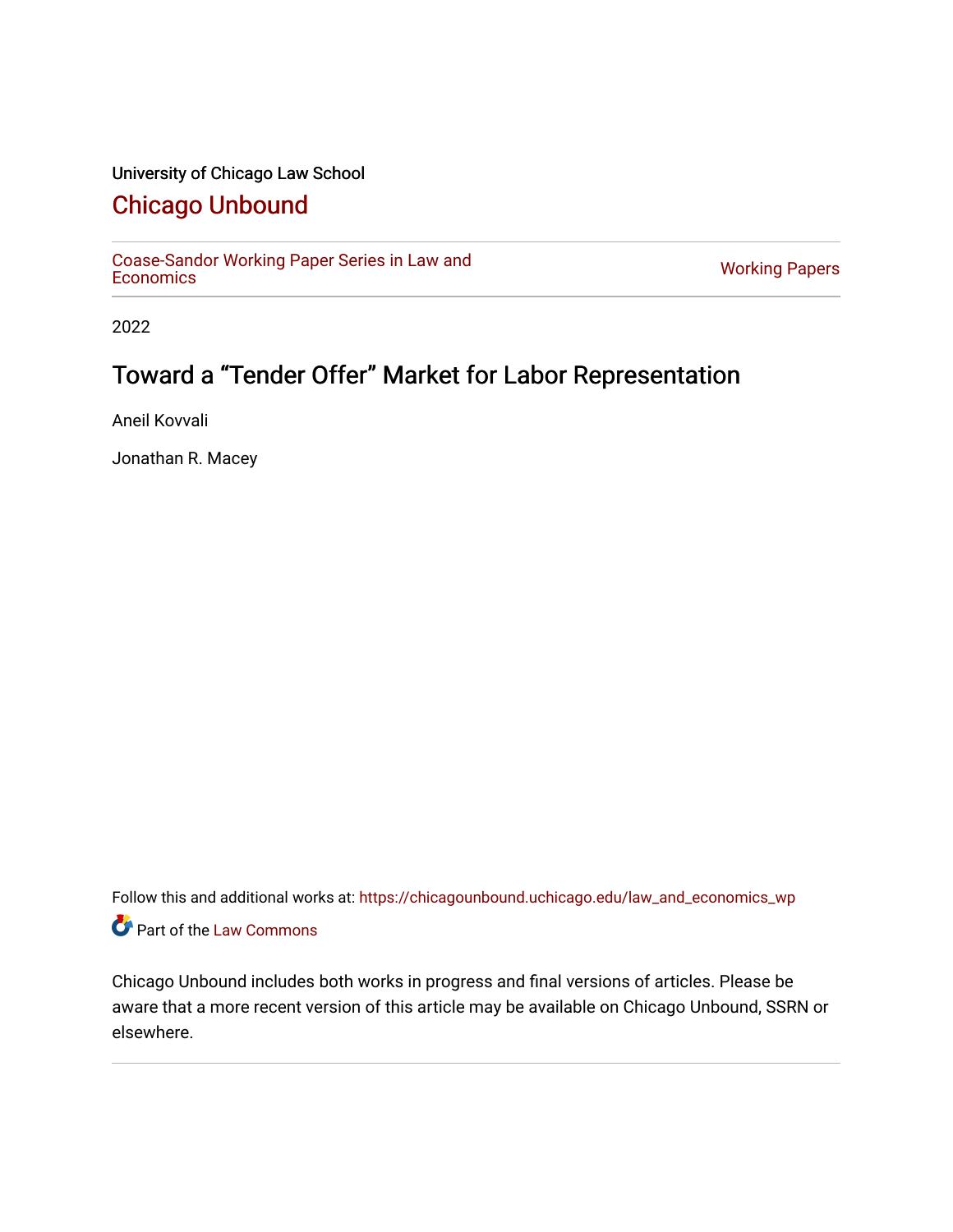## Toward a "Tender Offer" Market for Labor Representation

Aneil Kovvali\* & Jonathan R. Macey\*\*

American workers are not sharing in the robust growth of the economy. Traditionally, large numbers of workers sought to improve their lot by bargaining collectively through unions. But the strategy does not seem to be working for enough workers. Despite some renewed recent activity, private sector unionization rates remain below 10%, and the unions that are in place have struggled to perform well, either in avoiding scandals or in delivering significant returns to workers in the form of job security or wage growth. This Article proposes a radical fix to the problem of declining unions. Drawing inspiration from corporate governance and its success in delivering financial returns to shareholders, the Article proposes allowing pro-worker investors to offer workers cash upfront for the right to represent them. If an investor succeeds in persuading a majority of workers in a workplace, the investor would be certified as the exclusive bargaining representative for the workers, and would be entitled to a percentage of any wage gains it obtained for the workers through collective bargaining. The resulting market for union representation would deliver cash to workers upfront, allow investors to demonstrate their capacity for delivering concrete results to workers, and attract resources to the cause of improving workers' conditions of employment. The proposal's new methodological approach also provides a lens for a constructive reevaluation of the objectives and tactics of American labor law.

<sup>\*</sup> Harry A. Bigelow Teaching Fellow & Lecturer in Law, University of Chicago Law School.

Sam Harris Professor of Corporate Law, Corporate Finance, and Securities Law, Yale Law School. We thank Douglas Baird, Matthew Bodie, Saul Levmore, Joshua Macey, Eric Posner, Daniel Wilf-Townsend, and participants in workshops at the University of Chicago Law School for helpful comments and suggestions. All errors are ours.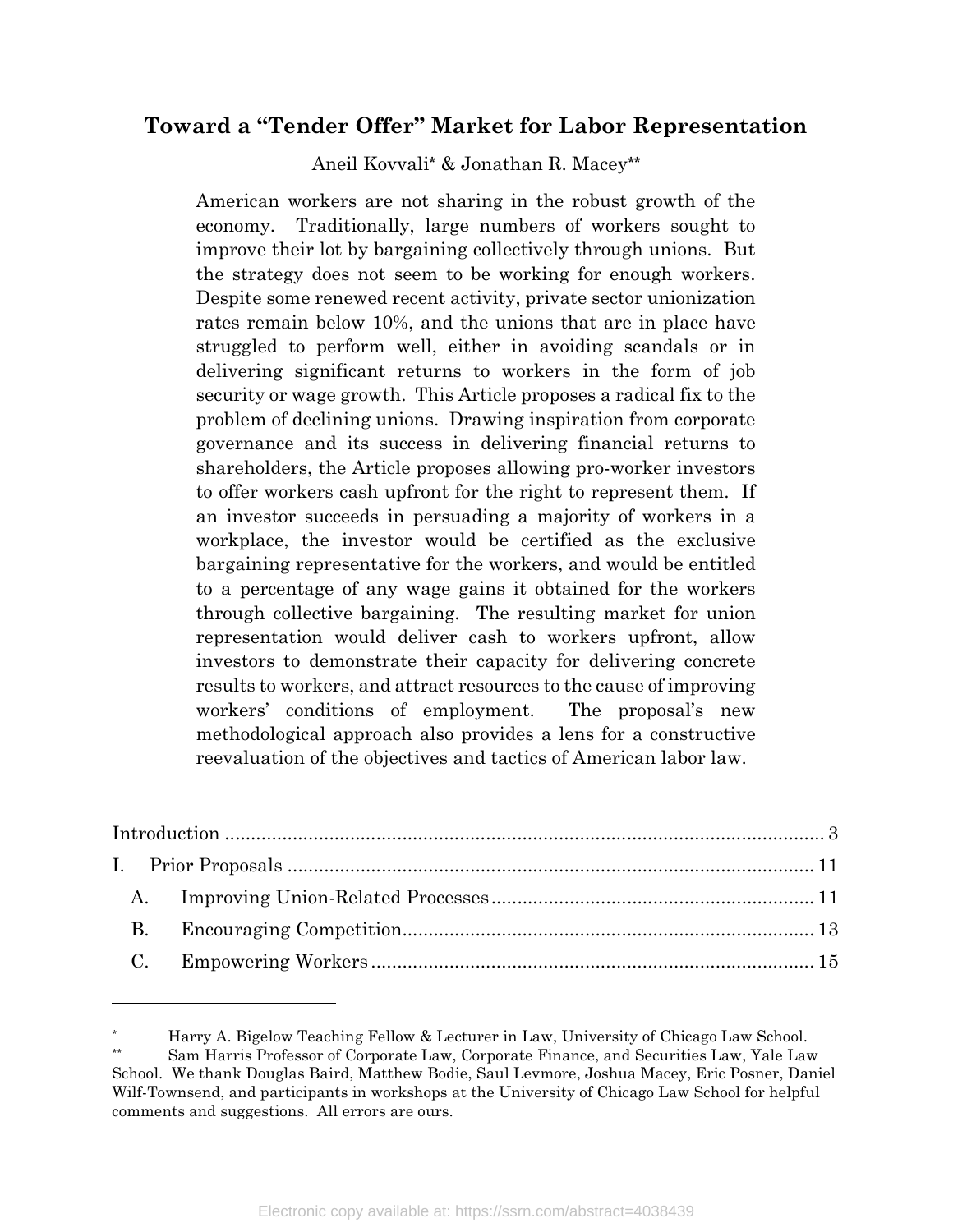| II.       |  |
|-----------|--|
| A.        |  |
| 1.        |  |
| 2.        |  |
| 3.        |  |
| <b>B.</b> |  |
| 1.        |  |
| 2.        |  |
| 3.        |  |
| 4.        |  |
| 5.        |  |
| C.        |  |
| III.      |  |
| А.        |  |
| 1.        |  |
| 2.        |  |
| <b>B.</b> |  |
| 1.        |  |
| 2.        |  |
| 3.        |  |
| C.        |  |
| IV.       |  |
| A.        |  |
| <b>B.</b> |  |
| $C$ .     |  |
|           |  |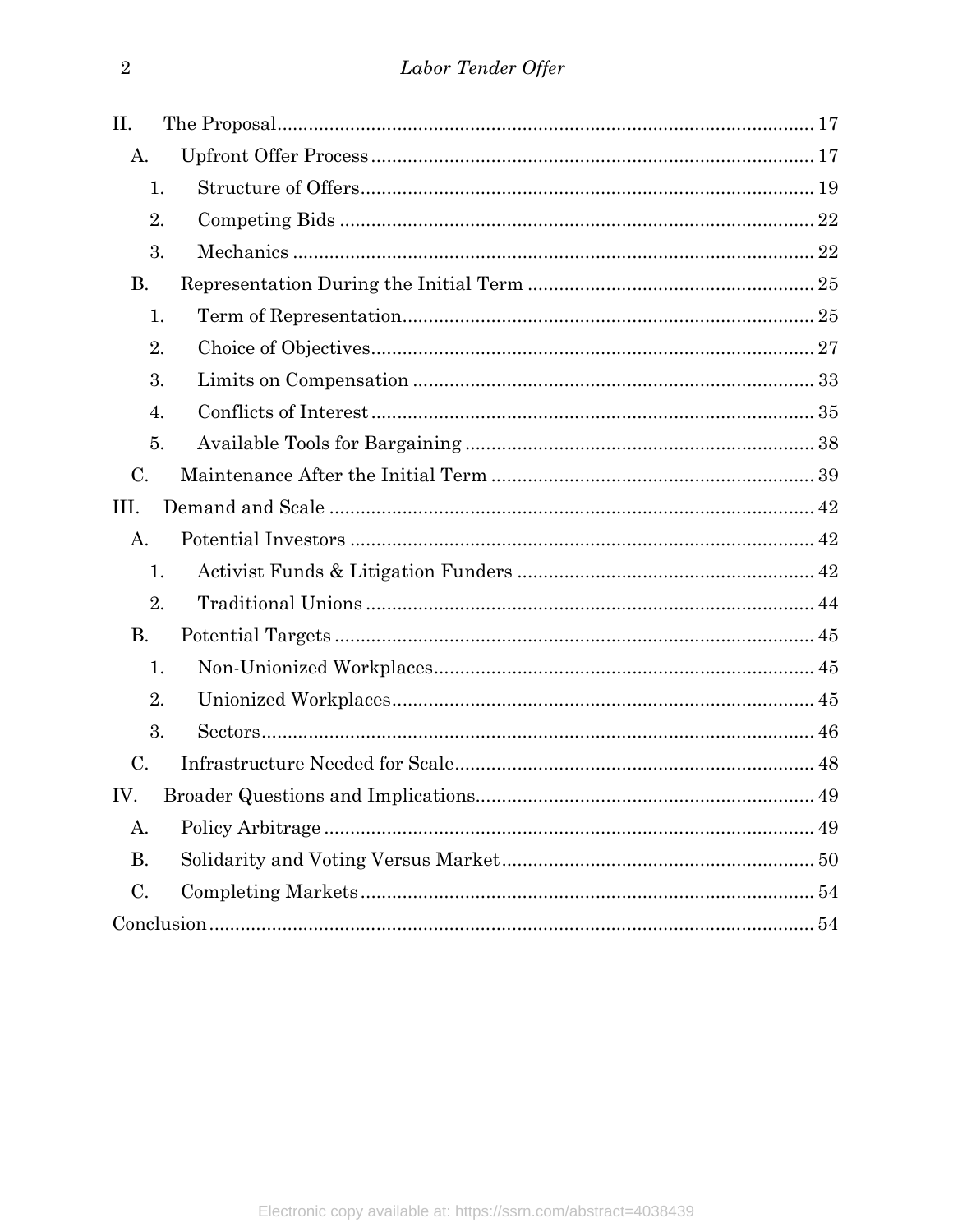#### Introduction

 $\overline{a}$ 

 For decades, corporate America has succeeded delivering ever higher profits for shareholders by squeezing workers.<sup>1</sup> Whether the basic driver is labor monopsony,<sup>2</sup> or a lack of worker power to capture economic profits at corporations,<sup>3</sup> or increasingly ruthless business and legal practices,<sup>4</sup> there appears to be a fundamental power imbalance between workers and the providers of financial capital.5 The result has been rich financial returns and stratospheric stock prices for shareholders, and increased economic and personal misery for workers.<sup>6</sup>

 Labor unions are supposed to be the answer to these problems. Instead of having to bargain with an employer on her own, a worker can engage in concerted action with other workers. The labor union is an organizational form intended to exercise that collective power.<sup>7</sup> If a sufficient number of workers in a workplace petition for it, the National Labor Relations Board ("NLRB") will schedule an election.8 A majority of workers can then cast votes that determine whether a union will be certified as their representative.<sup>9</sup> If the union is certified, it can advocate for

E.g., Anna Stansbury & Lawrence H. Summers, The Declining Worker Power Hypothesis: An Explanation for the Recent Evolution of the American Economy, Brookings Papers on Econ. Activity (2020).

<sup>&</sup>lt;sup>2</sup> E.g., Suresh Naidu, Eric A. Posner & Glen Weyl, *Antitrust Remedies for Labor Market Power*, 132 Harv. L. Rev. 536 (2018) (discussing labor market monopsony and potential remedies under antitrust law); Zohar Goshen & Doron Levit, Common Ownership and the Decline of the American Worker, Colum. L. & Econ. Working Paper No. 653 (2021),

https://papers.ssrn.com/sol3/papers.cfm?abstract\_id=3832069 (suggesting that common ownership by large institutional investors may suppress investments that would boost employment, having effects comparable to labor monopsony).

 $3$  Stansbury & Summers, supra note  $\_\$ at  $\_\_$ .

<sup>4</sup> David Weil, The Fissured Workplace (2014).

<sup>&</sup>lt;sup>5</sup> Steven Greenhouse, New Poll: Americans See Big Power Imbalance in the Workplace, On Labor: Workers, Unions, Politics (May 14 2020), https://onlabor.org/new-poll-americans-see-bigpower-imbalance-in-the-workplace/ ("69 percent of likely American voters said workers have too little power, a view shared by over three-quarters of Democrats and nearly six in ten Republicans. The survey also found that 64 percent of respondents agreed with the statement that "on the whole, employers have too much power over workers," including more than three quarters of Democrats and more than half of Republicans.").

 $6$  Henry Blodget, *Profits Just Hit Another All-Time High, Wages Just Hit Another All-Time* Low, Business Insider (Apr. 11, 2013), https://www.businessinsider.com/profits-at-high-wages-at-low-2013-4 (corporate profits hit an all-time high, while wages as a percent of the economy just hit another all-time low).

Susan Dynarsky, Fresh Proof That Strong Unions Help Reduce Income Inequality, The N.Y. Times (July 6, 2018), https://www.osaunion.org/news/aug18/unionsinequality.pdf

<sup>8</sup> NLRB v. Gissel Packing Co., 395 U.S. 575, 607 (1969) (if employer does not voluntarily recognize union, union must have support of 30% of workers to trigger election); 29 U.S.C.  $§ 159(c)(1)(A)$  (union can trigger election upon showing that "substantial number of employees ... wish to be represented").

<sup>9</sup> National Labor Relations Board, Your Right to Form a Union, https://www.nlrb.gov/aboutnlrb/rights-we-protect/the-law/employees/your-right-to-form-a-union.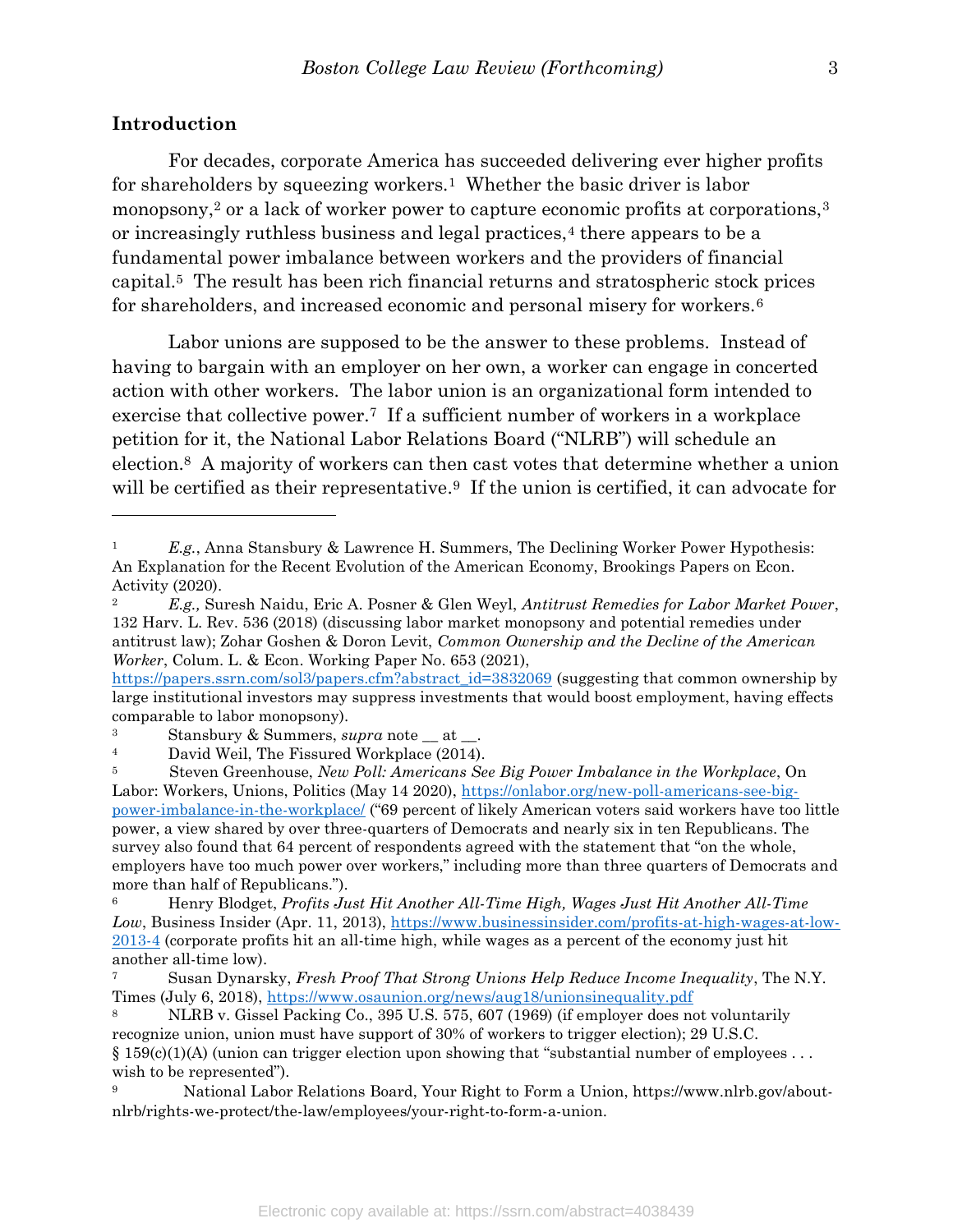worker interests, and the employer must bargain with it in good faith.<sup>10</sup> By acting collectively through unions, workers are supposed to be able to demand higher wages and better working conditions.<sup>11</sup>

 But the once-mighty American labor movement is in disarray. Only about  $6%$  of private sector workers in the United States belong to a union.<sup>12</sup> This diminished scale is a profound impediment to unions' ability to improve outcomes. Employers are free to replace workers who strike to obtain economic benefits, so a union that represents only a handful of workers in the relevant labor market has little leverage.13 Employers are also reluctant to make concessions that would put them at a competitive disadvantage, so a union will make little headway in negotiations with an employer unless it can credibly promise that it will force the same terms on the employer's competitors.14 And scale is necessary for effective advocacy in the political arena. As a result, the diminished size and influence of

Union certification is the determination by the National Labor Relations Board or a state agency that a particular union qualifies as the bargaining unit for a company's or an industry's workers because it has the support of a majority of the workers. It is also termed as certification of bargaining agent. https://definitions.uslegal.com/u/union-certification/.

<sup>10</sup> 29 U.S.C §§ 158(a)(5), (b)(3), (d) (describing employer and union's mutual obligation to bargain collectively in good faith); National Labor Relations Board, Collective Bargaining, (Section  $8(d)$  &  $8(b)(3)$ , https://www.nlrb.gov/about-nlrb/rights-we-protect/the-law/collective-bargainingsection-8d-8b3 ("A union must bargain in good faith on behalf of employees it represents, and it is unlawful for a union to fail to do so. Examples of failing to do so include insisting to impasse on a nonmandatory subject of bargaining, or reaching a collective-bargaining agreement with an employer but then refusing to sign it.").

<sup>11</sup> Dynarsky, supra note \_\_; Henry S. Farber, Daniel Herbst, Ilyana Kuziemko & Suresh Naidu, Unions and Inequality over the Twentieth Century: New Evidence from Survey Data, Nat'l Bur. Econ. Research (rev. May 2021), https://www.nber.org/system/files/working\_papers/w24587/w24587.pdf (U.S. income inequality has varied inversely with union density over the past 100 years).

<sup>12</sup> Bureau of Labor Statistics, Union Members Summary (Jan. 22, 2021), https://www.bls.gov/news.release/union2.nr0.htm#:~:text=The%20unionization%20rate%20for%20pri vate,drop%20in%20private%2D%20sector%20employment (reporting that the "union membership rate of public-sector workers (34.8 percent) continued to be more than five times higher than the rate of private-sector workers (6.3 percent)").

See NLRB v. Mackay Radio & Telegraph Co., 304 U.S. 333, 345-46 (1938); National Labor Relations Board, The Right to Strike, https://www.nlrb.gov/strikes ("If the object of a strike is to obtain from the employer some economic concession such as higher wages, shorter hours, or better working conditions, the striking employees are called economic strikers. They retain their status as employees and cannot be discharged, but they can be replaced by their employer.").

<sup>14</sup> E.g., Samuel Estreicher, "Think Global, Act Local": Employee Representation in a World of Global Labor and Product Market Competition, 4 Va. L. & Bus. Rev. 81, 87 (2009) ("The theory underlying labor's traditional objectives was that, although unionism did indeed create additional costs that outweighed productivity gains for firms, these costs need not have harmed the competitive position of unionized firms. This assumes that these increased costs could be imposed on all competitors operating in the same product market, through a combination of industry pacts, extension laws, and immigration and tariff barriers.").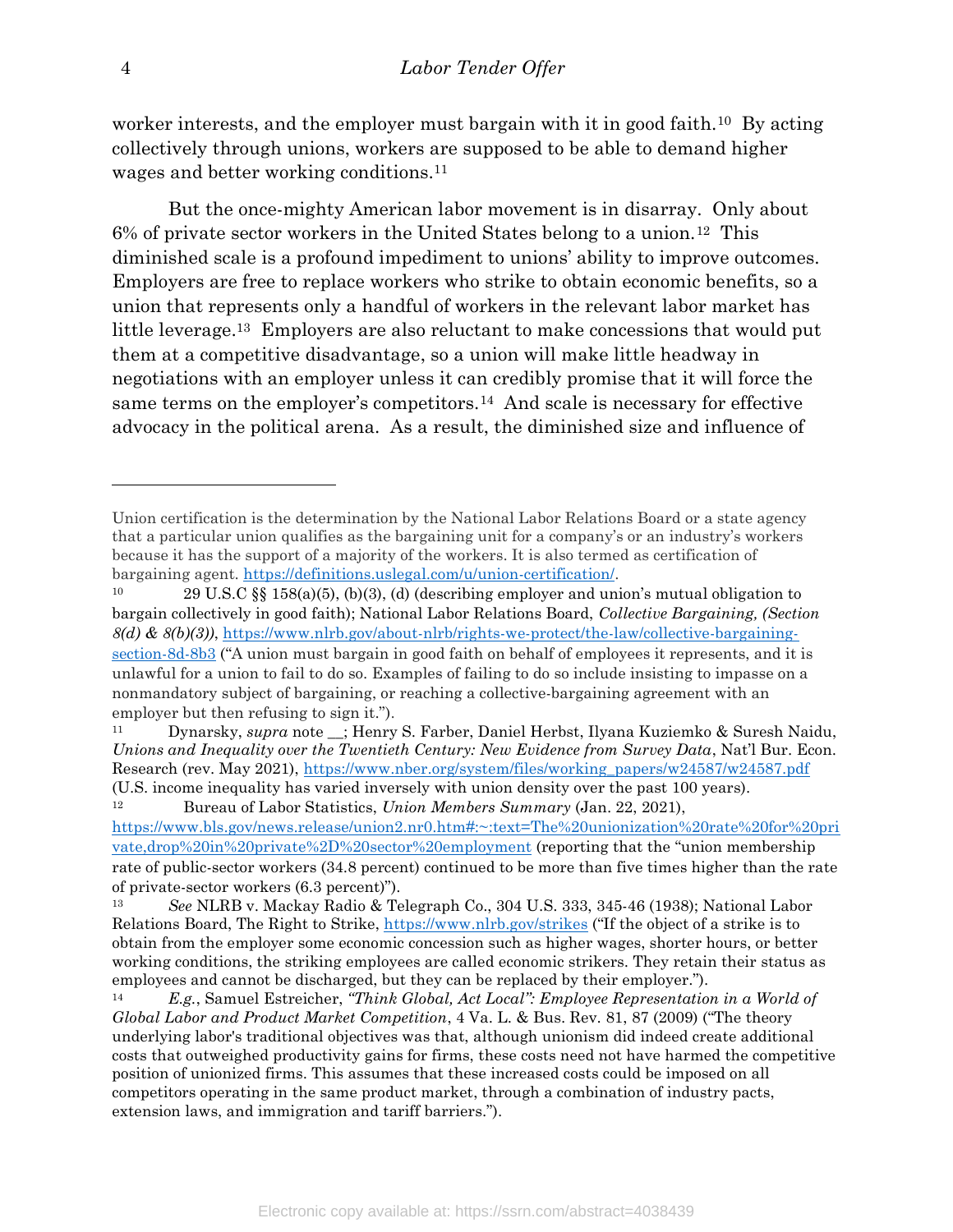unions translates directly into a diminished capacity to drive better outcomes for workers.

 The power imbalance between workers and capital seems unlikely to change without significant reforms to the process. One major problem is that labor unions appear to lack credibility with American workers. Academics view unions as glamorous. Many workers do not. For example, a recent high-profile drive to unionize Amazon employees in Bessemer, Alabama, a cradle of the American labor movement, resulted in an embarrassing defeat after a lopsided majority of workers voted to reject the union.15 While there have been some recent small-scale victories, including at a Starbucks in Buffalo,16 it remains to be seen whether the small number of workers affected will continue to support their union in the face of likely setbacks and disappointments.<sup>17</sup>

 Unionized workers do not seem particularly enthusiastic. In a recent bright spot for American labor, workers at John Deere went on strike and forced the

<sup>&</sup>lt;sup>15</sup> Noam Scheiber, Union Loss May Bring New Phase of Campaign Against Amazon, N.Y. Times (Apr. 9, 2021), https://www.nytimes.com/2021/04/09/business/economy/amazon-labor-unions.html (describing "lopsided vote" against union at Amazon warehouse, and highlighting persistent headwinds to unionization). The NLRB has found that Amazon violated labor law in the election and ordered a second election, but it is not clear that the underlying dynamics have changed. Sebastian Herrera, Amazon Union Push Faces Hurdle as Many Workers Leave Too Quickly to Organize, Wall St. J. (Dec. 29, 2021), https://www.wsj.com/articles/amazon-turnover-presentsorganizing-challenge-for-expected-alabama-election-11640775602 (noting that 71% of workers voted against the union in the first election, and that various unfavorable dynamics have continued or intensified). But see Noam Scheiber & Karen Weise, Amazon Warehouse in Alabama is Set to Begin Second Union Election, N.Y. Times (Feb. 4, 2022),

https://www.nytimes.com/2022/02/04/business/amazon-alabama-union-election.html (noting that some unfavorable dynamics such as high turnover remain in place, but suggesting that "the circumstances of the second election do appear to differ from those of the first election in some key respects"); Sebastian Herrera, Amazon Workers at Alabama Facility Poised to Vote a Second Time on Union Bid, Wall St. J. (Feb. 2, 2022), https://www.wsj.com/articles/amazon-workers-at-alabamafacility-poised-to-vote-a-second-time-on-union-bid-11643797809 (same).

E.g. Noam Scheiber, Starbucks workers at a Buffalo store unionize in a big symbolic win for labor, N.Y. Times (Dec. 9, 2021), https://www.nytimes.com/2021/12/09/business/economy/buffalostarbucks-union.html.

<sup>&</sup>lt;sup>17</sup> This is not to slight the efforts to unionize Starbucks locations, but merely to point out that there remain substantial obstacles between a union achieving certification and achieving stability by delivering better outcomes for their workers. E.g. Paul C. Weiler, Governing the Workplace 111 (1990) (noting that an employer that fails to prevent a union from winning a certification election can "simply carry on its resistance at the next stage by stonewalling at the bargaining table, forcing the union members out on strike, and hiring permanent replacements to fill their jobs"); Paul Weiler, Striking New Balance: Freedom of Contract and the Prospects for Union Representation, 98 Harv. L. Rev. 351, 352 (1984) (observing that an employer can prevent a new union from fully establishing itself by preventing the union from successfully negotiating a first contract).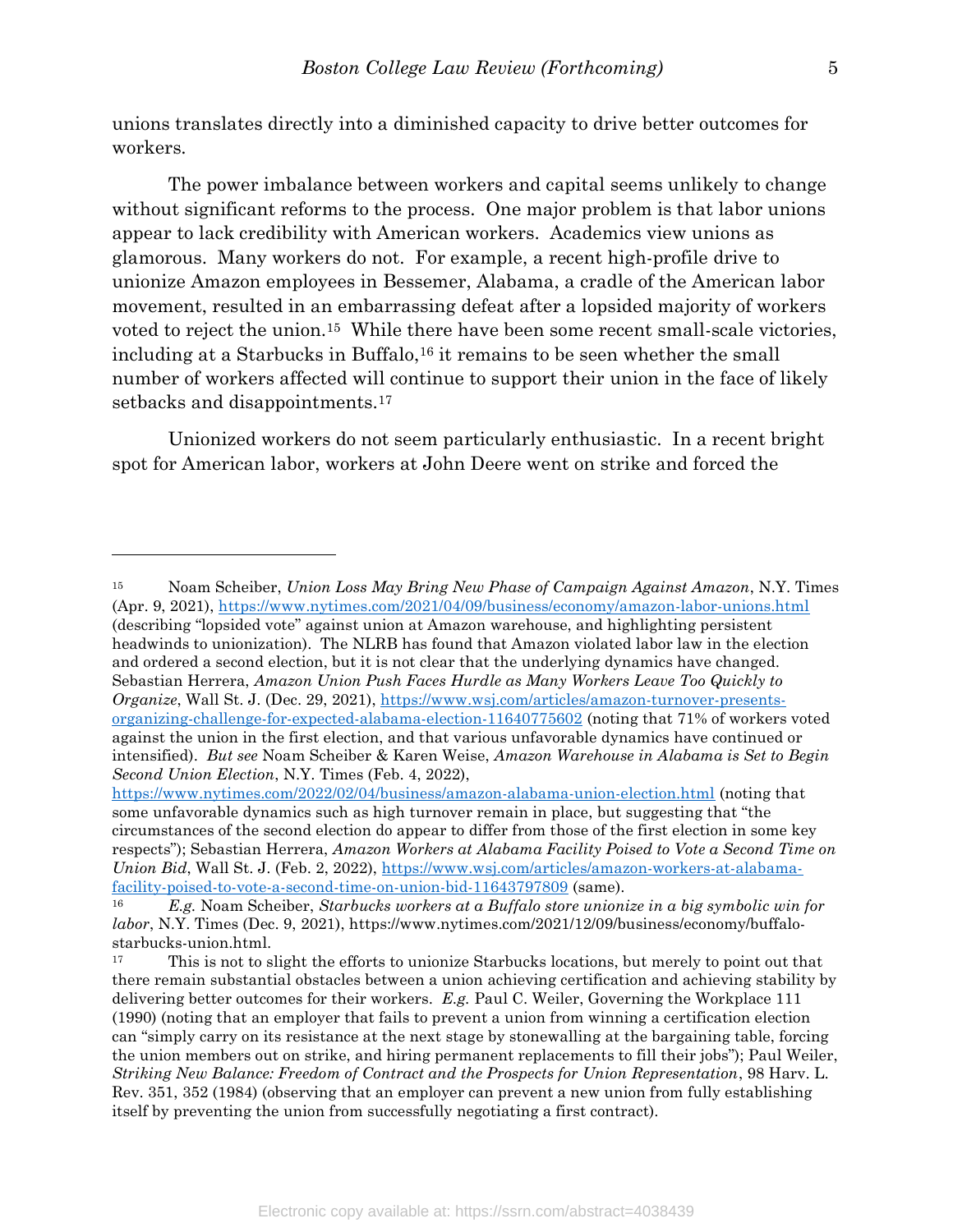company to improve wages and other conditions.18 But the result belied the enormous distrust of unions revealed along the way. The striking workers twice rejected the deals that the United Autoworkers ("UAW") union had negotiated on their behalf before finally accepting the third contract presented to them. Striking workers denounced their union representatives to the media throughout the process, dismissing them as out of touch, corrupt, overly defensive, and eager to stifle dissent.19 The UAW faced similar issues during a strike at a Volvo plant in Virginia, where workers refused to ratify three consecutive contracts before finally ratifying the third contract on a repeat vote.20 And the issues are not limited to the UAW. Striking workers at four Kellogg plants overwhelmingly rejected a contract negotiated by their union, the Bakery, Confectionery, Tobacco Workers and Grain Millers International Union,<sup>21</sup> before finally accepting a deal that ended the strike. While Americans seem to approve of unions in the abstract,  $22$  they appear deeply skeptical about trusting unions to make decisions about their own livelihoods, and with some justification.<sup>23</sup>

https://www.rollingstone.com/politics/politics-features/john-deere-strike-american-labor-uprising-1252205/; Noam Scheiber, Union for John Deere Workers Reaches Tentative Deal to End 2-Week Strike, N.Y. Times (Nov. 3, 2021) https://www.nytimes.com/2021/10/30/business/john-deere-workersstrike.html; Noam Scheiber, John Deere Workers Strike in Contract Dispute, N.Y. Times (Oct. 14, 2021), https://www.nytimes.com/2021/10/14/business/economy/john-deere-strike.html; see also Liz Skeen, Only Democracy Can Save One of America's Greatest Unions, The Nation (Nov. 18, 2021), https://www.thenation.com/article/society/uaw-elections-union-democracy/.

<sup>18</sup> JeAnne Whalen, John Deere Factory Workers Approve New Contract, Ending Historic Strike, The Washington Post (Nov. 17, 2021), https://www.washingtonpost.com/us-policy/2021/11/17/deerestrike-contract-vote/.

<sup>19</sup> Stephen Rodrick, 'A Way of Life Is At Stake.' Striking John Deere Workers Defy the Company, and Their Union, to Tell Their Stories, Rolling Stone (Nov. 5, 2021),

<sup>&</sup>lt;sup>20</sup> UAW, UAW Volvo Mack Truck Members in Dublin Virginia Vote, Overall & Hourly Agreements Ratify, Salary Contract Voted Down; Strike Will End (July 14, 2021), https://uaw.org/uaw-volvo-mack-truck-members-dublin-virginia-vote-overall-strike-will-end/.

<sup>&</sup>lt;sup>21</sup> Noam Scheiber, Kellogg Workers Prolong Strike by Rejecting Contract Proposal (Dec. 7, 2021), https://www.nytimes.com/2021/12/07/business/kellogg-workers-strike.html.

<sup>&</sup>lt;sup>22</sup> Megan Brenan, *Approval of Labor Unions at Highest Point Since 1965*, Gallup (Sep. 2, 2021), https://news.gallup.com/poll/354455/approval-labor-unions-highest-point-1965.aspx (reporting poll results showing that unions have a 68% approval rating among Americans).

<sup>23</sup> Jonathan R. Macey, Agency Costs, Corporate Governance, and the American Labor Union, 38 Yale J. on Reg. 311 (2021); cf. Matthew T. Bodie, Information and the Market for Union Representation, 94 Va. L. Rev. 1 (2008) (noting that workers may struggle to evaluate union performance, making it difficult to evaluate the credibility of union claims without more information than a representation campaign might elicit). This is not ill-founded. For example, the UAW has been embroiled in a corruption scandal that included misappropriation of union funds and bribes to union officials from employers. See, e.g., Skeen, supra note  $\therefore$  Consent Decree, United States v. Int'l Union, United Automobile, Aerospace, and Agricultural Implement Workers of Am., 2:20-cv-13293- DML-RSW, Dkt. No. 10 (Jan. 29, 2021) ("The defendant union acknowledges that there have been criminal convictions, allegations, sworn testimony, and judicial findings of past problems with fraud,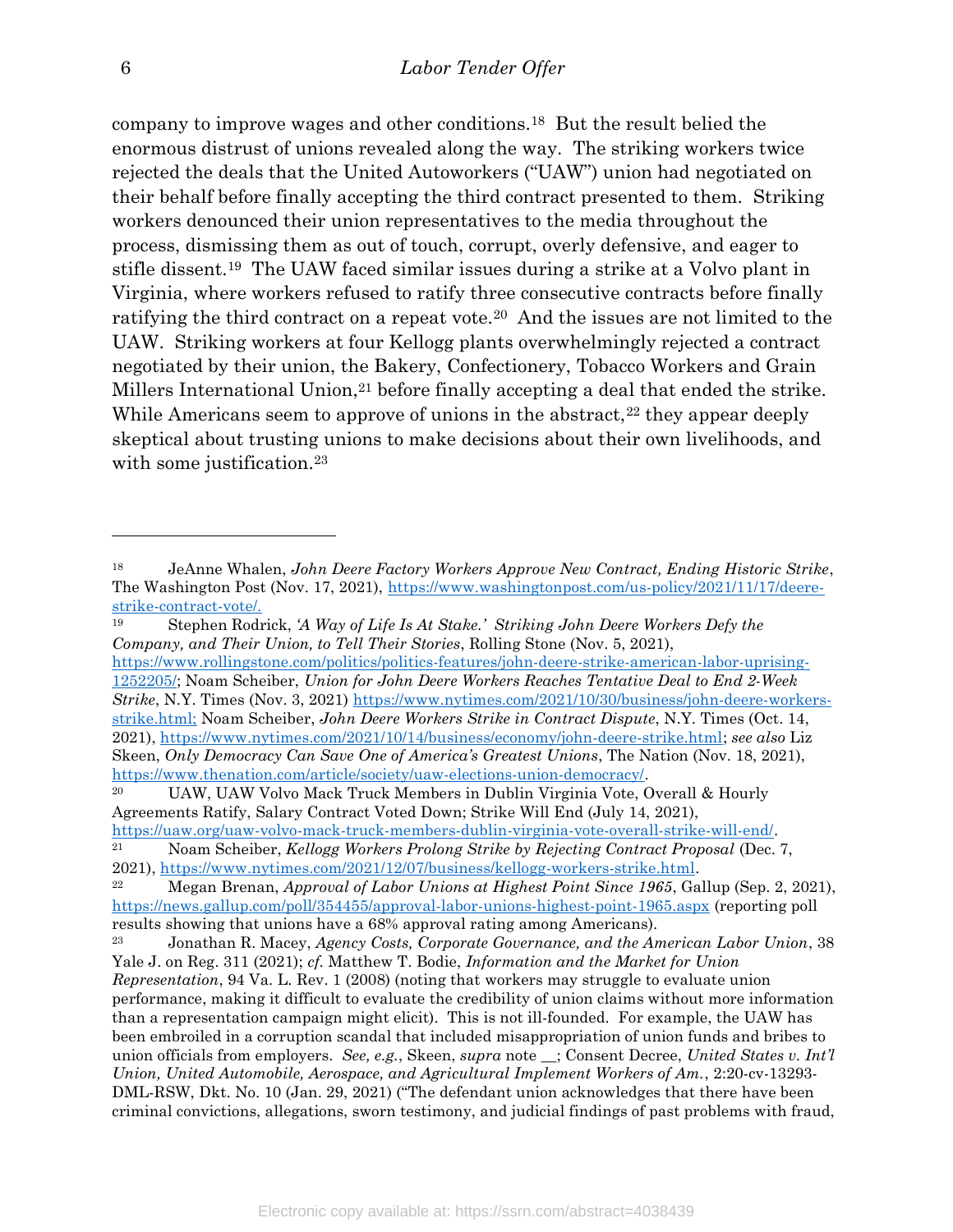Resources are also a meaningful constraint. As matters stand, unions must make difficult and contentious decisions about how best to allocate scarce financial capital.24 The funds available for organizing are limited, and place unions at a disadvantage vis-à-vis employers. The largest labor federation, the AFL-CIO, had total spending of \$123 million in the fiscal year ending in 2019; of this, less than 10% was dedicated to organizing.25 By contrast, employers spend \$340 million per year on union avoidance consultants.26 Given that employers already have powerful tools at their disposal to frustrate organizing, including the ability to restructure their operations or to require workers to attend meetings to hear anti-union messages, the disparity in financial resources is an important constraint.

 A broad range of solutions have been proposed, but they generally only address part of the problem. For example, policymakers have suggested reforms that would make it easier for unions to win certification elections, including by eliminating various advantages enjoyed by hostile employers.27 But such measures would neither increase unions' credibility with workers nor increase the resources available for organizing. Others have suggested reforms to internal union processes28 or new models for competition between unions.29 While these measures could increase the credibility of workers' representatives, they would not increase available resources. A final model of reform would seek to empower workers directly by having government mandate terms for employment and increasing government benefits.30 But while this approach has promise, it would only have a limited impact on workers' ability to bargain collectively, and mandatory universal terms cannot provide the full set of benefits potentially available from agreements customized to the status of particular firms and employees. The existing proposals

corruption, and criminal conduct by certain officials within the UAW and certain of its related entities.").

<sup>&</sup>lt;sup>24</sup> For example, conflicts over spending priorities were a major cause of disputes between the AFL-CIO and the Change to Win Coalition, with the AFL-CIO prioritizing political lobbying and the Change to Win Coalition prioritizing new organizing efforts. See, e.g., Keith J. Gross, Separate to Unite: Will Change to Win Strengthen Organized Labor in America?, 24 Buff. Pub. Int. L. J. 75, 100- 01 (2006); Noam Scheiber, After Trumka's Death, A.F.L.-C.I.O. Faces a Crossroads, N.Y. Times (Aug. 8, 2021), https://www.nytimes.com/2021/08/08/business/economy/afl-cio-labor-unions-trumka.html (describing conflict between labor leaders who focus on political efforts and support for local unions and labor leaders who focus on building the labor movement and organizing additional workers).

<sup>&</sup>lt;sup>25</sup> Hamilton Nolan, AFL-CIO Budget Is a Stark Illustration of the Decline of Organizing, Splinter (May 16, 2019), https://splinternews.com/afl-cio-budget-is-a-stark-illustration-of-the-declineo-1834793722.

<sup>&</sup>lt;sup>26</sup> Gordon Lafer & Lola Loustaunau, Fear at Work: An inside account of how employers threaten, intimidate, and harass workers to stop them from exercising their right to collective bargaining, Economic Policy Institute 5-6 (July 23, 2020), https://files.epi.org/pdf/202305.pdf.

<sup>27</sup> See infra Part I.A.

<sup>28</sup> See infra Part I.A, I.B.

<sup>29</sup> See infra Part I.B.

<sup>30</sup> See infra Part I.C.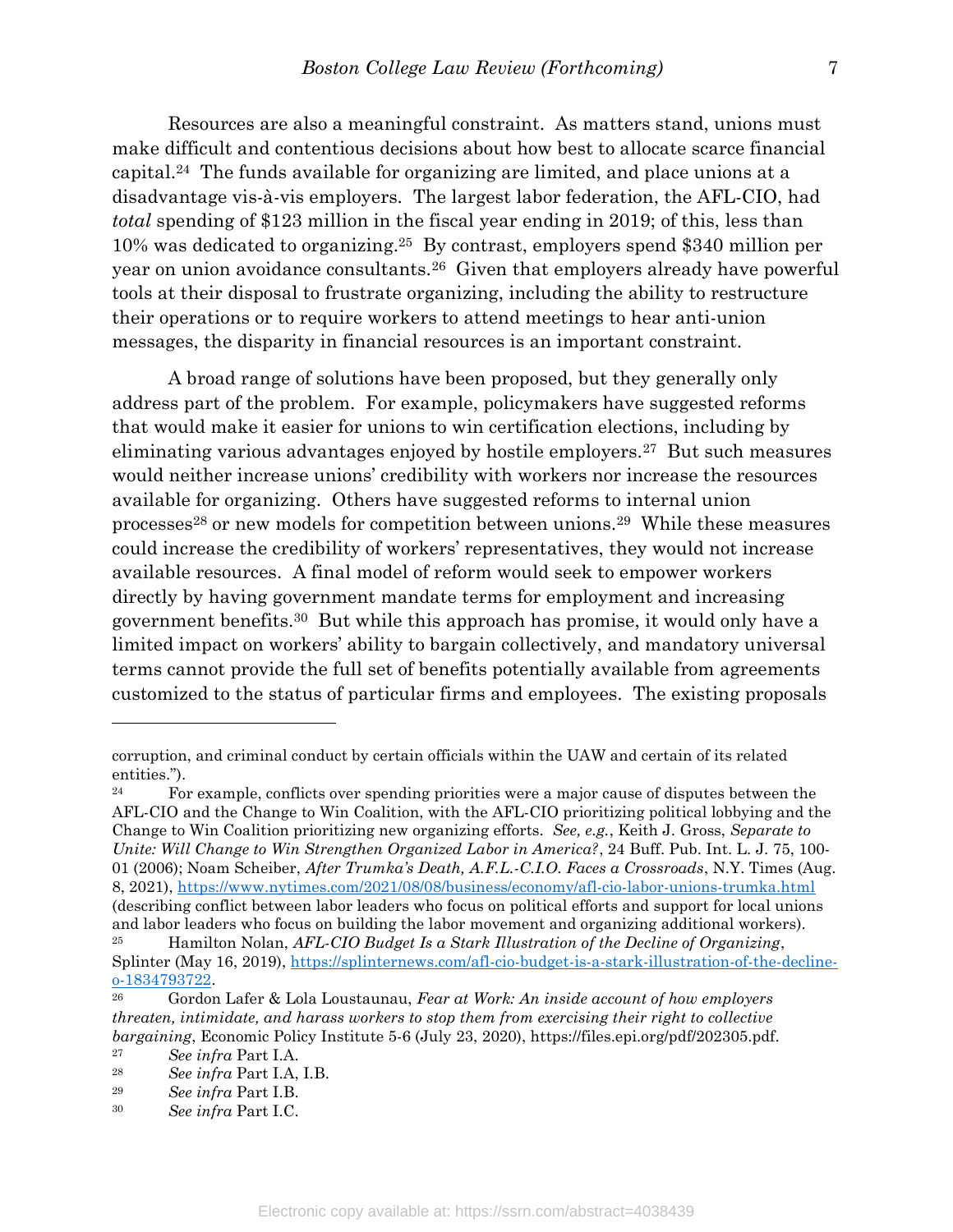thus do not solve the problem of ensuring vigorous, effective, and well-resourced collective action on behalf of workers by well-motivated representatives.<sup>31</sup>

 But the basic problem has already been solved, at least for shareholders and corporations. Much like workers, shareholders have much to gain from successfully overcoming the collective action problems that they face,  $32$  and much like workers, shareholders have much to lose if their collective representatives fail to advance their interests.

Corporate law and the market for corporate control largely solved shareholders' agency problem, with the result that shareholders have enjoyed outsized returns — and an enormous advantage in dealing with their dispersed counterparties in labor. This suggests the potential for a "policy arbitrage," in which mechanisms and innovations that have made corporate governance successful for shareholders are imported into the market for human capital in order to make labor law better serve the interests of workers, on whose behalf the unions exist in the first place.<sup>33</sup>

This Article draws inspiration from the market for corporate control.<sup>34</sup> It is well known that if corporate officers and directors fail to deliver adequate returns to

<sup>&</sup>lt;sup>31</sup> This problem in general is the well-known agency problem which is that unions often underperform in carrying out their responsibilities as agents of their principals, the workers. Work by Eugene Fama, Michael Jensen, and William Meckling made the agency problem the dominant paradigm for understanding, evaluating, and improving corporate law. See, e.g., Eugene F. Fama, Agency Problems and the Theory of the Firm, 88 J. Pol. Econ. 288 (1980); Eugene F. Fama & Michael C. Jensen, Separation of Ownership and Control, 26 J.L. & Econ. 301 (1983); Michael Jensen & William Meckling, Theory of the Firm: Managerial Behavior, Agency Costs and Ownership Structure, 4 J. FIN. ECON. 305 (1976). For an influential critical account of this paradigm, see Margaret M. Blair & Lynn A. Stout, A Team Production Theory of Corporate Law, 85 Va. L. Rev. 247 (1999).

<sup>32</sup> Cf. Stephen F. Befort & John W. Budd, Invisible Hands, Invisible Objectives: Bringing Workplace Law and Public Policy into Focus 32 (2009) (noting that stockholders unite in corporations and select common representatives to attend to their collective interests much as workers seek to do through unions); Sanjukta Paul, Fissuring and the Firm Exemption, 82 L. & Contem. Probs. 65 (2019) (noting that antitrust law has evolved to permit stockholders to coordinate economic activities through firms, while reflecting continued skepticism of workers' attempts to coordinate).

 $33$  Macey, supra note  $\equiv$  at 315; cf. Hiba Hafiz, Labor's Antitrust Paradox, 86 U. Chi. L. Rev. 381, 383 (2019) (proposing "regulatory sharing" between labor law and antitrust).

<sup>&</sup>lt;sup>34</sup> The market for corporate control is also known as the takeover market. Corporate takeovers present a unique opportunity to ameliorate the agency costs that exist between shareholders and managers. James F. Cotter & Marc Zenner, How Managerial Wealth Affects the Tender Offer Process, 35 J. Fin. Econ. 63, 64 (1994). The proposal we make in this Article similarly provides a unique opportunity to ameliorate the agency problems that exist between unions and workers. The mechanism we propose also has a resemblance to corporate vote-buying, in which a stockholder agrees to vote their shares in a specific way in exchange for some consideration. But it differs in that the investor would also be acquiring a meaningful economic stake in the workers' wages. For a broader discussion of vote-buying, see infra notes \_\_ to \_\_ and accompanying text.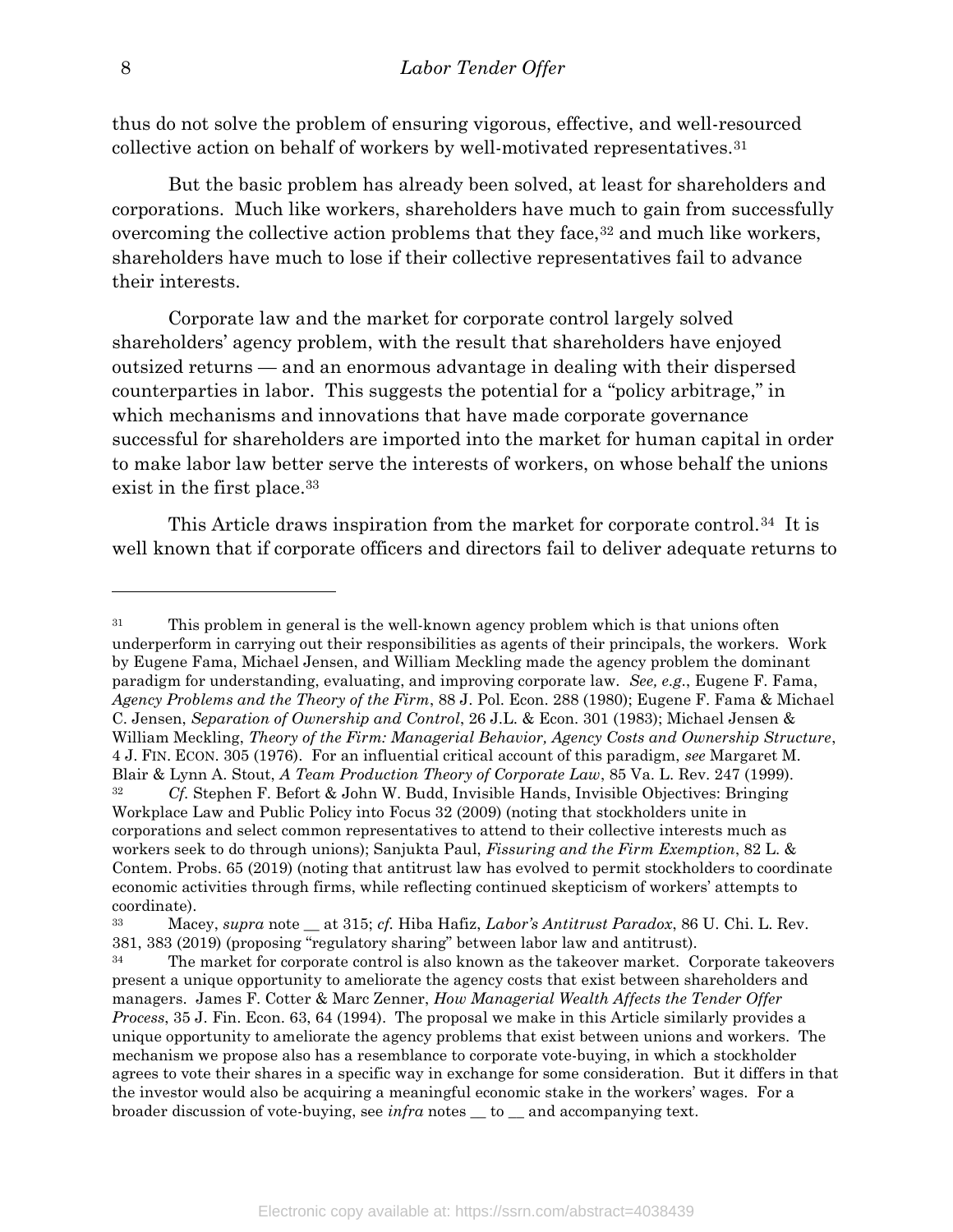shareholders, an outside investor can make an offer to buy shares directly from the shareholders. If enough shareholders tender their shares, the outside investor will gain bargaining power over management and can wield the collective power of shareholders to manage the company better. To prevail, the investor must offer more than the current market price of the shares because without such a premium, shareholders would have no reason to tender. And to earn a return on the purchase of its shares, the outside investor must be able to manage the company in a way that increases returns even above the returns associated with the tender offer premium. While managers now have powerful tools to flummox a hostile tender offer,35 it remains an important disciplining force.36 Even managers who are not the subject of a takeover are acutely aware that if they fail to deliver returns to shareholders an outside investor could emerge to wrest away control. As such, the manager of any public company with sufficiently broad shareholder dispersion are under constant threat of replacement.

 A similar market mechanism could revitalize labor organizing.37 If there is a lot of room for improvement in workers' wages, an entrepreneurial outside investor could offer to **pay workers** for their votes in a certification election. Put another way, under our proposal the law would be changed to allow investors to pay for the right to represent workers in exchange for the right to bargain on their behalf. If a majority of workers agree, an investor should be able to wield the collective power of the workers by being certified as the workers' exclusive bargaining representative. Of course the outside investor requires a return on its payment to the workers, and this return would come in the form of a percentage of any wage increase it secured. To prevail, the investor would have to make a meaningful offer, putting cash in the pockets of workers immediately. Such a payment would send a strong signal of the wage increases it believes it can generate. And to profit, the investor would have to proceed to negotiate a meaningful wage increase for workers.

 The new market would bring significant new resources and scale to the task of organizing workplaces.38 Traditional labor unions would be armed with new tools to organize workplaces and attract investment. And a broad range of new players — including private equity funds and other sophisticated investors, drawing on the skillsets of activist investors and litigation financiers — could invest in the space.

<sup>&</sup>lt;sup>35</sup> Delaware law gives corporate directors and officers the ability to deploy takeover defenses if a takeover poses a threat. See Air Prods. & Chems., Inc. v. Airgas, Inc., 16 A.3d 48 (Del. Ch. 2011) (approving board's use of takeover defenses in light of the "threat" that shareholders would accept a tender offer at an inadequate price).

<sup>&</sup>lt;sup>36</sup> A board's decision to defend against a tender offer is subject to "exacting judicial scrutiny by a judge who will evaluate the actions taken by, and the motives of, the board." Id. at 54.

<sup>37</sup> See infra Part II.

<sup>38</sup> See infra Part III.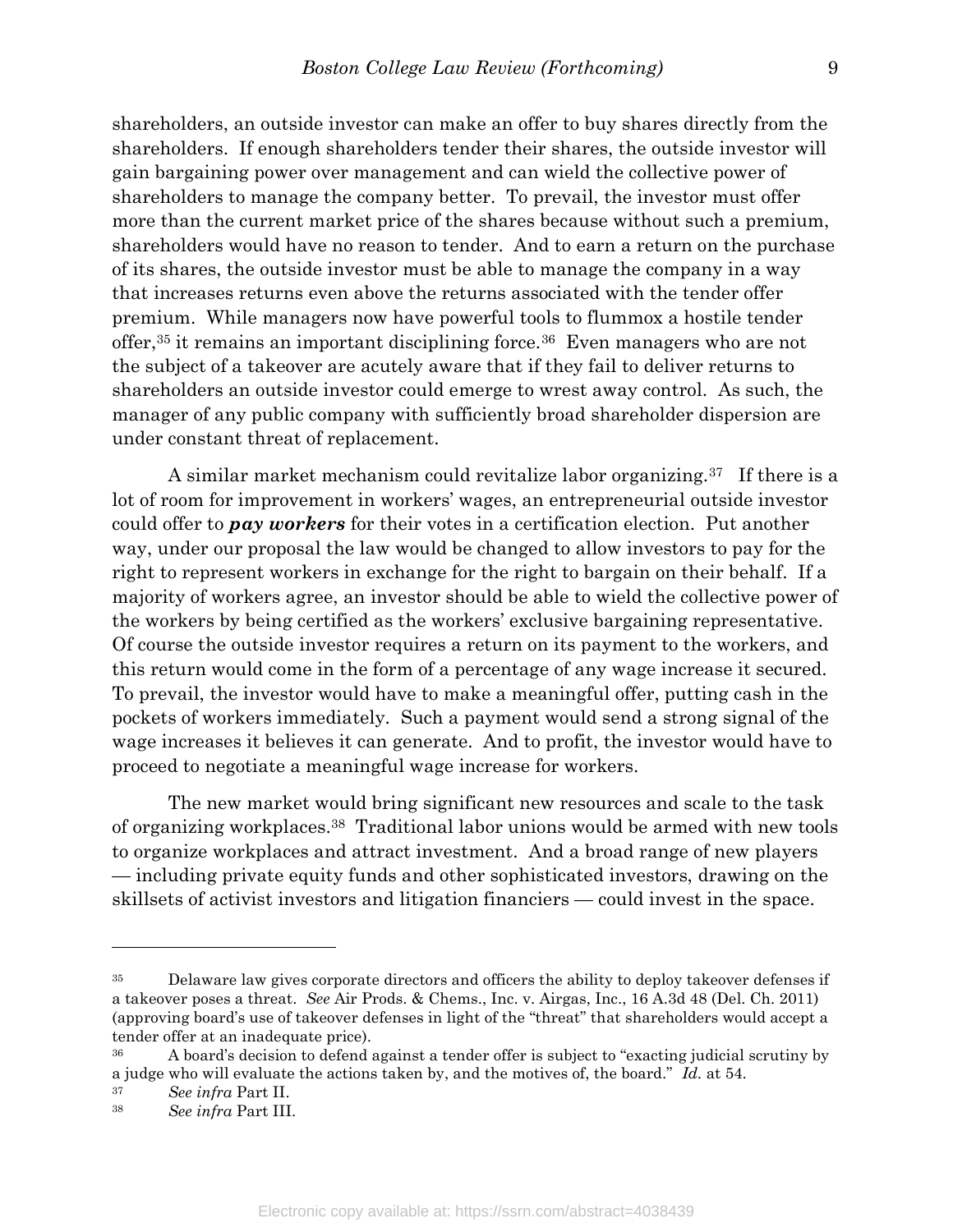Each would have a financial incentive to identify workplaces where workers are underpaid, intervene, and drive wages up. The mechanism would also create new competition and accountability for traditional unions by giving workers in all companies a sense of how much traditional collective bargaining should be able to deliver.

 Exploring the mechanism can also shed light on broader issues.39 Corporate experience could be a rich source of ideas for labor law reforms. But corporate ideas also serve as a useful provocation. Corporate governance was successful in delivering financial returns to shareholders in part because its objective was consciously narrowed to focus exclusively on delivering financial returns to shareholders.40 We recognize that focusing labor law on the narrow goal of delivering wage increases is likely to be controversial for two reasons. First, our approach might be seen as diminishing the significance of non-wage issues such as working conditions and worker safety. As we note below, policymakers concerned about these issues could adopt tailored modifications to incentivize an investor to address these issues.41 More fundamentally, such concerns are best addressed through vigorous regulation and enforcement under statutes like the Occupational Safety and Health Act.42 Relying on unions with limited coverage and capacity to negotiate improvements is unlikely to be the best course. Second, our approach does not address the political and social dimensions of labor organizing in the way that traditional union organizing was arguably supposed to do. We realize that this is a significant step.43 But the current state of wages, income disparities, and American labor unions demands a reconsideration of traditional approaches to improving the lot of the American worker.

 The Article proceeds as follows. Part I discusses prior proposals to improve the lot of American workers and the functioning of labor unions. Part II turns to our proposal for a takeover market for union representation, explaining its key components and defending our design choices. Part III evaluates the plausibility of

<sup>39</sup> See infra Part IV.

 $40$  E.g. Daniel L. Greenwald, Martin Lettau & Sydney C. Ludvigson, How the Wealth Was Won: Factors Shares as Market Fundamentals, NBER Working Paper No. 25769 (rev. Apr. 2021), https://www.nber.org/system/files/working\_papers/w25769/w25769.pdf (finding that 44% of the increase in American equity values from 1989 to 2017 is attributable to the reallocation of rewards from stakeholders like workers to stockholders).

<sup>41</sup> See infra Part II.B.2.

<sup>42</sup> See Occupational Safety and Health Administration, Workers' Rights, https://www.osha.gov/sites/default/files/publications/osha3021.pdf; Aneil Kovvali, Essential Businesses and Shareholder Value, 2021 U. Chi. Legal F. 191, 205-07 (noting the value of universally applicable government regulations on worker safety issues, but highlighting systemic weaknesses of government responses).

<sup>&</sup>lt;sup>43</sup> For a broader discussion of this set of concerns, see infra Part IV.A.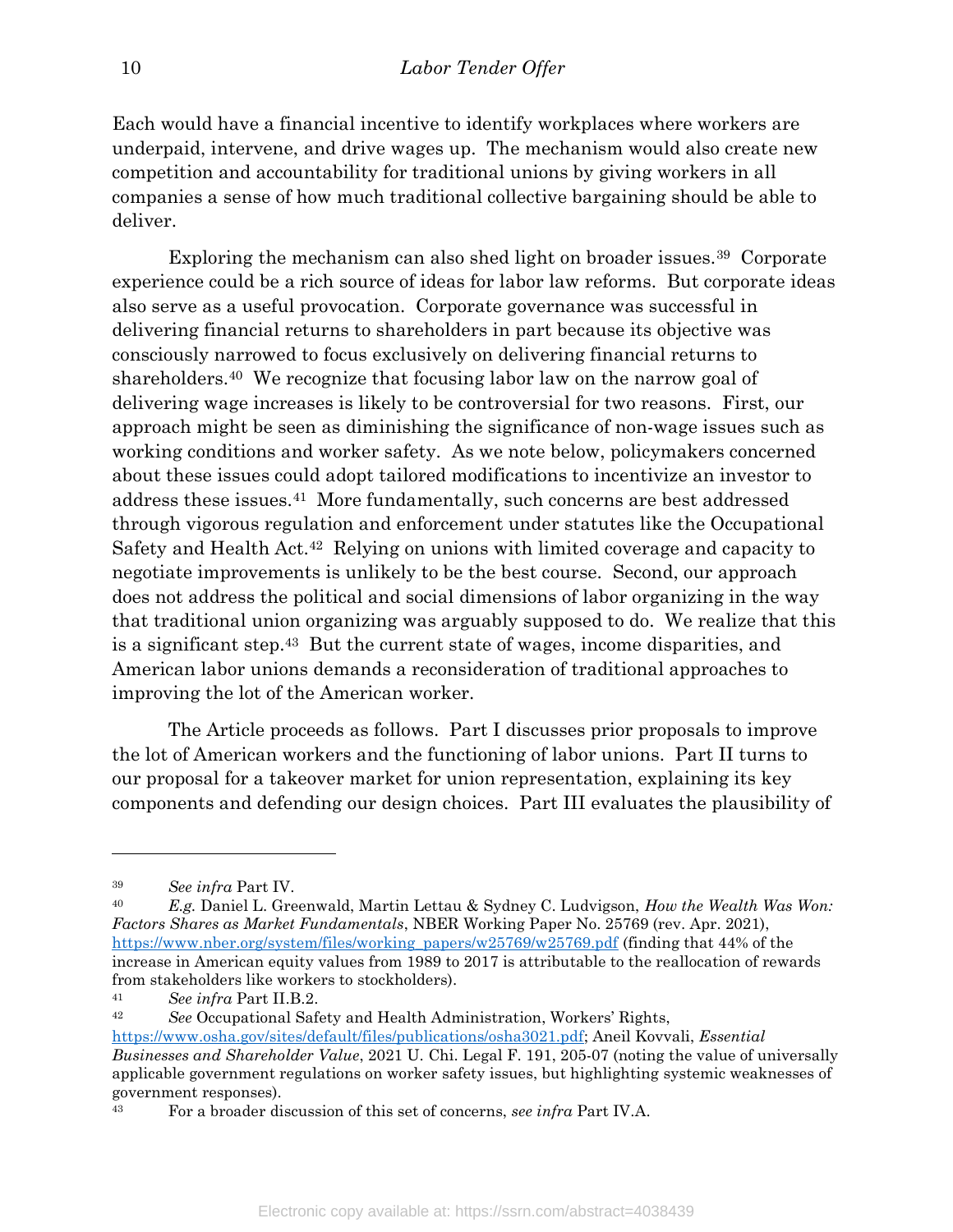the proposal, addressing the structure's potential scope and feasibility. Part IV considers broader implications.

#### I. Prior Proposals

 $\overline{a}$ 

 The struggles of workers and labor unions have prompted various reform proposals. These include (a) proposals to improve union-related processes, with the goal of making it easier for unions to win certification elections and represent workplaces; (b) proposals to encourage competition between different unions and between different models of organizing, with the goal of prompting innovation and improvements; and (c) proposals to empower workers directly, with the goal of improving their lot and reducing the demands placed on collective bargaining.

 Many of the prior proposals have significant merit, and some inform particular facets of our own proposal. But these prior proposals are unlikely to solve the full problem. Despite enormous worker suffering, unions represent only a small fraction of workplaces and often appear unable to attract broad worker support even in high-profile campaigns. To be successful, a reform must improve the credibility of worker representation, both by creating good incentives for workers' representatives and by allowing them to send powerful signals of their value to workers in non-unionized workplaces. Reforms should also address the gap in resources between the representatives of labor and capital. Prior proposals have fallen short along these dimensions.

## A. Improving Union-Related Processes

There have been various proposals intended to improve unions' ability to prevail in certification campaigns. Academic proposals are legion.44 There have also been meaningful legislative and executive efforts. Among other changes, the Employee Free Choice Act would allow unions to avoid an election by collecting signed cards from a majority of workers, and would enhance enforcement of legal protections for organizing campaigns.45 The Protecting the Right to Organize Act ("PRO Act") includes provisions that would bar employers from requiring workers to

<sup>44</sup> For example, Professor Paul Weiler proposed a system of "instant elections" in which a union could trigger an immediate representation election upon showing some threshold level of support, thus eliminating opportunities for employer interference. Weiler, Governing the Workplace, supra note  $\equiv$  at 253-61; Paul Weiler, *Promises to Keep: Securing Workers' Rights to Self-Organization* Under the NLRA, 96 Harv. L. Rev. 1769, 1804-22 (1983). In a proposal that would combine ease of securing union representation with the benefits of enhanced competition, see infra Part I.B.2, Professor Samuel Estreicher has proposed transitioning from the current "hard in, hard out" system in which it is difficult for unions to gain representation rights and difficult for workers to dislodge them to a new "easy in, easy out" system in which elections are held automatically and workers can readily make changes. Samuel Estreicher, "Easy In, Easy Out": A Future for U.S. Workplace Representation, 98 Minn. L. Rev. 1615, 1628-30 (2014).

<sup>45</sup> E.g. Employee Free Choice Act, S. 560, 111th Cong. (2009).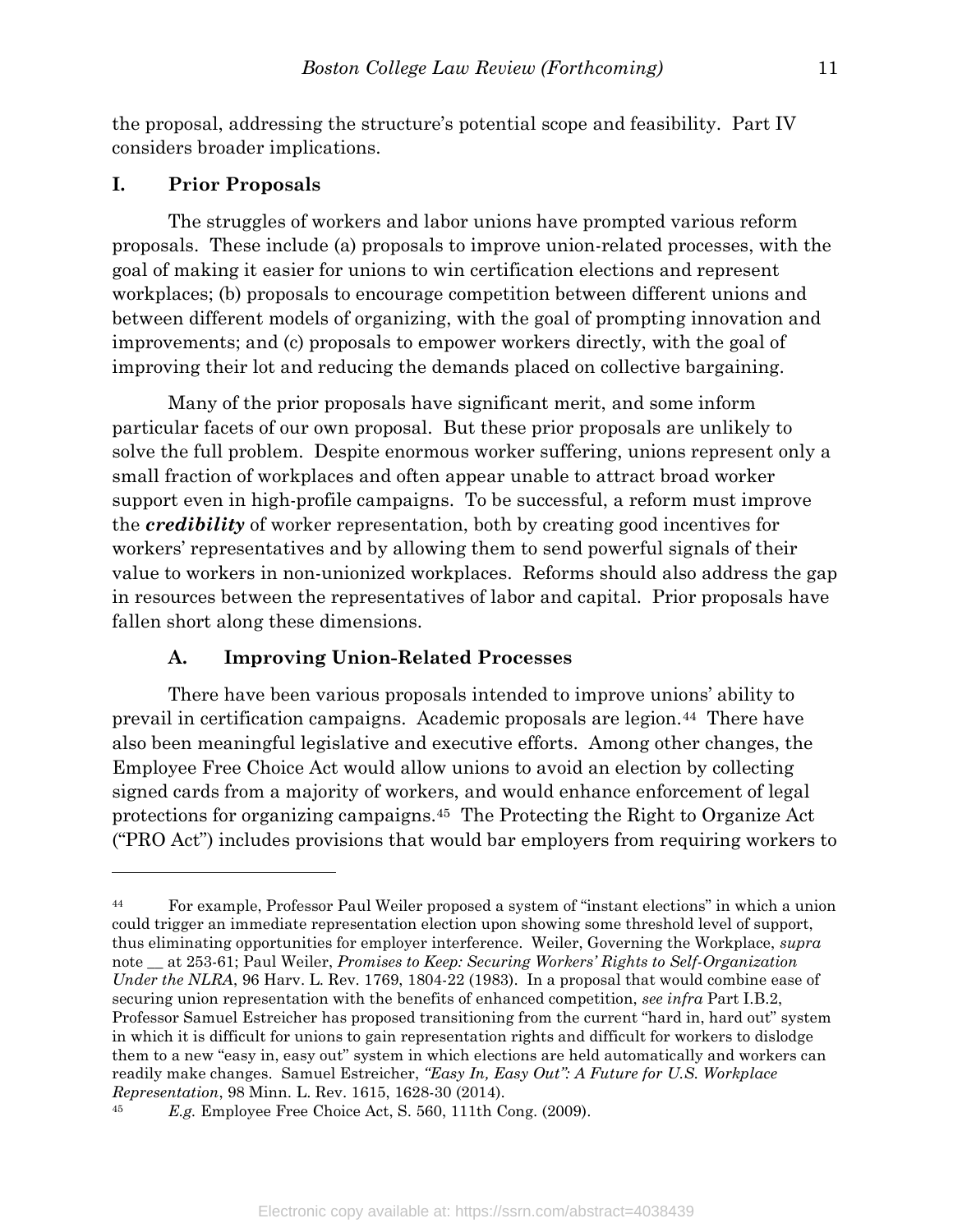attend meetings that discourage union membership, establish penalties for interference with union organizing efforts, and end state right to work laws that allow employees represented by a union to opt out of joining or paying dues.46 In an early memorandum setting out her priorities, Biden Administration NLRB General Counsel Jennifer Abruzzo suggested an array of potential changes that could be pursued administratively, including requiring an employer to recognize and bargain with a union even without an election unless the employer has a good faith reason for doubting that the union has majority support.<sup>47</sup> But while these measures may provide real benefits, they would do little to address key problems driving the decline in unionization. Specifically, they would not directly increase union credibility, and would do little to increase the resources immediately available to support organizing.

Policymakers could address credibility issues with procedural and governance reforms inspired by corporate and securities law. In prior work, one of us has proposed reforming union governance with a suite of policies drawn from corporate experience: direct election of union leaders, using proxy advisory firms to give workers high quality advice, updating disclosures to focus on potential union corruption, empowering workers to make proposals, and requiring unions to have independent directors.48 While these proposals would address agency problems within unions, they would do little to address resource concerns, and do not tap a particularly potent tool for demonstrating credibility to unorganized workers: putting real money at stake.

<sup>46</sup> Protecting the Right to Organize Act of 2021, H.R. 842, 117th Cong. (2021); Protecting the Right to Organize Act of 2019, H.R. 2474, 116th Cong. (2020).

<sup>47</sup> Jennifer A. Abruzzo, Mandatory Submissions to Advice, NLRB Office of the General Counsel Memorandum GC 21-04 (Aug. 12, 2021) at 7 (discussing Joy Silk Mills, Inc., 85 NLRB 1263 (1949)). For an earlier academic treatment of this proposal, see Brian J. Petruska, Adding Joy Silk to Labor's Reform Agenda, 57 Santa Clara L. Rev. 97 (2017).

<sup>&</sup>lt;sup>48</sup> Macey, supra note <sub>\_\_</sub>. Other proposals on disclosure include Bodie, *Information and the* Market for Union Representation, supra note \_; Matthew T. Bodie, Mandatory Disclosure in the Market for Union Representation, 5 Fla. Int'l Univ. L. Rev. 617 (2010); Estreicher, supra note \_\_ at 523 (suggesting "a legal regime for all exclusive bargaining agencies and all organizations seeking such authority to post at a designated place on the internet all collective agreements negotiated by the organization in the particular industry, as well as a clear statement of the organization's dues structure and policy on seeking court-imposed fines"). Some of these concepts are beginning to be put into practice. For example, in the wake of major scandals, the UAW voted to adopt a system of direct elections. See United Autoworkers, UAW Statement on Election Referendum Results, UAW (Dec. 2, 2021), https://uaw.org/uaw-statement-election-referendum-results/ ("Under the direction of the Court-appointed Monitor, UAW members voting in the Referendum opted to change to the direct election method of electing all International Executive Board members."); Macey, supra note at 337-38 (describing the value of direct elections).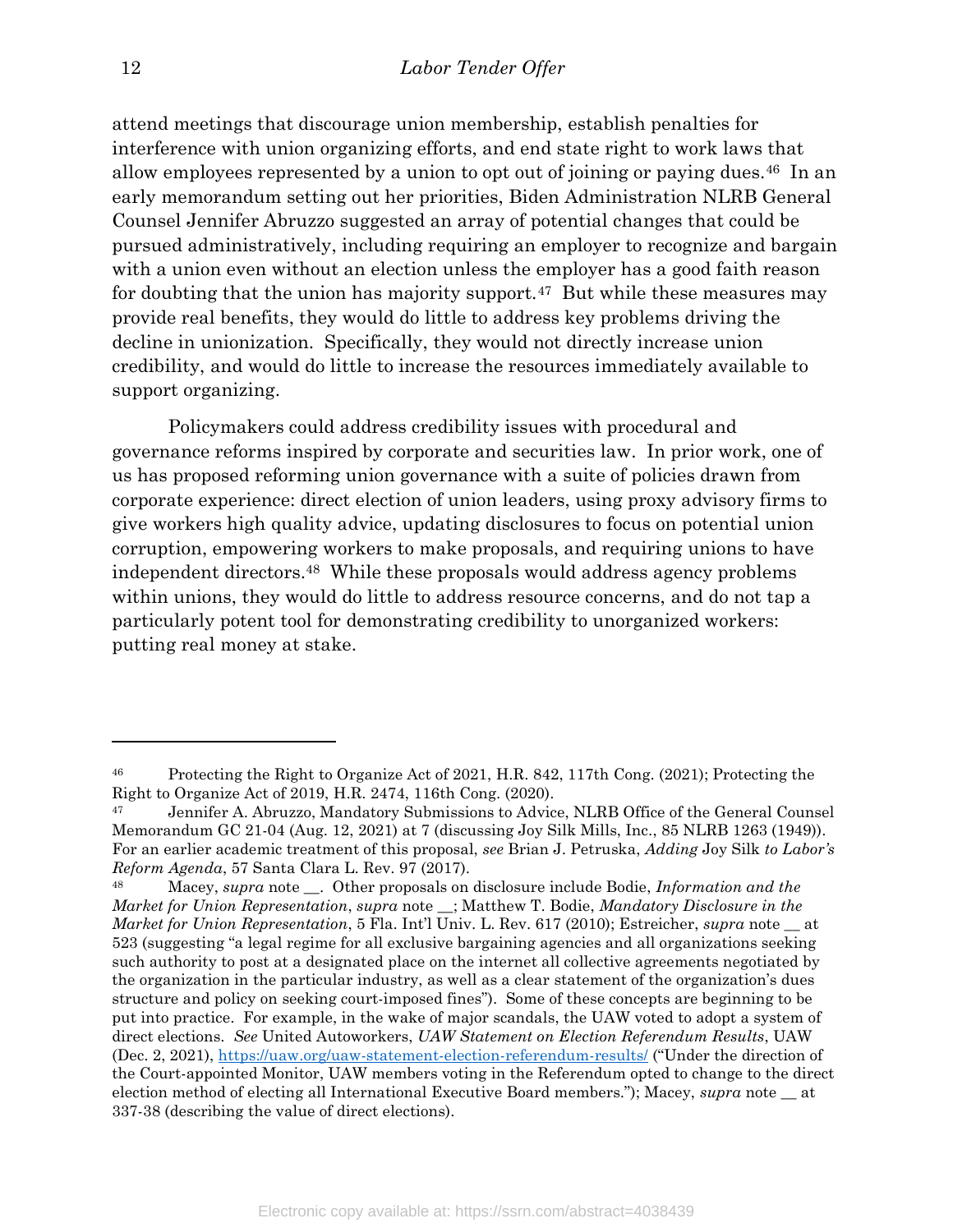#### B. Encouraging Competition

 A different class of proposals has sought to tap the potential benefits of competition, both between individual unions and between different models of organizing. These concepts directly inspire the proposal here.

 Several commentators have proposed removing barriers to competition between unions, with the goal of boosting overall competence and credibility.<sup>49</sup> Important legal barriers prevent unions from competing with each other to represent workplaces. Once a union has been certified, it cannot be challenged in another election for one year.50 If the union reaches a collective bargaining agreement with the employer, it can be shielded for three years, with challengers afforded only a narrow window to trigger a competitive election.51 These legal barriers are exacerbated by union pacts and policies that prevent unions from raiding each other for members.<sup>52</sup>

 Competition spurs innovation and responsiveness, and the unions that survived the process would likely be effective in satisfying worker demands. But labor law's traditional skepticism of competition does have some powerful justifications. It would be difficult for a union to make headway in negotiations with an employer if it was subject to continuous recall by referenda, and battles between unions would drain resources from the battle against employers.53 Given that less than 10% of private-sector workplaces are unionized, competition between existing unions is unlikely to drive meaningful improvements for workers.

 A deeper set of proposals would encourage competition between models for organizing. Across several articles, Professor Samuel Estreicher has proposed loosening legal restrictions that inhibit experimentation with alternative forms of

<sup>&</sup>lt;sup>49</sup> Kye D. Pawlenko, *Reevaluating Inter-Union Competition: A Proposal to Resurrect Rival* Unionism, 8 U. Pa. J. Lab. & Emp. L. 651 (2006) (suggesting end to no-raid pacts and other reforms to increase competition between unions); Brian Petruska, Choosing Competition: A Proposal to Modify Article XX of the AFL-CIO Constitution, 21 Hofstra Lab. & Empl. L. J. 1 (2005) (suggesting end to no-raid provision in the AFL-CIO constitution); Estreicher, Deregulating Union Democracy, supra note at 520 (suggesting loosening rules on rival bids to permit a more competitive market to emerge).

<sup>50</sup> 29 U.S.C. § 159(c)(3) ("No election shall be directed in any bargaining unit or any subdivision within which in the preceding twelve-month period, a valid election shall have been held.").

<sup>&</sup>lt;sup>51</sup> "Under the [NLRB's] current application of the contract-bar doctrine, a valid collectivebargaining agreement ordinarily is a bar to a representation petition during the term of the agreement, but for no longer than 3 years. . . . During this 'contract bar' period, the [NLRB] will dismiss all representation petitions unless they are filed during" a 30-day period prior to the expiration date of the existing agreement. Mountaire Farms, Inc., 370 N.L.R.B. No. 110 (Apr. 21, 2021) (announcing NLRB decision to retain "contract-bar" doctrine after inviting briefing on whether the doctrine should be overturned).

 $52$  Petruska, supra note  $\_$  at  $\_$ ; Schwab, supra note  $\_$  at  $\_$ .

<sup>53</sup> Cf. Petruska, supra note \_\_ at 25-27, 38-39.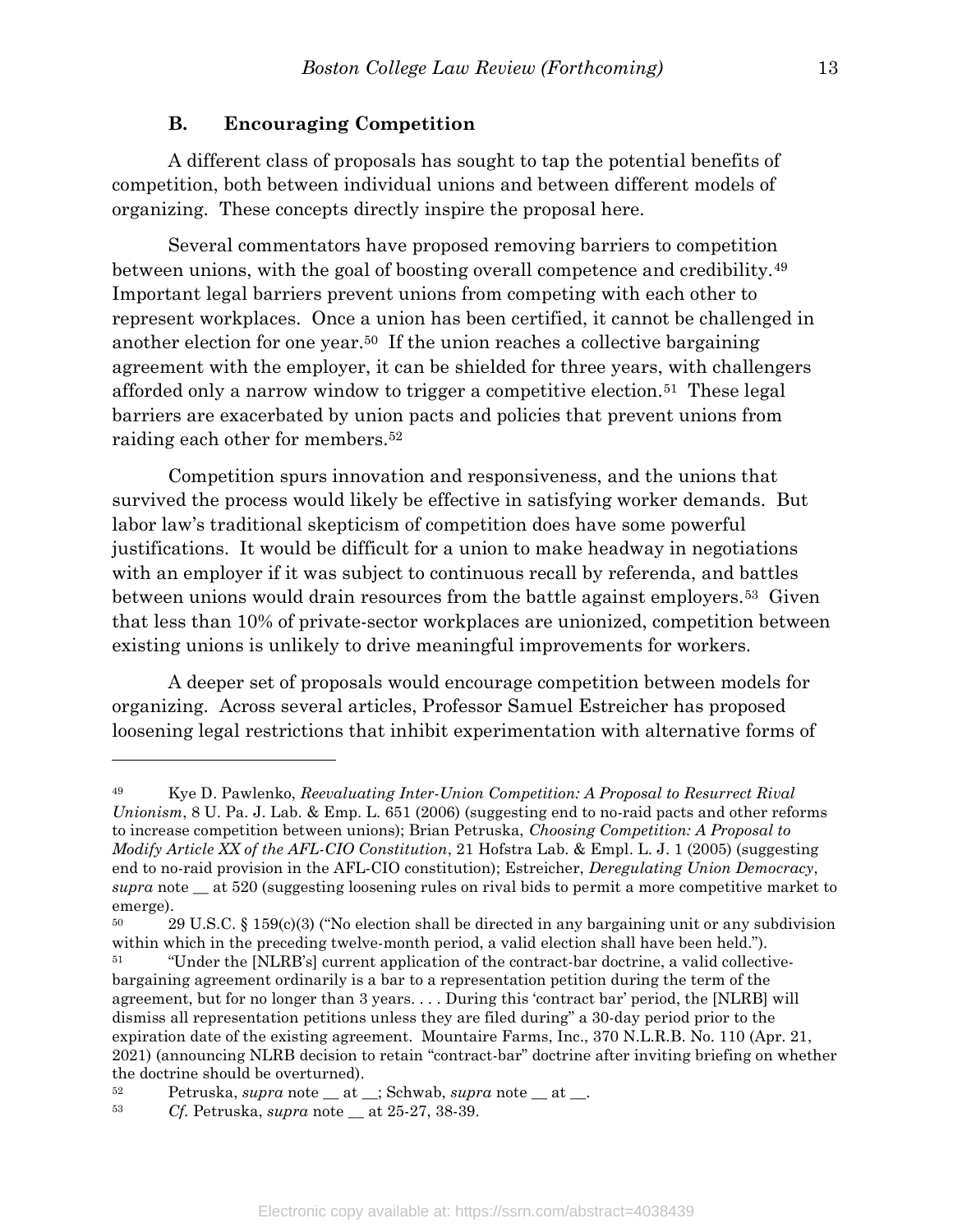labor representation.<sup>54</sup> One key element of this liberalization would be to permit for-profit organizations to represent workers.<sup>55</sup> At present, antitrust laws exempt only labor organizations "instituted for the purposes of mutual help, and not having capital stock or conducted for profit."56 A for-profit organization that attempted to cartelize labor markets would thus be vulnerable under antitrust law. Loosening the requirement would curb waste by exposing leaders to market discipline and allowing leaders to deploy surplus cash flows productively.57 Such a reform would be necessary in order to implement our proposal for a market for union control.

 But proposals for for-profit unions have foundered on the issue of incentives. As Dean Stewart Schwab has argued:

> Workers would be reluctant to pay an organization whose express goal is to maximize dues less services provided, the difference going to outsiders, when they cannot easily determine the quality of services provided. The incentive would be strong for the bargaining-service firm's managers—whose fiduciary duties lie toward the bargaining-service firm's shareholders rather than to the worker/consumers—to justify high dues with promises of high-quality union services and then deliver something less.<sup>58</sup>

Mapping the mechanics of for-profit corporate governance onto unions has also proven difficult. Unlike shareholders, union members cannot transfer their interest in the enterprise.59 As a result, potential insurgents cannot simply purchase a

<sup>&</sup>lt;sup>54</sup> Samuel Estreicher, "Easy In, Easy Out": A Future for U.S. Workplace Representation, 98 Minn. L. Rev. 1615, 1635-36 (2014) (asserting that "it is not entirely clear that workers are wellserved by effectively limiting the pool of available bargaining agents to LMRDA-compliant non-profit membership organizations," and suggesting that the emergence of "workers' centers" may suggest the viability of alternative models); Samuel Estreicher, Freedom of Contract and Labor Law Reform: Opening Up the Possibilities For Value-Added Unionism, 71 N.Y.U. L. Rev. 827, 839 (2006) (proposing "relaxing, ex ante, prophylactic safeguards that inhibit the emergence of alternative approaches to worker representation"); Samuel Estreicher, Deregulating Union Democracy, 2000 Colum. Bus. L. Rev. 501 (suggesting that unions be deregulated to allow for profit unions and unions in which participation rights and membership are separated).

<sup>&</sup>lt;sup>55</sup> Estreicher, *Deregulating*, *supra* note at 512-13. See also Stewart J. Schwab, Union Raids, Union Democracy, and the Market for Union Control, 1992 U. Ill. L. Rev. 367, 395-404 (considering for-profit bargaining services and mechanisms comparable to tender offers and proxy fights, but suggesting that they could not work within dues-paying system with non-transferable membership rights); Donald L. Martin, An Ownership Theory of the Trade Union (1980) (developing concept of a proprietary union).

<sup>56</sup> 15 U.S.C. § 17.

<sup>57</sup> Estreicher, Deregulating, supra note \_\_ at 513.

<sup>58</sup> Schwab, supra note  $\_$  at 397; see also Petruska, supra note  $\_$  at 40-41.

<sup>59</sup> Schwab, supra note \_\_ at 400-04.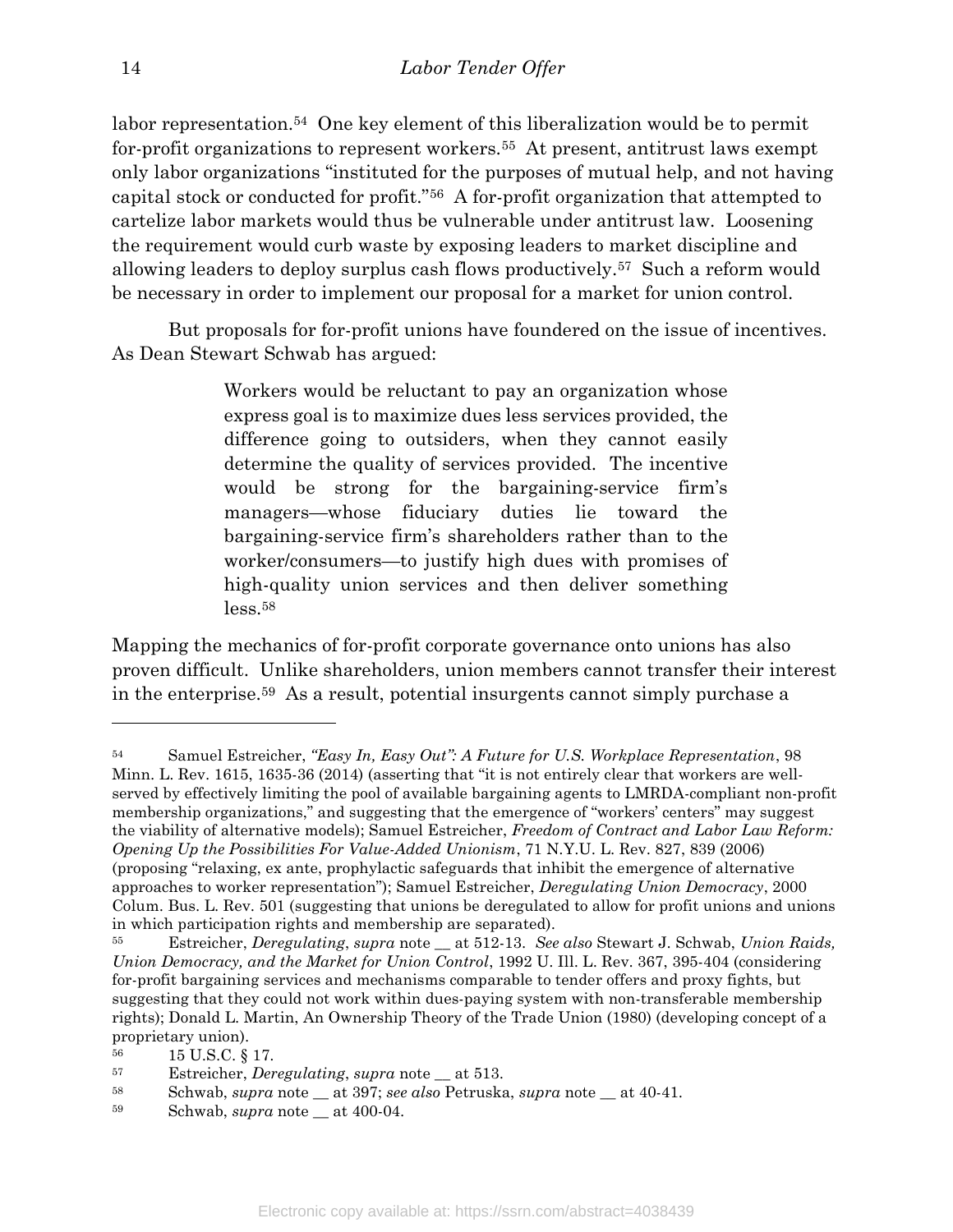controlling interest; they must persuade existing members of the union of their superior efficiency.<sup>60</sup>

#### C. Empowering Workers

 There have also been a number of proposals to empower workers more directly, such as by setting minimum levels of wages and through government programs and regulations or by giving workers the tools to manage their human capital in a manner akin to financial assets. This approach has implications for our proposal.

 Policymakers should seek to limit the range of non-wage issues that are subject to negotiation between workers and employers.<sup>61</sup> For example, if health insurance was provided uniformly by the government instead of as an incident of employment, workers would not have to bargain with employers to obtain access to healthcare on favorable terms. Such interventions would change the dynamics of negotiations even under the current labor law regime: there would be fewer issues for workers and employers to bargain over, workers would be less desperate, and employers would not be able to eke out a competitive advantage from developing a special skill in squeezing workers.62 Such policies would also play a complementary role to the proposal here, by making the tender offer system that we propose, which focuses exclusively on wages (while the government handles other issues such as worker safety and insurance) less problematic.<sup>63</sup> But this approach does entail a break with the basic structure of labor law, which seeks to preserve a space for workers and employers to strike tailored bargains covering multiple, unrelated issues.<sup>64</sup>

 $60$  *Id.* at 404.

<sup>61</sup> E.g. Brett McDonnell & Matthew T. Bodie, From Mandates to Governance: Restructuring the Employment Relationship, 81 Md. L. Rev. --- (forthcoming).

<sup>62</sup> E.g. Leo E. Strine, Jr., Aneil Kovvali & Oluwatomi O. Williams, Lifting Labor's Voice: A Principled Path Toward Greater Worker Voice And Power Within American Corporate Governance, 106 Minn. L. Rev. --- (forthcoming 2022). But see Estreicher, Freedom of Contract, supra note \_\_ at 847-49 (proposing that unions should be able to trade away certain statutory entitlements in exchange for other protections that workers would value more); Stewart Schwab, The Union as Broker of Employment Rights, in Research Handbook on the Economics of Labor and Employment Law 248-72 (2012) (suggesting that union waivers of otherwise mandatory employment law protections are less problematic than individual waivers, and providing examples where this is already permitted).

 $63$  See infra Part II.B.2 (suggesting that the tender offer system should focus exclusively on improving total pay to workers).

 $64$  See 29 U.S.C. § 158(d) (employer and union must "confer in good faith" on specified topics, "but such obligation does not compel either party to agree to a proposal or require the making of a concession"). The concept that employment arrangements should reflect the preferences of the parties, as expressed in freely-negotiated agreements, is called "voluntarism" and has come under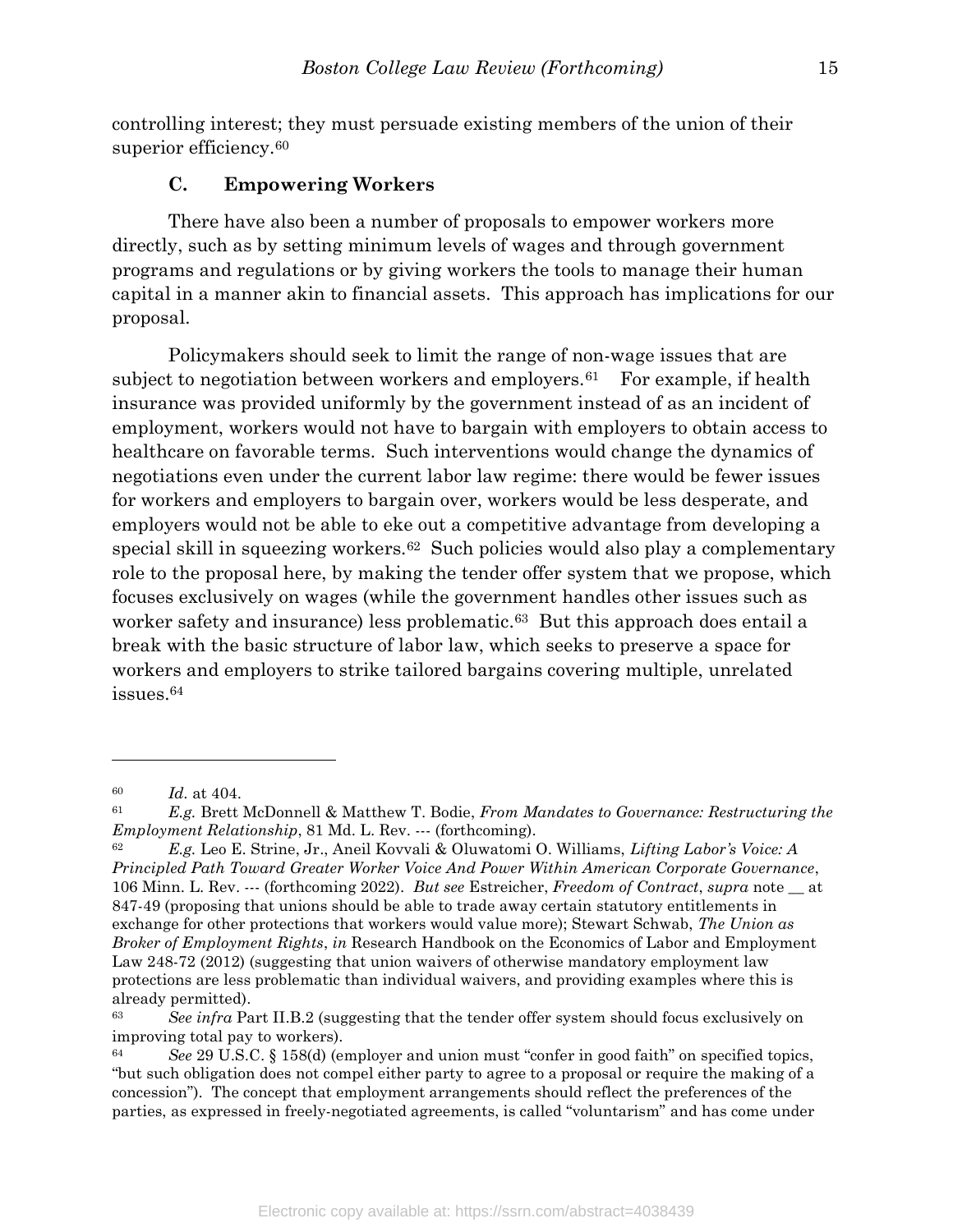Policymakers could also pursue a broader class of interventions designed to allow workers to tap, trade, or diversify their interest in human capital. Payday loans are a crude existing device that allows workers to tap into the value of their next paycheck by borrowing against it. But the tool is severely limited — it cannot be used to diversify risk or tap into more than a few weeks of future income — and it is generally only available on terms that are deeply unfavorable to workers.<sup>65</sup> Workers use payday loans because they are poor and desperate for liquidity, not because such loans permit workers to address risk or to better their positions in some other way.66 As a result, payday loans provide a cautionary tale of the limited potential for financial schemes to improve worker wellbeing.<sup>67</sup>

 A more promising approach might be to allow workers to sell equity-like instruments to fund investments that improve their income. Such "human capital contracts" were first proposed by Milton Friedman and Simon Kuznets in 1945, and have since become a prominent part of policy conversations on funding higher education.68 Extensions to other areas — such as an exchange that allowed athletes to sell interests in their future income to fans — have also been attempted, with a certain limited success.69 While the concept informs the proposal here, a market for equity-like interests in worker income would not improve worker incomes on its own.<sup>70</sup>

https://papers.ssrn.com/sol3/papers.cfm?abstract\_id=3781164.

increasing pressure over time. Samuel Estreicher, Trade Unionism Under Globalization: The Demise of Voluntarism?, 54 St. Louis U. L. J. 415, 417 (2010).

<sup>65</sup> See, e.g., Abbye Atkinson, Rethinking Credit as Social Provision, 71 Stan. L. Rev. 1093 (2019); Mehrsa Baradaran, How the Other Half Banks (2015).

<sup>&</sup>lt;sup>66</sup> See Jonathan Macey, Fair Credit Markets: Using Household Balance Sheets to Promote Consumer Welfare, 100 Tex. L. Rev. (forthcoming 2022),

 $67$  For another, more exotic, proposal, see Michael Abramowicz, Toward Livelihood Insurance, 2021 U. Chi. Legal F. 17 (proposing system of private insurance in which workers could protect against risk of adverse changes in employment prospects).

See, e.g., Benjamin M. Leff & Heather Hughes, Student Loan Derivatives: Improving on Income-Based Approaches to Financing Law School, 61 Vill. L. Rev. 99, 102-05 (2016).

<sup>69</sup> Victoria L. Schwartz, The Celebrity Stock Market, 52 U.C. Davis L. Rev. 2033 (2019) (discussing Fantex exchange for athletes, and discussing possibility of broader celebrity equity markets); Shu-Yi Oei & Diane Ring, *Human Equity? Regulating the New Income Share Agreements*, 68 Vand. L. Rev. 681 (2015) (discussing broad range of attempts to sell interests in human capital and arguing against a uniform regulatory approach).

<sup>&</sup>lt;sup>70</sup> A market for equity-like interests in worker income might have useful second-order effects. For example, it would allow workers to diversify away part of the risk that their income would decrease. That in turn should enable workers to make risky investments that would increase their value, such as developing firm or industry specific skills. An investor in the labor tender offer market could offer similar incentives to workers in an effort to boost returns. See infra Part IV.C.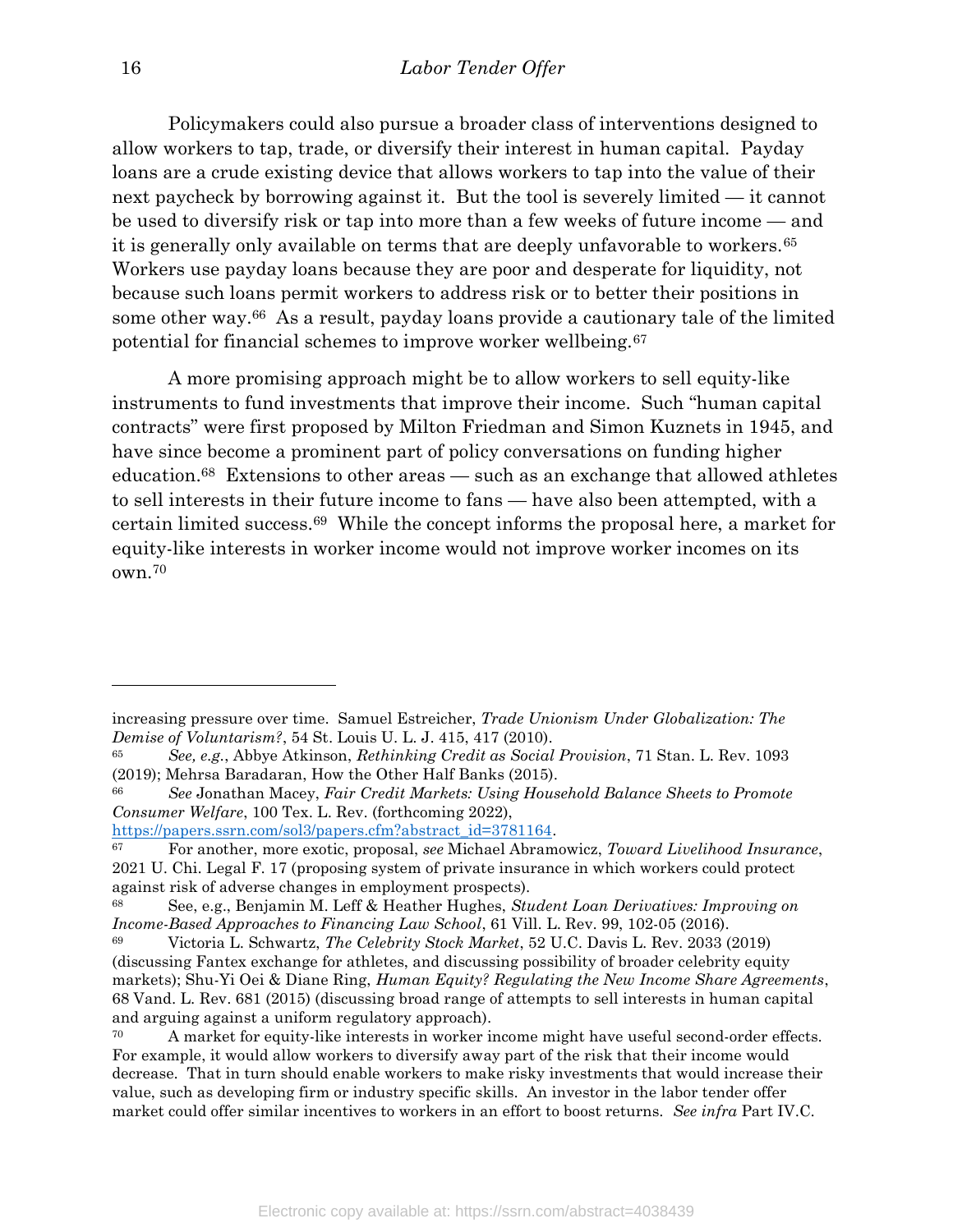#### II. The Proposal

 This Part lays out a market-based solution to the problems of low union uptake and low union credibility. The basic concept is simple. An investor would offer an upfront cash payment to workers in exchange for their votes in a union certification election. If the investor won the election, it would be certified as the exclusive bargaining representative for the workers for a defined period, and would recoup its upfront payments to workers over time by taking a certain percentage of any gains that it secured for the workers by bargaining on their collective behalf.

This approach would produce a healthier environment for collective bargaining and by channeling investors' profit motive, expand the number of potential union organizers. The upfront payments we propose would encourage workers to agree to collective bargaining by allowing them immediately to tap some of its future value, and would give the investor a way to demonstrate its sincere belief in its ability to deliver that value in the form of higher wages. The structure of the backend compensation, in which workers and investors would share in future wage gains, would align the interests of the investor and the workers. The overall system would work to expand, hopefully dramatically, the resources available to identify groups of exploited workers and act to improve their wages, while challenging established unions to do more to retain their market shares in the field of union representation of workers.

This approach would do minimal violence to the basic scheme of labor law, authorizing properly-regulated for-profit labor organizations and payments to workers during certification campaigns, while leaving other features of labor law intact. But each component of the system requires elaboration. As discussed below, there is room for reasonable disagreement on many issues that would affect the operation of the scheme that we propose. In this Article we identify the key issues while surfacing relevant insights from corporate experience. Part II.A discusses the mechanics of upfront offers, including the potential for competing bids and the possibility of mandated disclosure. Part II.B discusses the mechanics of representation by an investor, including the tools available to investors and the need to control conflicts of interest. Part II.C considers how gains achieved for workers during an initial period of representation can be maintained over the longer term.

#### A. Upfront Offer Process

 Investors would be permitted to make upfront cash offers to workers in exchange for the transfer of their votes in union certification elections and a share of subsequent wage gains to be obtained by the workers' representative in future negotiations. Traditional unions, hedge funds, private equity firms, and new specialist firms could participate in the space as investors. To be effective, the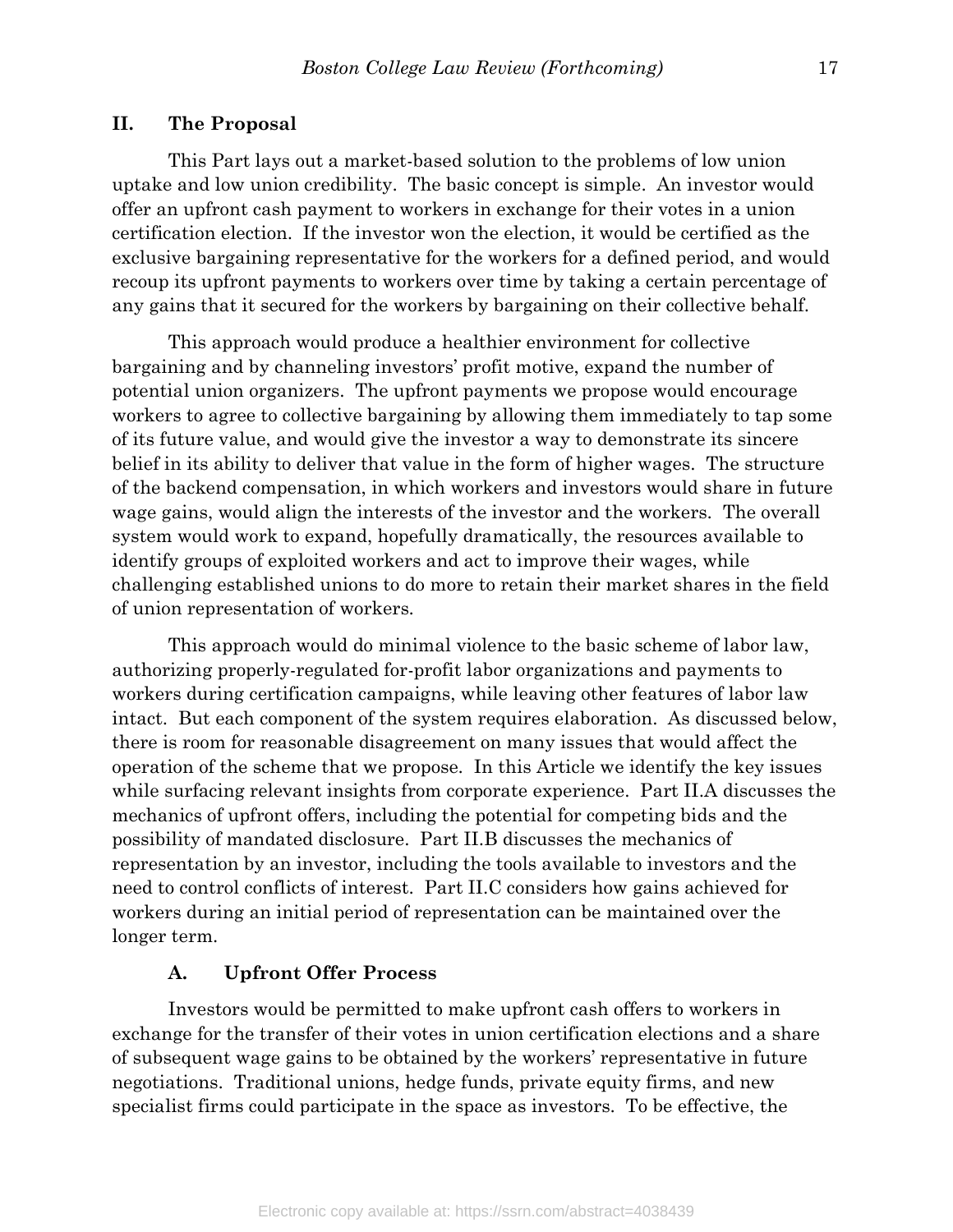system would need to generate a robust flow of offers while maintaining an orderly process that allowed workers to evaluate bids and maximize the value they receive from the investors.

 In the modern corporate context, analogous problems are addressed by the board of directors. If an acquirer attempts to purchase a large number of shares from stockholders with a coercive or lowball tender offer, the corporation's board of directors can use takeover defenses like the poison pill to block the effort and force the acquirer into a negotiation.71 The board can also structure a rational process to test market values, including by shopping the company to other potential bidders, setting up an auction process designed to attract interested bidders, and providing a measure of finality when the process concludes.<sup>72</sup>

The current system is flawed because corporate managers and directors have an incentive to protect their jobs by preventing would-be acquirers from succeeding even if their offers would create superior value for the shareholders. But this perverse incentive is mitigated by robust and interlocking mechanisms of judiciallyenforced fiduciary duties, shareholder voting, compensation schemes, and norms among business elites that encourage leaders to do the best they can for stockholders.73 The existence of a relatively trustworthy board of directors checks the problems associated with a chaotic market-driven process without heavy reliance on government regulation.<sup>74</sup>

 The labor context lacks an analogue for the board of directors. Management obviously faces an irreducible conflict, as it represents shareholders whose interests often are directly opposed to workers' interests, particularly when it comes to the issue of workers' wages. As a result, management would prefer no collective

 $71$  E.g. Air Prods. & Chemicals, Inc. v. Airgas, Inc., 16 A.3d 48, 57 (Del. Ch. 2011) (noting that corporate boards are empowered to resist "threat" of "substantive coercion" from an inadequate bid by using poison pill, even in combination with other defenses like classified board structure).

<sup>72</sup> E.g. Guhan Subramanian & Annie Zhao, Go-Shops Revisited, 133 Harv. L. Rev. 1215, 1222- 23 (2020) (discussing judicial acceptance of "go shop" term in which a board agrees to an acquisition with the condition that it can seek out higher bids, but finding that go shop provisions have lost effectiveness).

<sup>73</sup> See Dorothy S. Lund & Elizabeth Pollman, The Corporate Governance Machine, 121 Colum. L. Rev. 2563 (2021) (describing system of institutional players that orient corporate governance toward shareholder value maximization); Lucian A. Bebchuk & Roberto Tallarita, The Illusory Promise of Stakeholder Governance, 106 Cornell L. Rev. 91, 139-55 (2020) (describing powerful incentives that corporate directors and officers have to maximize shareholder value, even when they have been granted express legal authority to pursue other goals).

The market for corporate control is shaped by some rules, several of which inform our proposals here. See infra note \_\_ (discussing requirement that tender offers remain open for 20 days);  $\inf$ ra note  $\equiv$  (discussing requirement that shareholders make disclosures upon reaching certain ownership thresholds); *infra* note \_\_ (discussing requirement that terms of tender offers be disclosed).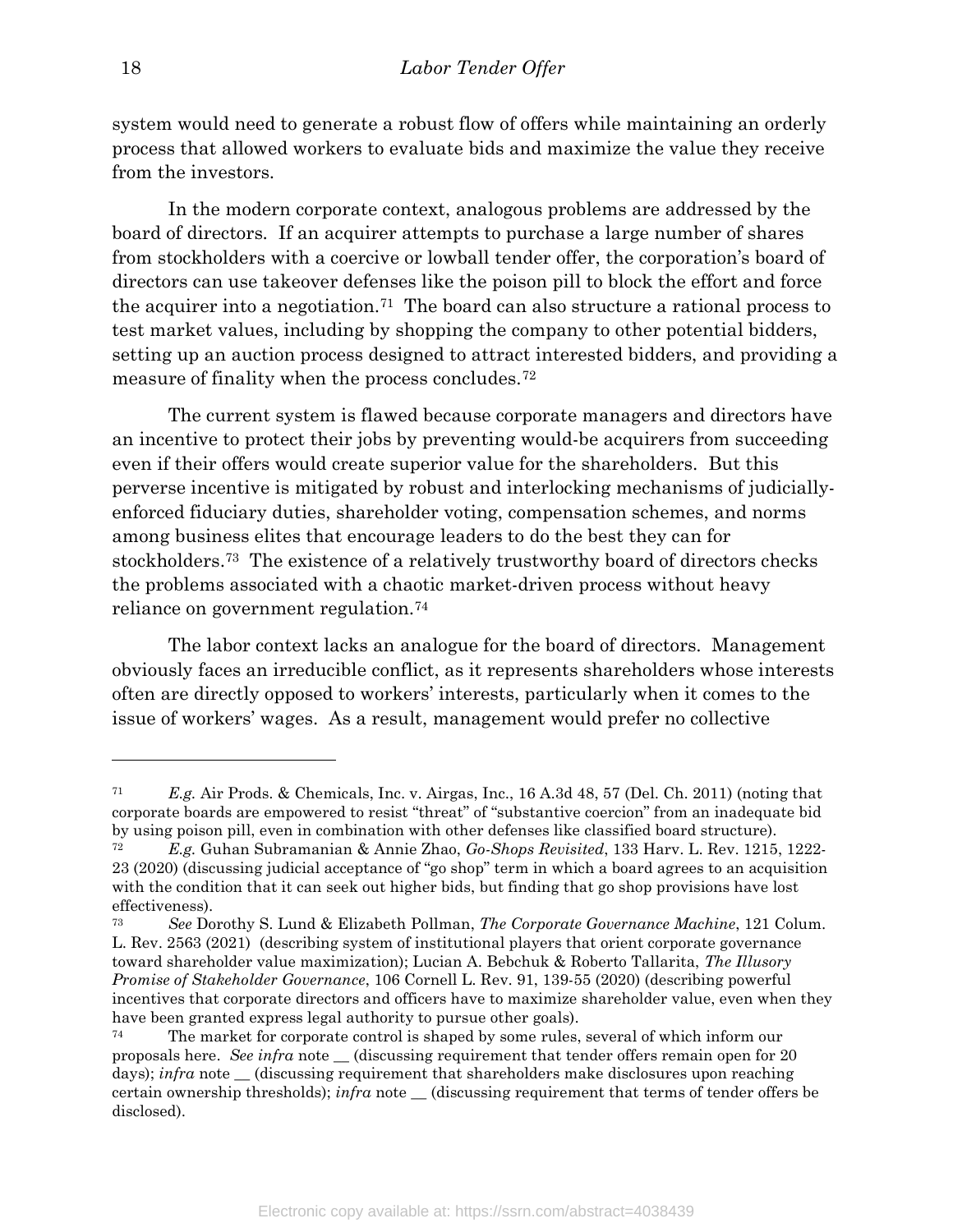bargaining, and absent that would prefer to face organizers who will not negotiate too vigorously on the workers' behalves. In unionized workplaces, incumbent unions could conceivably play a constructive role. But unions are present in only a small percentage of private workplaces. And where they are present, they have an obvious incentive to preclude outside efforts to replace them in collective bargaining, and no clear economic incentive to strike a good bargain on behalf of their workers.<sup>75</sup>

 As a result, there is a justification for a larger and more direct role for government regulation in the market for labor union control that we propose here than there is in the existing market for corporate control. This section addresses three aspects of upfront bidding that indicate the need for a regulatory backstop for the market. First, it may be appropriate to regulate the structure of bids to ensure that they are straightforward, non-coercive and can be easily evaluated by workers. Second, it may be appropriate to provide a uniform framework for union representation contests in which there are multiple bidders to permit workers to weigh the competing bids. Finally, it may be necessary to provide for disclosure of worker contact information and of investor bids to facilitate the market for union representation.

## 1. Structure of Offers

 $\overline{a}$ 

At the heart of our proposal is the idea that unions and other firms should be able to offer workers a cash payment in exchange for their votes in union certification elections. Effectuating our proposal would require certain modifications of existing law. Union elections are currently expected to be conducted under "laboratory conditions,"76 and, under current law, a union cannot offer financial incentives for workers to give their support.<sup>77</sup>

Some issues with bids are best left to competition. Most obviously, different investors should be allowed to offer different amounts of money in exchange for

<sup>75</sup> See supra Part I.B.2 (describing legal and other barriers to competition).

<sup>76</sup> In re Gen. Shoe Corp., 77 N.L.R.B. 124, 127 (1948) ("In election proceedings, it is the Board's function to provide a laboratory in which an experiment may be conducted, under conditions as nearly ideal as possible, to determine the uninhibited desires of the employees."); see also Med. Ancillary Servs., 212 N.L.R.B. 582, 584 (1974) (Penello, J. dissenting) (observing that "the Board, in General Shoe Corporation, adopted its 'laboratory conditions' rationale"); Michael D. Moberly, Corrections before Representation Elections: Restoring Laboratory Conditions by Repudiating Unfair Labor Practices, 4 U. Pa. J. Lab. & Emp. L. 375, 377 (2002) (The NLRB requires that elections be held under "laboratory conditions.").

<sup>77</sup> See NLRB v. Savair Mfg. Co., 414 U.S. 270, 277 (1973) (finding violation where union offered to waive initiation fees in exchange for worker's public support, because practice would allow "the union to buy endorsements"); Nestle Ice Cream Co. v. NLRB, 46 F.3d 578, 584-85 (6th Cir. 1995) (union thwarts "employees' fair and free choice" in an election if it offers a benefit whose "influence was to 'purchase' votes or [is] otherwise 'undue'" because it "influence[s] the vote without relation to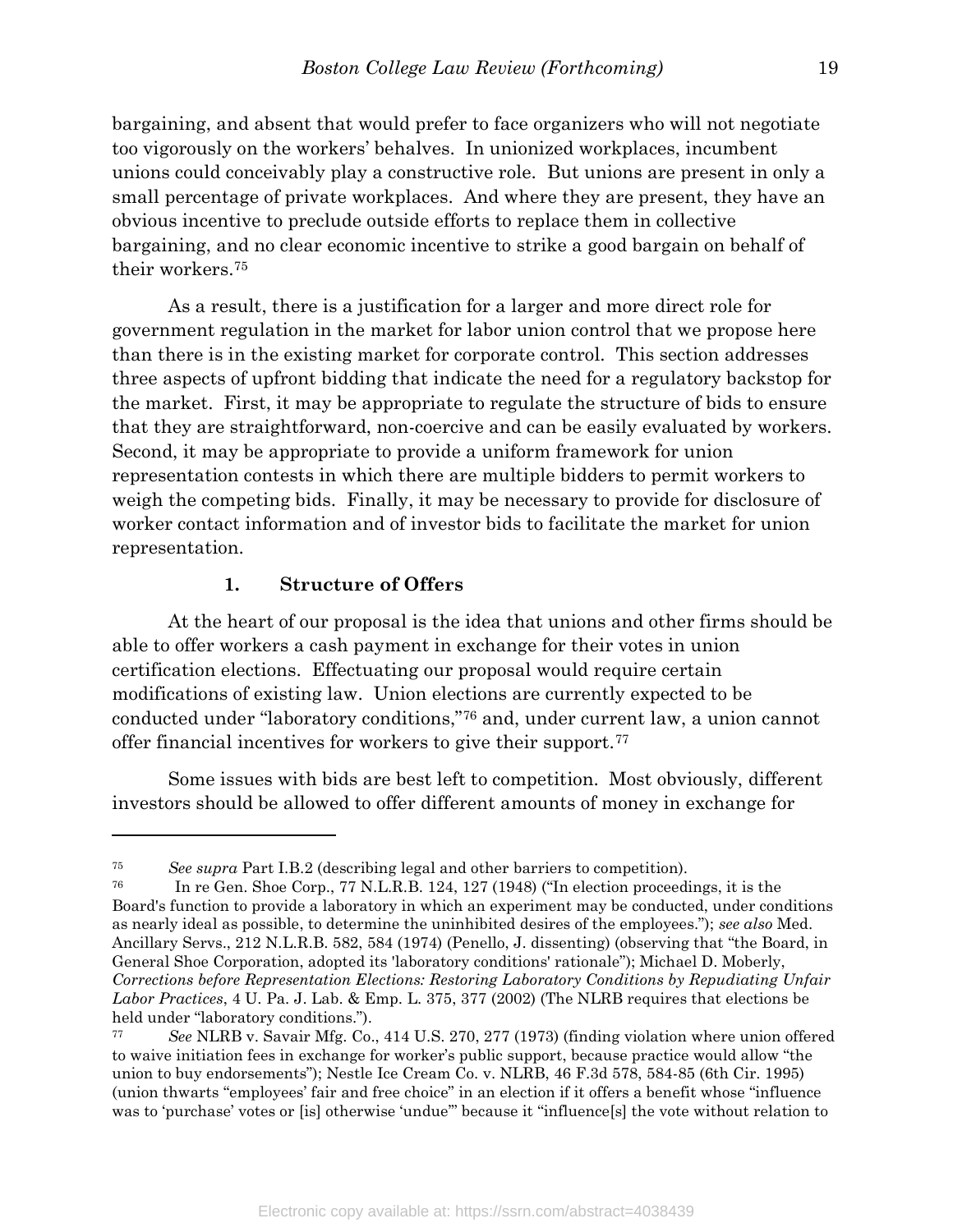workers' votes. Some investors may be particularly confident of their ability to generate large wage gains, either because they have developed a high level of competence in conducting negotiations or because they have obtained control over many workplaces in the relevant labor market. Such investors should be able to signal their value to workers by making higher offers than their rivals.<sup>78</sup>

Other issues will have to be regulated. As a general principle, it would be worthwhile to regulate issues that might interfere with workers' ability to obtain and rationally weigh competing offers. First, it may be worthwhile to require investors to hold offers open for some minimum period. By rule, corporate tender offers must be held open for at least 20 business days.79 The rule was introduced to eliminate "Saturday Night Special" tender offers in which the offer was held open for only a brief period, and shareholders were pressured to make a hasty decision before full information was available. The case for a similar deliberative period is particularly strong in the labor context. Unlike the situation for shareholders who sell their shares in a tender offer, workers who sell their votes will be in an ongoing and important relationship with the investor who buys the workers' votes for several years. It is critical to ensure that workers have a meaningful time to deliberate over any and all investor offers.

Second, it would be advisable to prohibit structurally coercive or discriminatory offers. For example, an offer that paid workers more if they tendered early would pressure workers to make an unduly hasty decision. Both corporate law<sup>80</sup> and labor law<sup>81</sup> have analogous principles, and it would be sensible

the merits of the election"); Owens-Illinois, Inc., 271 NLRB No. 194 (Aug. 24, 1984) (providing jackets with union insignia to employees who had voiced support for union was objectionable conduct).

<sup>78</sup> Investors might also be allowed to decide for themselves whether to make an offer conditional on success. An investor that is very confident of victory and wanted to signal that confidence might offer cash to every worker that signed up. An investor that is less certain might offer to pay cash if and only if it prevailed in the election.

<sup>79</sup> See SEC Rule 14e-1(a), 17 CFR 240.14e-1(a); see also Securities and Exchange Commission, Tender Offer FAQs

https://www.sec.gov/Archives/edgar/data/802481/000119312506199094/dex996.htm#:~:text=A%20ten der%20offer%20must%20remain,days%20after%20certain%20material%20changes. ("Every tender offer must be open a minimum of 20 business days. Every offer has an initial expiration date (i.e., the end of the 20th business day), but this expiration date may be extended by the bidder.").

<sup>&</sup>lt;sup>80</sup> E.g. Unocal Corp. v. Mesa Petroleum Co.,  $493 \text{ A}.2d 946, 956$  (Del. 1985) (noting that a twotier offers in which shareholders who tender early get one form of consideration while squeezed out shareholders get a different form of consideration "are a classic coercive measure designed to stampede shareholders into tendering at the first tier, even if the price is inadequate, out of fear of what they will receive at the back end of the transaction," and empowering boards to resist them).

<sup>81</sup> NLRB v. Savair Mfg. Co., 414 U.S. 270 (1973) (forbidding waiving initiation fees for workers who sign union authorization cards because the practice "allows the union to buy endorsements and paint a false portrait of employee support during its election campaign.").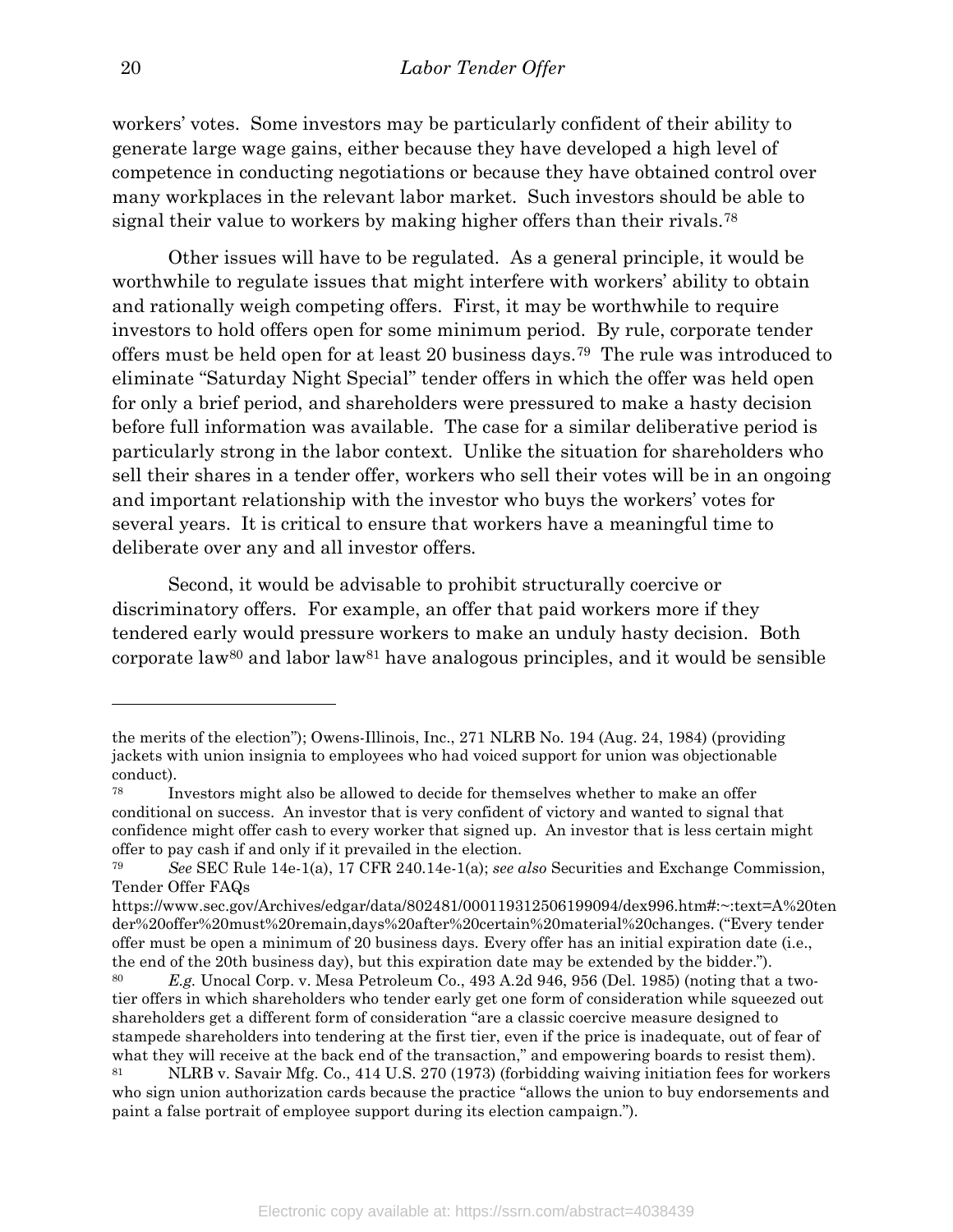to utilize them in the context of our proposal. Investors should, of course, also be prohibited from offering different amounts to different workers in the same election based on protected characteristics, such as race or sex. By contrast, varying offers based on other characteristics like years of experience would not be objectionable, as the value of union representation might vary from worker to worker depending on their seniority.

As one element of the prohibition on structural coercion or discrimination, an investor that prevailed in a certification election should be required to take further steps. For example, the successful bidder should also have to treat all workers equally in wage negotiations, regardless of whether some workers declined to sell their votes.

Specific details of the regulatory infrastructure necessary to implement our proposal are discussed below.82 But it is clear that workers who refuse to sell their votes should be offered compensation when a majority of workers sell their voting rights, and bargaining power shifts to the buyer. For example, a prevailing investor should be required to offer dissenters the same amount that it had offered the majority of workers.83 In other words, an investor that prevailed in an election by buying 51% of votes for \$1,000 each should have to offer \$1,000 to each dissenting worker. Other details of the scheme would affect the importance of this point. If the investor wins the right to compel dissenters to join a strike, or is empowered to collect a portion of the dissenters' wage gains, it would be more appropriate to insist on an upfront payment to the dissenters.

 $\overline{a}$ 

1646?transitionType=Default&contextData=(sc.Default)#co\_anchor\_a323509

<sup>82</sup> See infra Part II.B.1, 3.

<sup>83</sup> For example, in France, individuals or legal entities that come to hold (alone or in concert, directly or indirectly) more than 30% of a listed company's shares or voting rights must immediately inform the company and the federal regulator of securities (the Autorité des Marché Financiers) and must file a tender offer for all the outstanding equity securities. The mandatory tender offer price must be at least the highest price paid by the bidder for securities of the target during the 12-month period preceding the crossing of the 30% threshold. Armand W Grumberg, Arash Attar-Rezvani and Julien Zika, Public Mergers and Acquisitions in France: Overview, Thomson Reuters, Practical Law https://uk.practicallaw.thomsonreuters.com/4-502-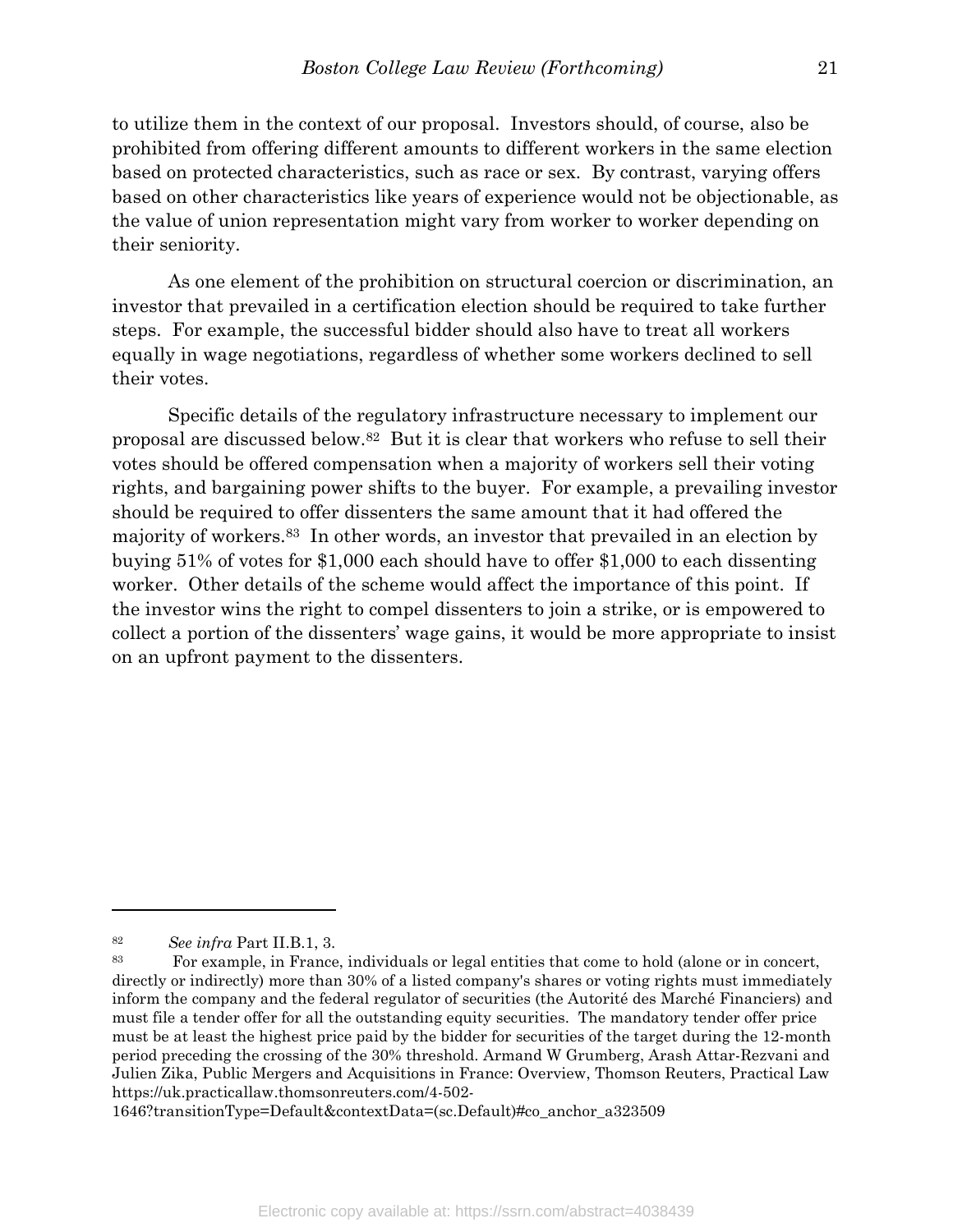## 2. Competing Bids

 Ideally, the system would support a robust flow of offers, and workers would sometimes have the luxury of choosing between competing bids. While competition would help to ensure that workers received full value for the benefits of collective bargaining, it will be necessary to ensure that the competition proceeds in a fair and orderly way.

 The regulatory scheme might help by limiting the dimensions of the competition. Substantively, the scheme should require a set of standardized terms, so that bidders are only competing on a very limited number of variables like the amount of the upfront offers. More procedurally, the scheme should require bidders to deliver to workers a simple, standardized disclosure document that cleanly lays out key points about each offer and each bidder's historical performance.<sup>84</sup>

 The system should also make allowances for deals between competing investors. If one investor attracts 25% support and another attracts 35% support, the result should generally not be a failure to certify an exclusive bargaining representative. Instead, there should be a deal between the investors and the workers that results in certification. This may call for an additional set of rules to prevent cartels or other forms of strategic behavior. At a minimum, investors should be required to disclose if they are working as a group.<sup>85</sup>

## 3. Mechanics

 The system would pose at least two potentially-related mechanical challenges. First, an investor would need some way of identifying and contacting employees. Second, it would be appropriate to require investors to disclose their campaigns, either at the outset or after reaching some threshold level of support.

Simplicity is an important virtue in disclosures and contracting. See, e.g., Karen Eggleston, Eric Posner & Richard Zeckhauser, Simplicity and Complexity in Contracts, University of Chicago, John M. Olin Program in Law and Economics, Working Paper No. 93, January 19, 2000, https://papers.ssrn.com/sol3/papers.cfm?abstract\_id=205391; Omri Ben-Shahar and James J. White, Boilerplate and Economic Power in Auto-Manufacturing Contracts, in Boilerplate: The Foundation of Market Contracts 29–44 (Omri Ben‐Shahar ed., 2007), Cambridge: Cambridge University Press. Excessively detailed mandatory disclosures are unlikely to be helpful to workers who have finite time and capacity. See, e.g. Omri Ben-Shahar & Carl E. Schneider, More Than You Wanted To Know: The Failure of Mandated Disclosure (2014). But a clean and well-designed disclosure can call attention to information that should be relevant to their decision. See, e.g., Richard H. Thaler & Cass R. Sunstein, Nudge: Improving Decisions About Health, Wealth, and Happiness 192-93 (2008) (describing clean design of mandatory fuel economy stickers for cars, indicating miles per gallon and estimated fuel costs along with benchmarks for comparison). Standardized disclosures would also be helpful to investors, regulators, and researchers seeking to aggregate data for purposes of analysis. <sup>85</sup> Cf. Morales v. Quintel Entertainment, Inc., 249 F.3d 115, 123-24 (2d Cir. 2001) (discussing

Exchange Act section 13(d) disclosure requirement for investors acting as a "group").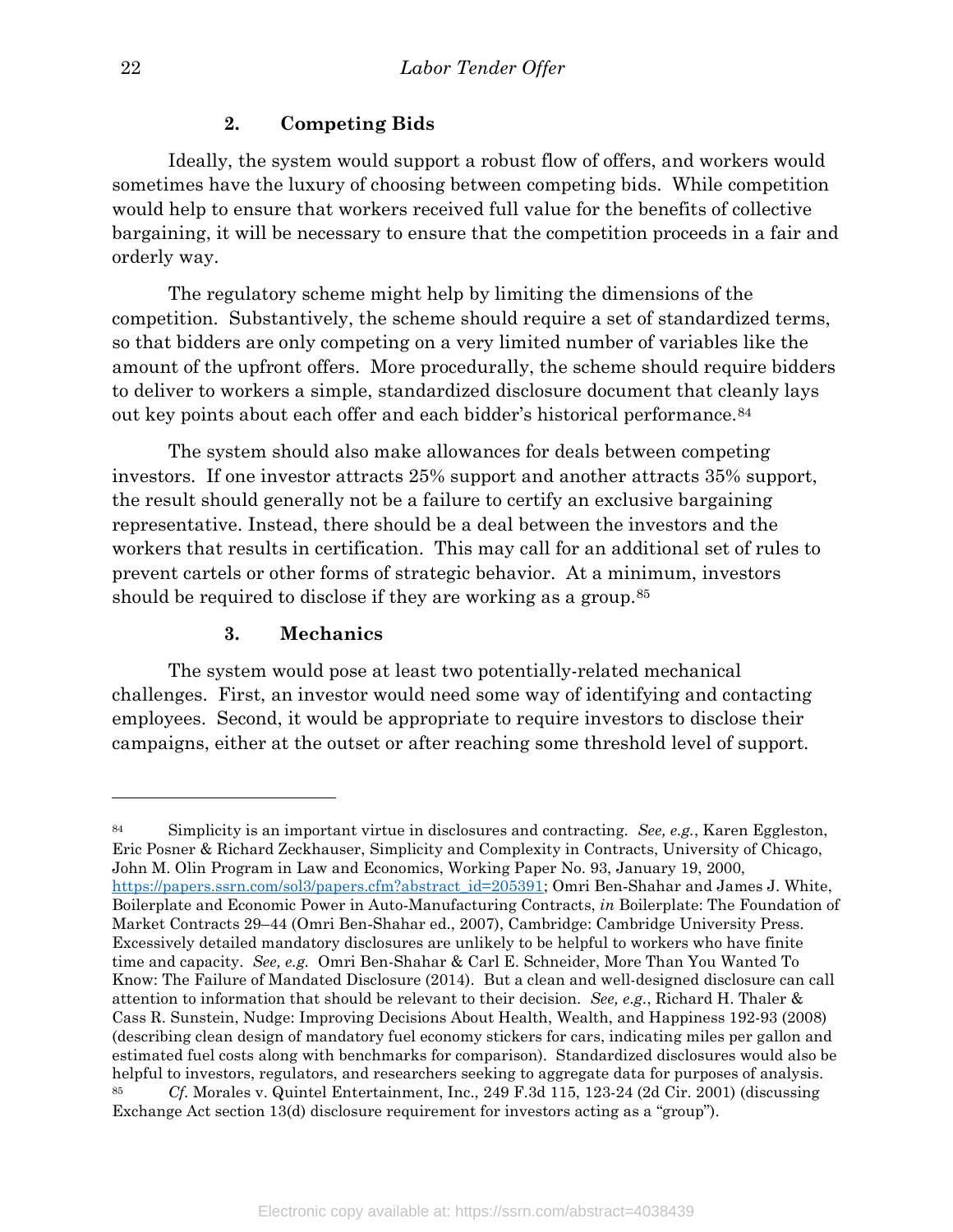Investors would need to be able to contact employees to share information about their offers. At one extreme, the system might make no accommodations. An investor that wanted to organize a workplace might be required to use normal advertising channels, and take other steps such as setting up a physical presence outside of the workplace to attract the necessary level of support. At another extreme, employers might be required to deliver investors' offers to their employees,<sup>86</sup> or to share employee contact information with a qualified investor that had expressed an interest or achieved some threshold level of support, such as by collecting signatures on a ballot.<sup>87</sup>

 On balance, the best policy would be for regulation to actively facilitate communication between investors and employees. For example, in the corporate context, activists mounting a proxy fight are generally able to get access to the information required to contact other stockholders.<sup>88</sup> That said, sharing employees' personal contact information with investors would raise serious data privacy issues that call for appropriate regulation. The system should address these issues by incorporating appropriate data privacy and information security rules, and by requiring investors to be appropriately registered with the National Labor Relations Board.

 Requiring investors to identify themselves when pursuing a tender offer has distinct benefits. In the corporate context, shareholders are required to make disclosures if they reach certain levels of ownership. For example, an investor or group of investors generally is required to file a Schedule 13D or 13G form within

<sup>&</sup>lt;sup>86</sup> Bodie, *Mandatory Disclosure, supra* note \_\_ at 638 (suggesting mandatory disclosure regime with short forms provided directly to all employees and further disclosures on a website).

<sup>87</sup> At present, if a union attracts enough support to trigger a certification election, the employer must provide the NLRB's regional director a list of eligible voters with their contact information. The NLRB regional director then provides the list to the union. NLRB v. Wyman-Gordon, 394 U.S. 759, 767 (1969); Excelsior Underwear, Inc., 156 N.L.R.B. 1236, 1239-40 (1966); 79 FR 74337-74340. The NLRB proposed to change this requirement in July 2020, citing worker privacy concerns, but ultimately failed to take action on the proposal. 85 F.R. 45553 (2020). An analogous requirement here would force employers to share contact information with an investor that had achieved 30% acceptance of its offer. It is unlikely that the system could compel employers to provide investors with physical access to the workplace without just compensation. See Cedar Point Nursery v. Hassid, 141 S. Ct. 2063 (2021) (finding that required access was a "taking" under the Fifth Amendment).

<sup>88</sup> See 8 Del. C. 220(b)(1); High River Ltd. P'ship v. Occidental Petroleum Corp., 2019 WL 6040285, at \*6 (Del. Ch. Nov. 14, 2019) (discussing with approval precedent establishing that a stockholder could access "purely logistical information" about "how to reach stockholders" in connection with a proxy contest, though distinguishing from other information that might be useful in swaying stockholders' votes). Various institutional investors must also regularly file a Schedule 13F which publicly discloses their ownership of public corporations. See Alexander I. Platt, Beyond "Market Transparency": Investor Disclosure and Corporate Governance, 74 Stan. L. Rev. --- (forthcoming 2022) (discussing the implications of 13F disclosure for corporate governance).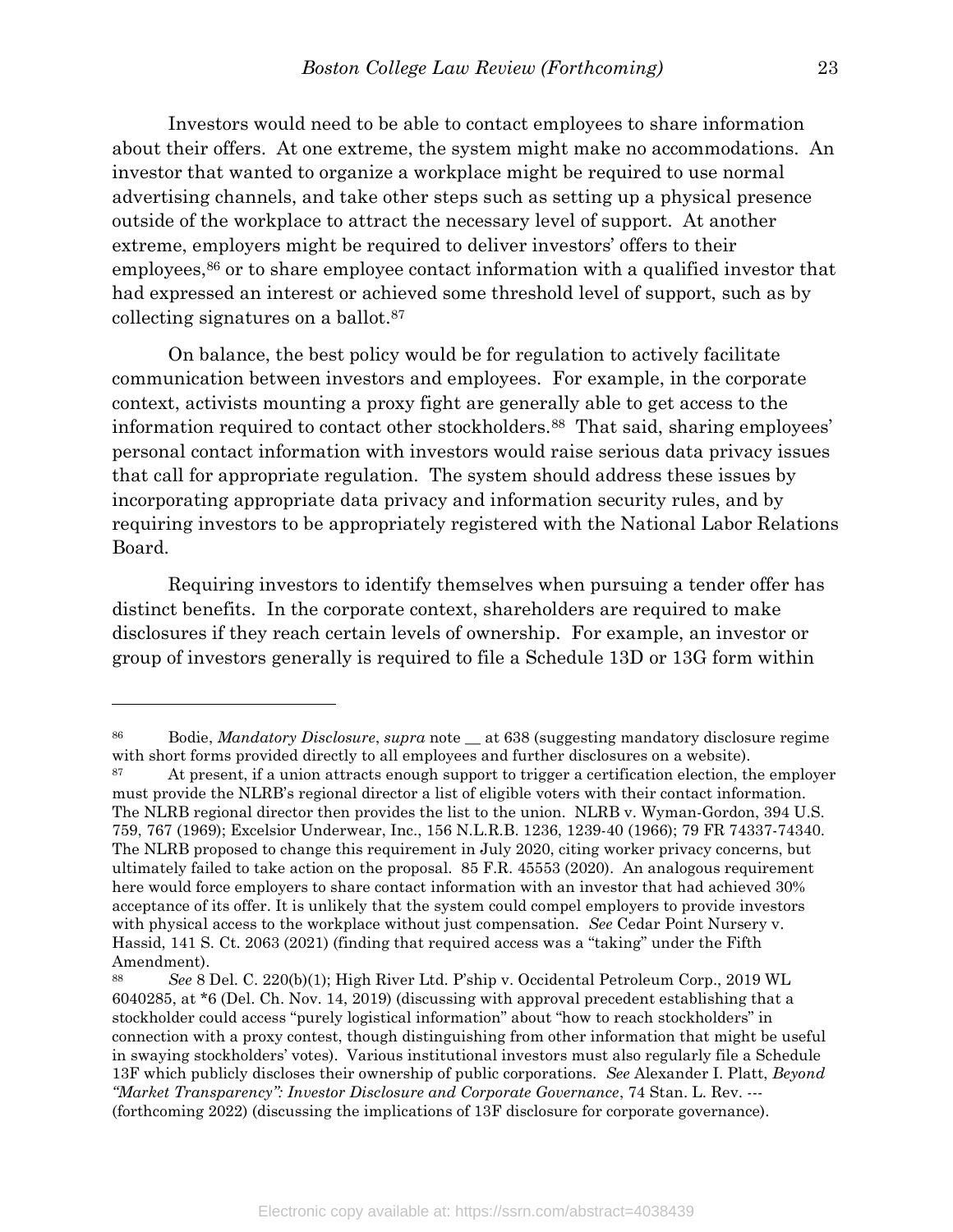ten days of acquiring 5% or more of the stock of a public company.89 Acquirers making a tender offer must immediately disclose information about their offers.<sup>90</sup>

In the corporate space, this type of disclosure can facilitate a more vigorous and orderly competition. If everyone knows that a company is "in play," anyone with an interest can make an appropriate bid, and shareholders are more likely to receive significant value or their shares. Disclosures also allow for a rational weighing of offers, instead of a frantic rush to tender. But there are significant potential costs to this type of disclosure. By reducing the profitability of acquisitions, due to others' ability to see the opportunity and free ride on the initial acquirer's efforts, disclosure will reduce the amount of activity in the space by reducing bidders' incentives to bid in the first place.<sup>91</sup> Disclosure also allows management to take defensive steps to frustrate acquirers, which many commentators believe disserves the shareholders' interests.<sup>92</sup>

These benefits and costs would have analogues in the labor tender offer space. Secret campaigns by competing investors would likely confuse employees, particularly if the competing bids are not presented to workers in an organized or centralized way. A secret process might also mean that an investor could purchase representation rights to a workplace even if some other investor would have been prepared to make a higher offer. Certain limited disclosures would help address the need for investors to get access to employee information. But disclosure could make the process less profitable and thus reduce the incentives of potential investors to make an offer to workers of pay for their votes in union elections. It could also facilitate interference by employers eager to frustrate collective bargaining. Given

<sup>&</sup>lt;sup>89</sup> See 17 C.F.R. § 240.13-d(a) ("Any person who, after acquiring directly or indirectly the beneficial ownership of any equity security . . . is directly or indirectly the beneficial owner of more than five percent of the class shall, within 10 days after the acquisition, file with the Commission, a statement containing the information required by Schedule 13D.").

<sup>&</sup>lt;sup>90</sup> Jonathan R. Macey & Jeffry M. Netter, Regulation 13D and the Regulatory Process, 65 Wash. U. L. Q. 131 (1987) (describing the regulation of tender offers and non-tender offer purchases of significant stock in a target company).

<sup>&</sup>lt;sup>91</sup> Frank Easterbrook & Daniel R. Fischel, *The Proper Role of a Target's Management in* Responding to a Tender Offer, 94 Harvard L. Rev.1161 (1981) (arguing that resistance by a corporation's managers to premium tender offers, should be proscribed because they decrease shareholder welfare); cf. Lucian A. Bebchuk & Robert J. Jackson, Jr., The Law and Economics of Blockholder Disclosure, 2 Harv. Bus. L. Rev. 39, 41 (2012) ("tightening disclosure requirements can be expected to reduce the returns to blockholders and thereby reduce the incidence and size of outside blocks as well as blockholders' investments in monitoring and engagement—which, in turn, could well result in increased agency costs and managerial slack").

<sup>&</sup>lt;sup>92</sup> See Macey & Netter, supra note  $\equiv$  at 133 (criticizing the mandatory disclosure requirements of takeover regulations).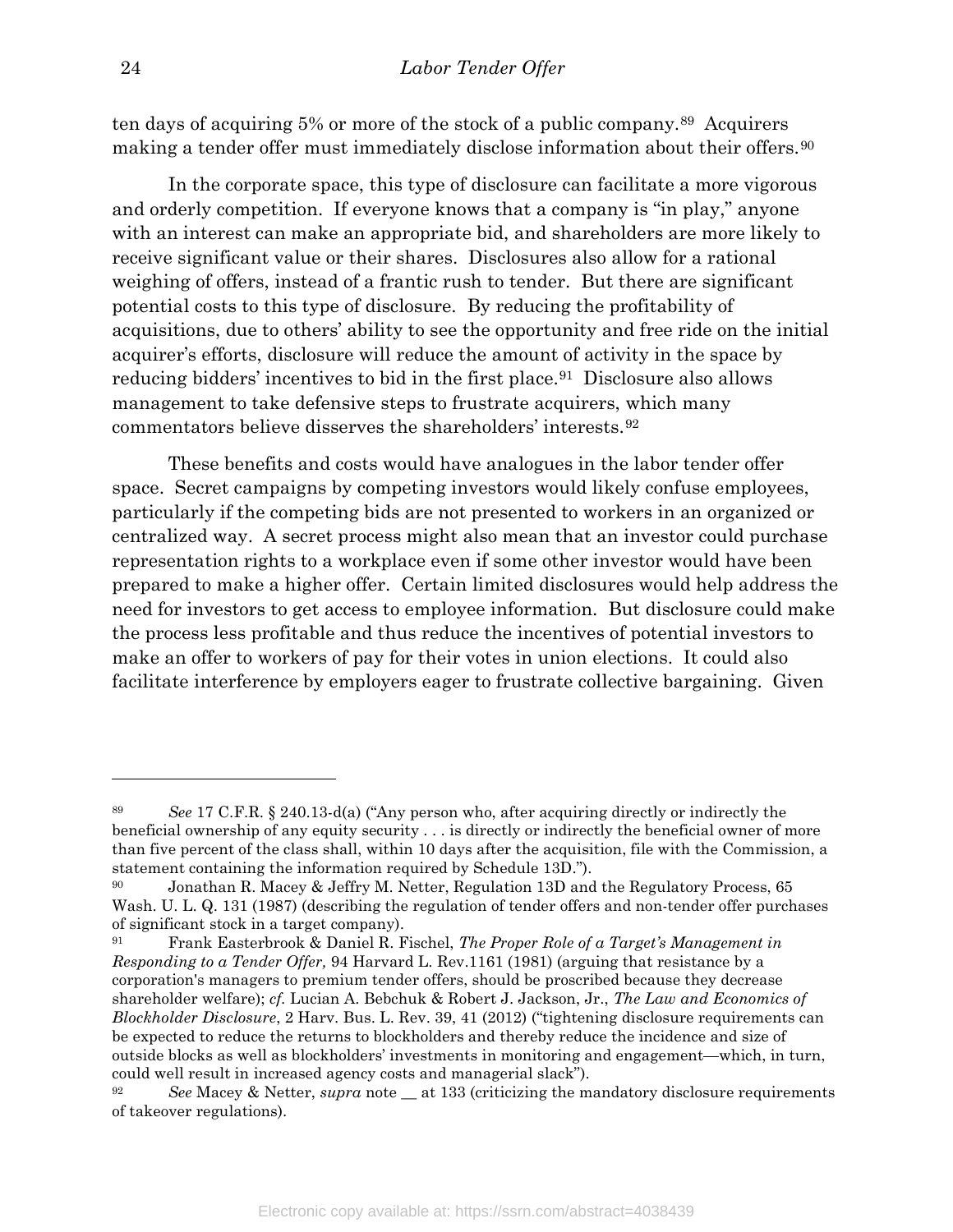the strenuous efforts of many employers to avoid unionization today,93 there is good reason for concern about employer interference with investor efforts.

## B. Representation During the Initial Term

If the investor won a certification election, the investor would be recognized as the exclusive bargaining representative for the workers in the bargaining unit for a stated period of time. In order for the system to succeed, investors would need to have clear incentives to advance worker interests, and meaningful tools to facilitate collective bargaining. This section considers rules that would align investor and worker interests, including (1) accountability through voting, (2) compensation for investors aligned to a metric that reflects worker interests, (3) limits on total compensation to investors, and (4) rules addressing potential conflicts of interest between investors and workers. The section concludes by discussing (5) the powers available to an investor that is certified as the exclusive bargaining representative for a group of workers.

#### 1. Term of Representation

 $\overline{a}$ 

After the investor wins an election, that investor would be recognized as the exclusive bargaining representative for the workers for a finite term. A set term is not strictly necessary to the operation of the scheme. Unions today are largely shielded from efforts to call elections that might dislodge them.94 This sclerotic, anti-democratic arrangement is justified on the grounds that it promotes stability in labor relations, and is consistent with the broader approach of relying on solidarity instead of competition to motivate appropriate union behavior.

Whatever the benefits of this approach in the context of traditional non-profit unions, it seems intolerable in the context of a market-based system intended to promote healthy competition. Corporate analogies again are instructive. Corporate

E.g. Gordon Lafer & Lola Loustaunau, Fear at work, Economic Policy Institute (July 23, 2020), https://files.epi.org/pdf/202305.pdf ("Employers . . . collectively spend \$340 million per year on 'union avoidance' consultants who teach them how to exploit [the] weakness of federal labor law to effectively scare workers out of exercising their legal right to collective bargaining."); Weiler, Governing the Workplace, *supra* note \_\_ at 111 (an employer eager to avoid unionization can mount "a vigorous campaign against the union in which management regularly raises the spectre of strikes and job losses, and adds credibility to the threats through selective discriminatory action against key union supporters").

 $94$  See, e.g., Kye D. Pawlenko, Reevaluating Inter-Union Competition: A Proposal to Resurrect Rival Unionism, 8 U. Pa. J. Lab. & Emp. L. 651, 652-53 (2006) (describing "certification bar" preventing successful election petitions for one year after a union is certified, "recognition bar" preventing petitions for a "reasonable" period after a union is voluntarily recognized by the employer on a showing of majority support, and a "contract bar" preventing petitions for up to three years during the term of a valid collective bargaining agreement); Samuel Estreicher, "Easy In, Easy Out": A Future for U.S. Workplace Representation, 98 Minn. L. Rev. 1615, 1628-29 (2014) (describing obstacles to elections to removing an ineffective union).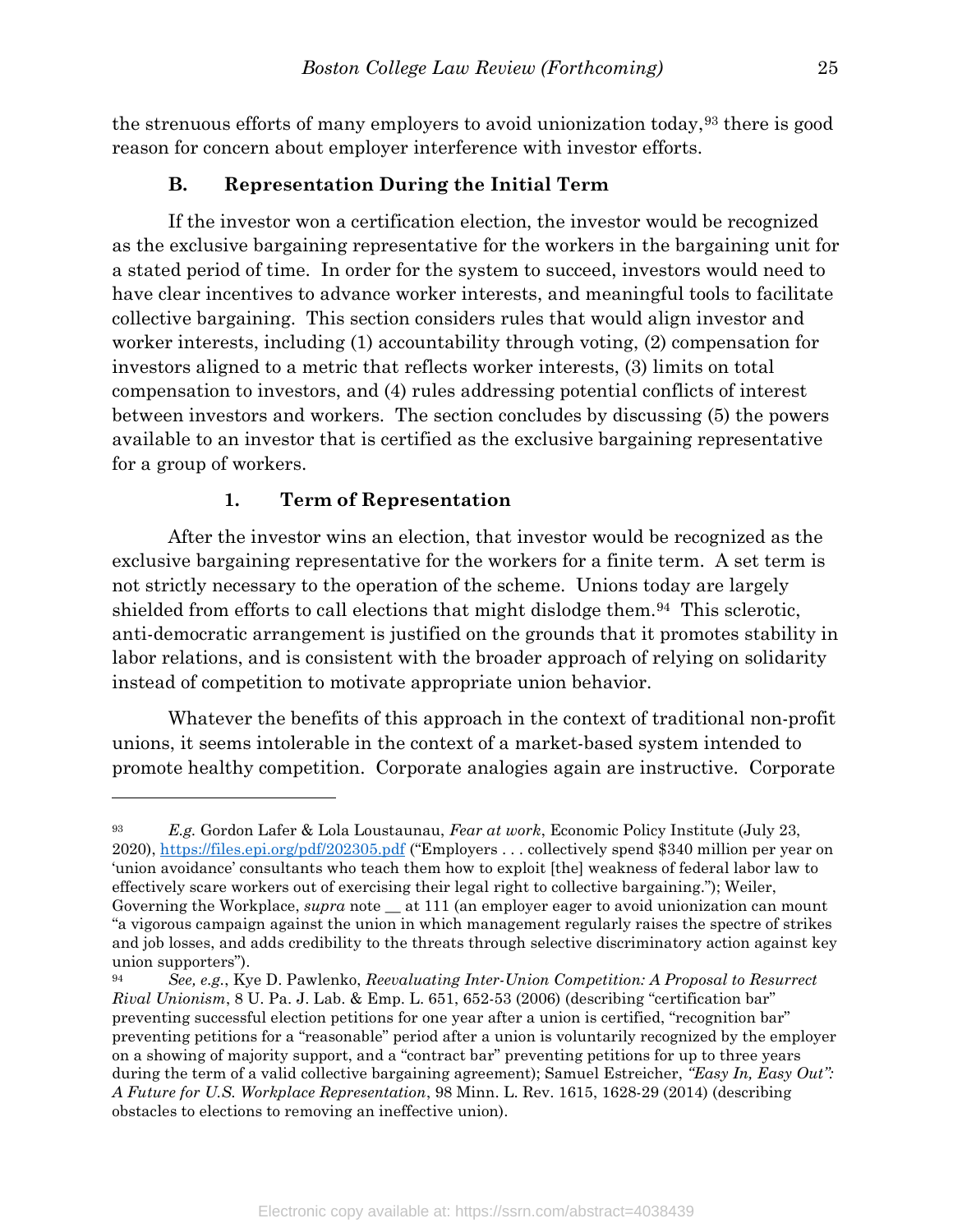law relies on a triad of mechanisms for disciplining officers and directors: the market for corporate control, fiduciary duties, and regular accountability in shareholder elections. In some ways, the mechanism of shareholder voting is the most fundamental, and it has proven to be the most durable and vigorously protected by law.95 Using the mechanism of voting, shareholders recently have had remarkable success in registering their disappointment with the management and boards of directors of major companies.96 Like the shareholders of major corporations, workers should have regular opportunities to register disappointment with their union representatives and unseat them, while the union representatives should have sufficient time to produce results for the workers whose interests they are supposed to serve.

Thus the term of the representation should balance these competing concerns. The term should be short enough to ensure regular accountability to workers. But it must also be long enough to promote stability and give the investor a real opportunity to advocate for workers successfully. If an employer believes that it can simply wait out a demanding investor, the investor will not have an opportunity to prove the value of collective bargaining, and neither the investor nor workers will be able to realize the benefits of such bargaining..<sup>97</sup>

We believe that a five-year renewable term would balance the need for stability with democratic values. It can take over a year for unions to reach an initial collective bargaining agreement with management, implying that terms must be meaningfully longer for the system to work.98 A five-year term also should not seem too short to potential investors — private equity firms typically seek exits

https://sk.sagepub.com/cases/impact-investment-in-action-climate-activists-shake-up-exxon-board.

<sup>&</sup>lt;sup>95</sup> See Leo E. Strine, Jr., The Story of Blasius Industries v. Atlas Corp.: *Keeping the Electoral* Path to Takeovers Clear, in Corporate Law Stories 243 (J. Mark Ramseyer ed., 2009) (describing how Delaware courts removed legal checks to corporate boards' ability to stymie takeover bids, while retaining legal checks on boards' ability to interfere with shareholder voting).

<sup>96</sup> In a recent high profile example, a small hedge fund called Engine No. 1 won three seats on the board of oil giant ExxonMobil by persuading shareholders to back their candidates over management's. Impact investors like Engine No. 1 launch their campaigns with the goal of changing a company's strategy or values. ExxonMobil was vulnerable to a campaign because of its weak response to climate issues and its flagging stock price performance. See, e.g. Madeline Ray, Impact Investment in Action: Climate Activists Shake up Exxon's Board, Sage Business Cases (July 6, 2021),

 $^{97}$  Cf. Estreicher, Deregulating, supra note  $\_\$ at 526; Weiler, Striking New Balance, supra note \_\_ at 352 (an employer can prevent a new union from fully establishing itself by preventing the union from successfully negotiating a first contract).

<sup>&</sup>lt;sup>98</sup> Robert Combs, *How Long Does It Take Unions to Reach First Contracts*?, Bloomberg Law (June 1, 2021), https://news.bloomberglaw.com/bloomberg-law-analysis/analysis-how-long-does-ittake-unions-to-reach-first-contracts (finding that new unions take an average of 409 days to negotiate a first contract, with the time period varying by industry).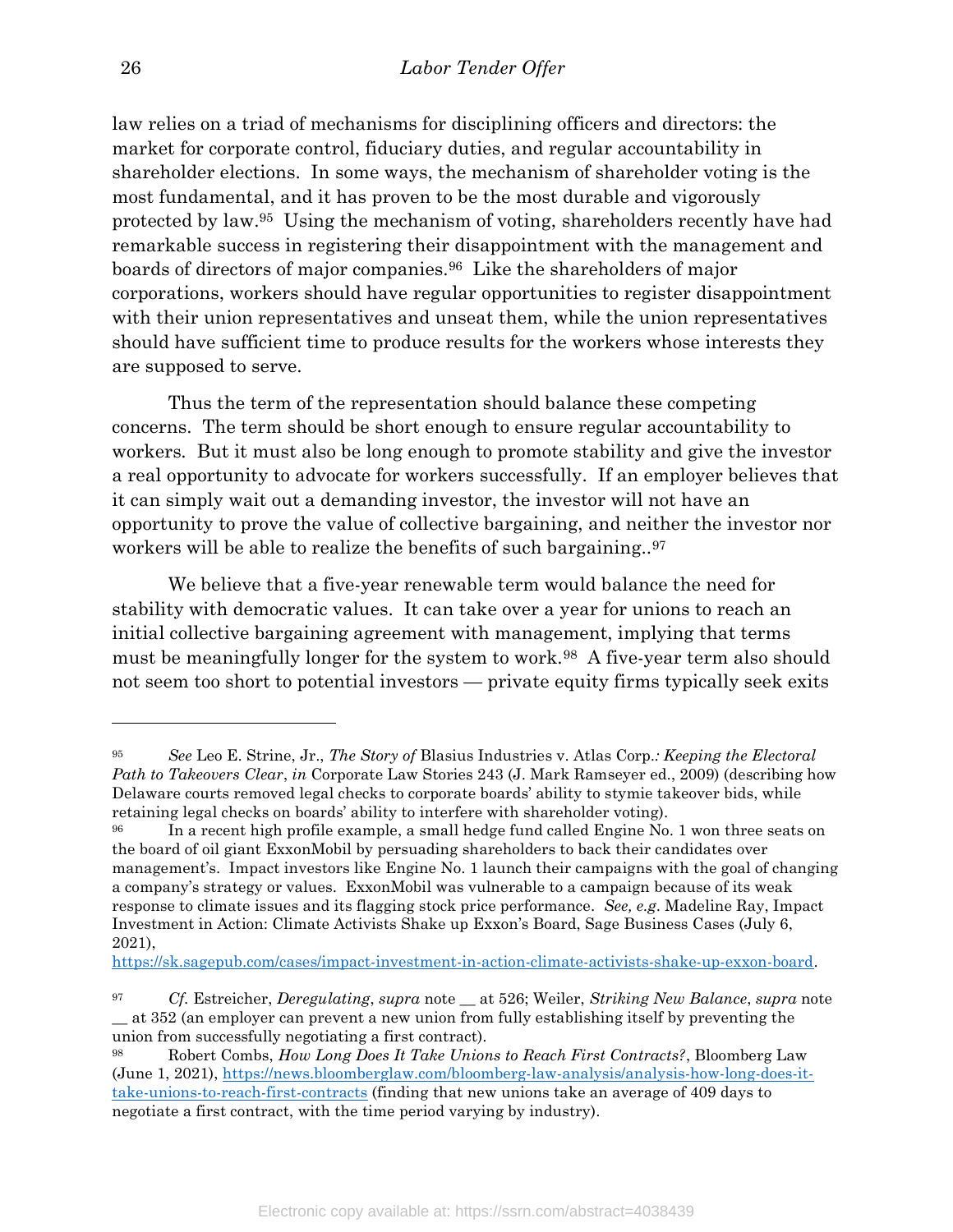after 5.4 years on average,99 and investors in the market for union control should be comfortable with the need to generate returns within that timeframe. Policymakers might also consider a shorter timeframe, perhaps drawing on the current structure of labor law, which effectively grants a one-year grace period to unions to strike a deal, and a three-year grace period if they do.100 In setting the timeframe, policymakers might also consider the typical length of a collective bargaining agreement, the typical tenure for a worker, and the possibility of varying terms by industry or by labor market conditions.

#### 2. Choice of Objectives

 $\overline{a}$ 

 During its period of representation, the investor should have a clear financial incentive to advance worker interests. But the concept of worker interests is broad and far from self-defining. Workers may have a broad range of concerns — starting with wages, but including working conditions, benefits, scheduling, and dignitary interests — some of which would be difficult to monetize in a transparent way.<sup>101</sup> In designing incentives, policymakers would have to balance the goal of responding to the full range of workers' needs against the goal of keeping the bid sheets for workers' votes simple enough that workers can follow them. Even apart from helping workers to police misconduct, a simple metric would help workers evaluate the usefulness of collective bargaining and to better use investor performance as a benchmark for union performance.

 Perhaps the simplest approach would be for the investor to take a percentage of the gain in cash wages that the bargaining unit actually achieved within the term.102 This structure would ensure that the investor would only profit if the

 $99$  Greg Winterton, *Private Equity Holding Periods Reach All-time High in 2020*, Alpha Week (Apr. 22, 2021), https://www.alpha-week.com/private-equity-holding-periods-reach-all-time-high-2020

<sup>&</sup>lt;sup>100</sup> See supra notes  $\&$  (describing the one-year certification bar and the three-year contract bar).

<sup>&</sup>lt;sup>101</sup> See, e.g., Schwab, supra note  $\pm$  at 381-82 (describing array of monetary and non-monetary benefits valued by workers). Labor law acknowledges the range of permissible objectives that workers might have in collective bargaining by requiring employers to engage in good faith with a union on several topics. These mandatory subjects for collective bargaining include rate of pay, but also extend to method of pay, work rules, safety, promotions, order of layoffs, discipline, drug testing, and arbitration and grievance procedures. See Allied Chems. & Alkali Workers of Am., Local Union No. 1 v. Pittsburgh Plate Glass Co., 404 U.S. 157, 178 (1971) (employer must bargain over any "mandatory subject of bargaining," i.e. the "issues that settle an aspect of the relationship between the employer and employees"); NLRB v. Wooster Div. of Borg-Warner Corp., 356 U.S. 342, 349-50 (1958) (it is lawful to insist upon negotiation of matters subject to mandatory bargaining, i.e., matters that settle a term or condition of employment); 29 U.S.C. § 158(d) (employer and representative of employees must bargain "with respect to wages, hours, and other terms and conditions of employment"); Michael Evan Gold, An Introduction to Labor Law 74-75 (3d ed. 2014). <sup>102</sup> There are some antecedents in labor union practices. See Schwab, supra note  $\equiv$  at 382 (describing schemes granting higher pay to union officials when members enjoyed higher pay). This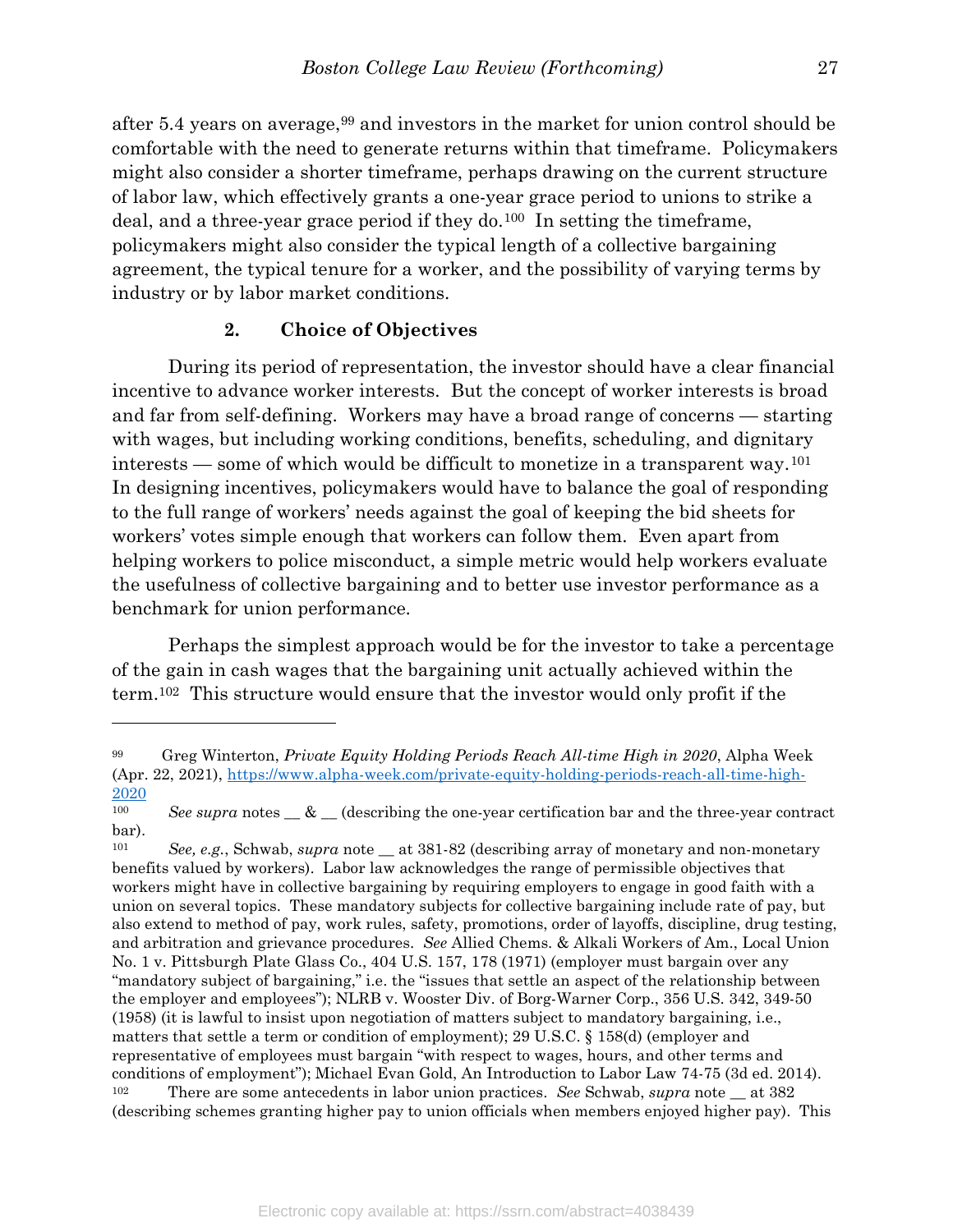workers realized a tangible economic benefit that is easy for the workers to understand and value.

Admittedly, the approach would collapse performance down to one number that may not capture all of the relevant goals in current collective bargaining arrangements.103 It is difficult to place a monetary value on job security, working conditions, or training, especially given different tastes of workers and changing labor market conditions.104 But this problem exists not only under our proposed system, but under any system. Wages are highly salient and easy to evaluate. They are bound to become the lodestar measure for evaluating competing bids by prospective collective bargainers. Ultimately, the benefits of our proposal outweigh the costs, particularly in light of the defects with current collective bargaining schemes and the ability of workers to reject any proposal from an investor that they deem insufficient. It is not clear what objectives unions pursue in collective bargaining,105 and limited accountability mechanisms — the absence of meaningful competition or voting requirements — allow union leaders to pursue objectives that are not tethered to the preferences of real workers.<sup>106</sup>

Existing labor law does help limit the potential for intra-union disputes about goals by focusing attention on appropriate bargaining units: workers with similar jobs are likely to have similar needs and prospects, so they are unlikely to have radically different preferences. But this control comes at a significant cost, as it limits the potential power of collective bargaining and undermines its capacity to benefit workers.<sup>107</sup>

Ultimately, our proposal reduces agency costs and reduces complexity by simply paying workers cash up front in exchange for representation by an investor

would require a change to antitrust laws, to permit a for-profit organization to organize workers without fear of liability. Estreicher, *Deregulating*, *supra* note \_\_ at 515.

<sup>&</sup>lt;sup>103</sup> Cf. Martin, supra at 2 (listing range of maximands for unions that appear in the literature); Estreicher, supra at 519 (suggesting that representative might seek authority only on limited issues like wages or pensions, reducing concern about tradeoffs).

<sup>&</sup>lt;sup>104</sup> Of course, if the system deliberately excludes a matter from the investor's incentives, that matter should not be a subject of mandatory bargaining through the investor – workers and the employer should be free to strike separate deals, whether on an individual or collective basis.

<sup>&</sup>lt;sup>105</sup> Martin, *supra* note at 1-2 (noting "embarrassing number" of proposed answers to the "deceptively simple question . . . 'What do unions maximize?'").

<sup>&</sup>lt;sup>106</sup> See Macey, supra note at 336-44 (noting hurdles to controlling agency costs in the union context).

<sup>&</sup>lt;sup>107</sup> For some of the potential benefits of a broader approach, see infra Part III.B (describing potential benefits from sectoral bargaining). The narrow approach may also make it difficult for unions to pursue certain value-creating strategies. See Estreicher, Freedom of Contract, supra note

\_\_ at 839 (because "unions represent only a fraction of an employer's nonsupervisory personnel . . . the union is encouraged to pursue an agenda that, while it may benefit the represented group, may also detract from the overall economic position of the firm").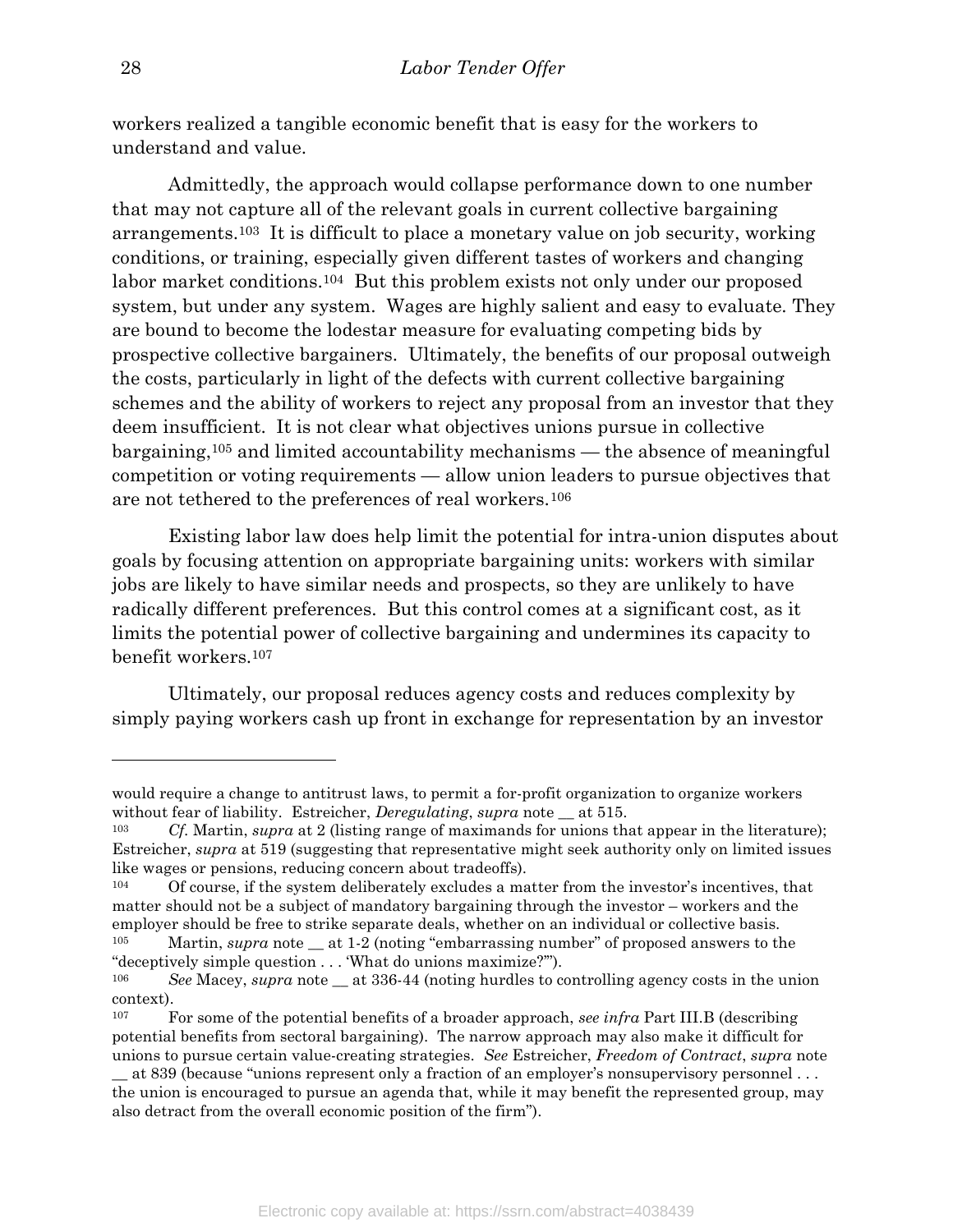with a narrow mandate. To the extent that workers care deeply about issues other than wages, they can express that preference by refusing to tender unless they are offered a sufficient amount of cash to compensate for these other issues. This does not eliminate the potential for serious conflicts. Even within a small workplace, workers can have widely divergent interests: a long-serving older employee nearing retirement may care deeply about pension and health benefits, while a new younger employee may be more interested in higher wages and family paid leave. Actually reconciling such conflicts is necessarily costly,108 and it is not clear that existing systems of union democracy are actually effective in finding reasonable or efficient answers. Flattening preferences into a narrow mandate to maximize wages is an efficient approach to improving outcomes for workers, much as corporate managers' narrow mandate to maximize stock returns has driven major gains for shareholders.

That said, some adjustments to a pure wage metric may be appropriate. For example, investors might be given specific financial incentives to press grievances or force employers to eliminate illegal behavior. Investors would already have an incentive to litigate wage and hour violations and labor law violations. If an employer underpays workers or undercounts hours, it would also cut into the investor's returns, and if an employer sabotages labor organizing, it would also damage the investor's business model. This in itself would be meaningful, as employers currently face limited consequences for violations of the Fair Labor Standards Act or the National Labor Relations Act.109 But investors might also be given financial incentives to press other issues, such as violations of workplace safety regulations or unlawful discrimination. Unions today have a duty of fair representation that encourages them to press grievances identified by workers.<sup>110</sup> The regulatory scheme might adjust investor compensation to provide similar encouragement.<sup>111</sup>

Other adjustments would help to curb destructive gamesmanship. Investors must not be incentivized to bargain away \$2 of health insurance benefits for \$1 of

<sup>108</sup> Cf. Henry Hansmann, The Ownership of Enterprise (2000) (suggesting that employee-owned firms are essentially absent from some industries due to the difficulty of managing competing interests).

<sup>&</sup>lt;sup>109</sup> See Anna Stansbury, Do US Firms Have An Incentive to Comply with the FLSA and the NLRA?, Peterson Institute for International Economics Working Paper 21-9 (Aug. 2021), https://www.piie.com/sites/default/files/documents/wp21-9.pdf.

<sup>110</sup> John H. Fanning, The Duty of Fair Representation, 19 B.C. L. Rev. 813, 813, 814 (1978) ("The doctrine of fair representation imposes upon labor organizations a duty to represent fairly all members of a bargaining unit," workers "are entitled to expect that the union will bargain effectively on their behalf.").

<sup>111</sup> The adjustments could be framed as a bounty for successfully litigated issues, a penalty for failing to press an issue that the worker or government later litigated successfully, or a mandate to insure workers against injuries. Apart from incentivizing robust action, the system should also avoid creating a disincentive for investors to organize workplaces where lawbreaking is suspected.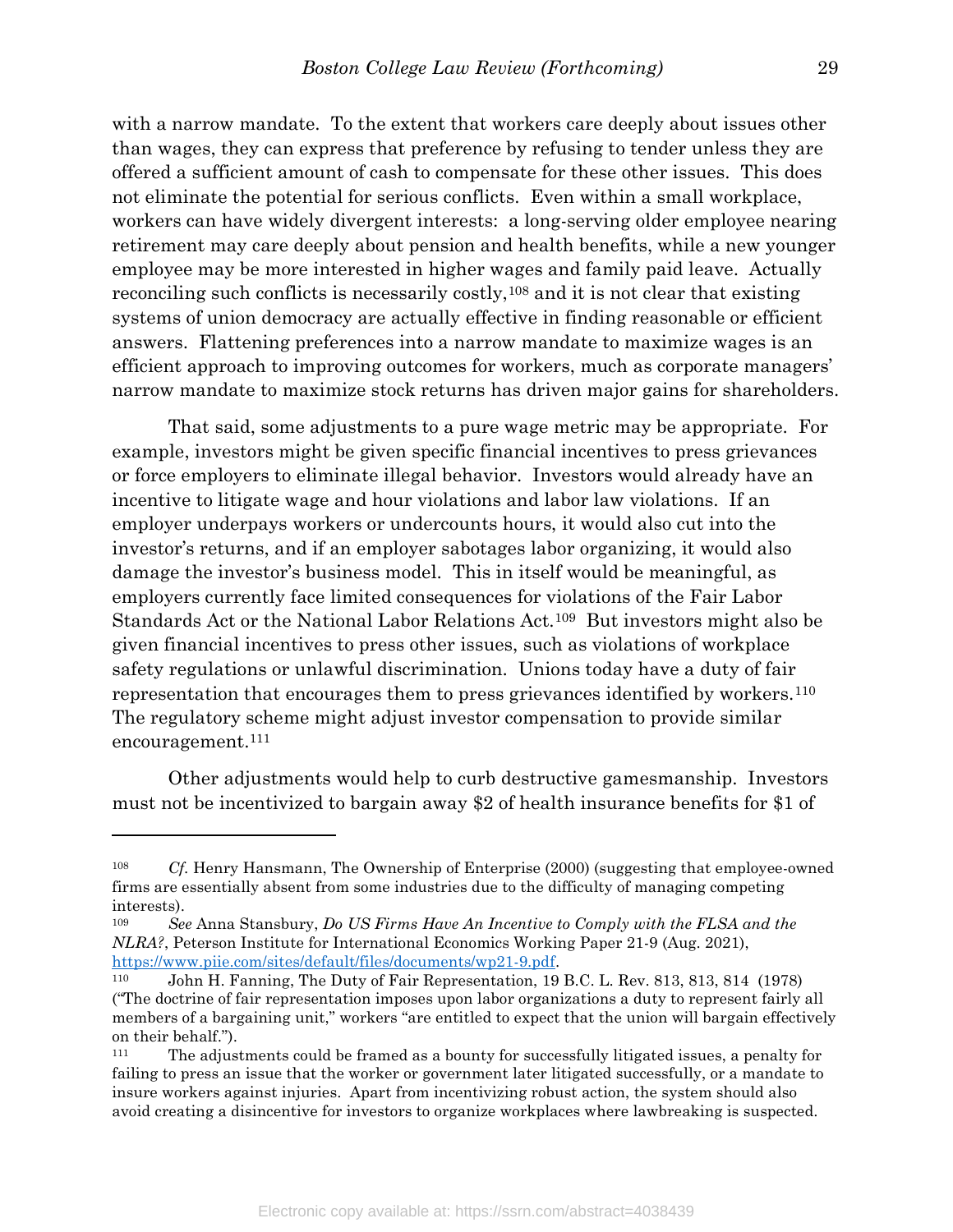wages. Adjustments to address these problems can be made easily. For example, the system might look to established markets or actuarial principles to capture the economic value of a Cadillac health insurance plan or retirement benefits, and incorporate that into the calculation. The economic value of any improvements would then be factored into the investor's compensation, in much the same way as an increase in wages.

Another set of adjustments would discourage investors from playing workers against each other. Such adjustments may not be necessary. With a pure wage metric, an investor would not benefit from a zero-sum transfer from one group of workers to another. Reducing one worker's wages by \$100 to increase two other workers' wages by \$50 each might be a winning tactic for a traditional union seeking to remain in place, as it would purchase two votes at the cost of one vote.<sup>112</sup> But it would not be a profitable strategy for an investor taking a cut of total wage increases, as there would be no improvement in the total. Still, adjustments would affirmatively discourage this type of maneuver. At an extreme, an investor might be deemed ineligible for compensation if any worker's wages decline. Under this approach, investors would not be permitted to bargain for reductions in wages or working conditions, ever. This would insure that no worker is made worse off as the result of a decision to allow workers to sell their votes. A less extreme approach might weight wage reductions more heavily than wage increases.<sup>113</sup>

Depending on the actual operation of the system, policymakers should consider additional adjustments. For example, policymakers might encourage investors to prioritize wage increases for the lowest-paid employees. This would be justified by Rawls's difference principle, which suggests that inequality is only tolerable if it improves outcomes for the worst-off members of society.114 But the change may have limited benefits.115 The change may have serious costs.116 And

<sup>112</sup> This is not a given. Workers are conscious of tactics designed to divide them, and have cited such concerns in rejecting contracts negotiated by unions. See supra notes  $\_\text{to}$  to  $\_\text{and}$ accompanying text. Still, this type of politicking can occur in less overt forms. For example, a union might prioritize the pensions or job security prized by a contingent of older employees over the wage increases that would be preferred by younger employees.

<sup>113</sup> In the example above, a collective bargaining agreement that caused one worker's wages to decrease by \$100 while two workers' wages increase by \$50 each would have a total wage increase of \$0. With an adjustment, the system might give double weight to declines. Under that approach, the investor would be seen as causing a \$100 decline across the three workers (\$50+\$50-2x\$100).

<sup>114</sup> John Rawls, A Theory of Justice (1971).

<sup>115</sup> Inequality across represented workers at a firm may not be significant in comparison to inequality between managers and workers at the firm, or inequality between workers at different firms. Such issues would suggest that inequality is better addressed through external regulation. <sup>116</sup> It could cost investors credibility among relatively well-paid employees, making it more

difficult for them to prevail in certification campaigns. It could also create costs by distorting outcomes away from what would prevail in an ideal labor market.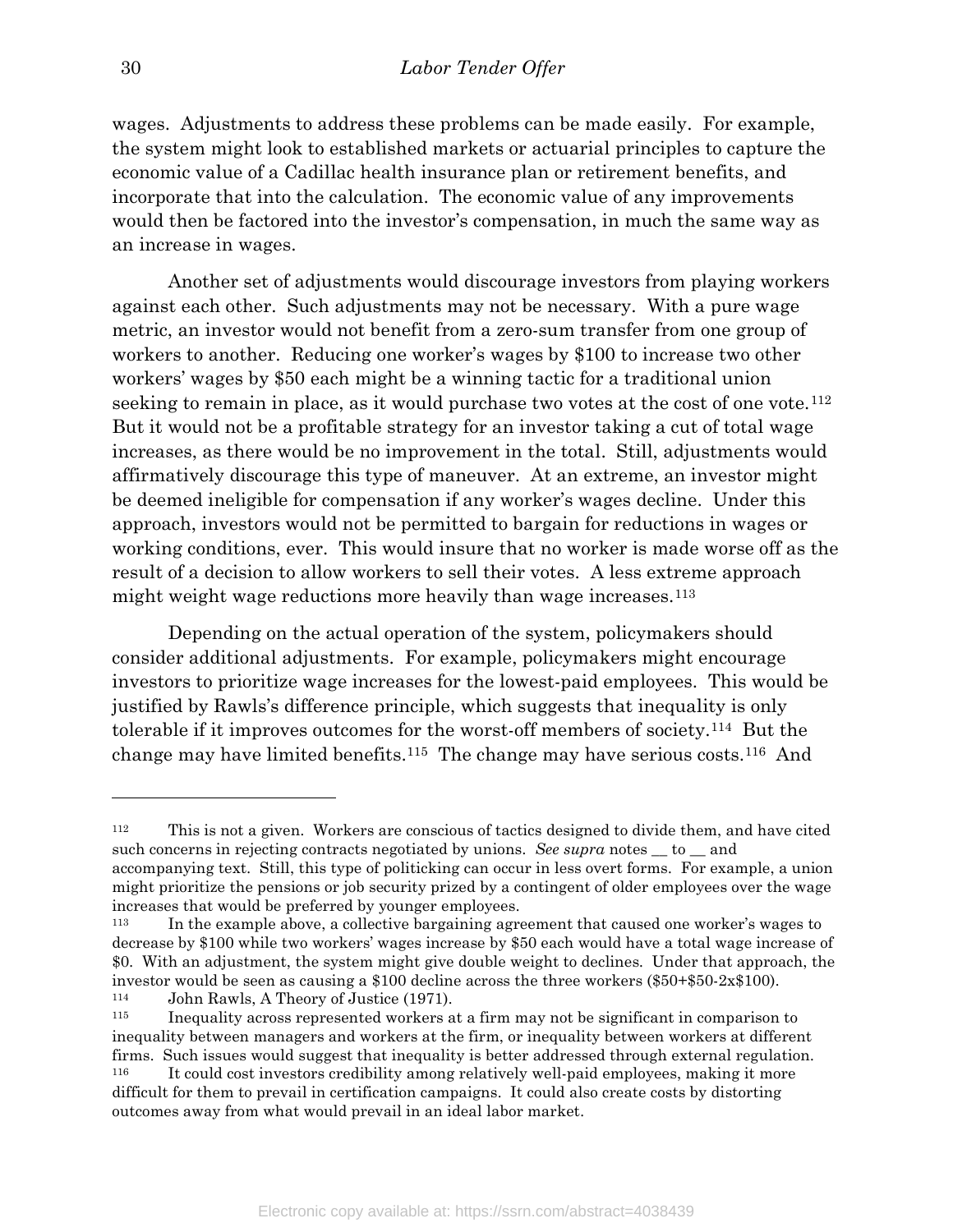the change may be difficult or impossible to implement. 117 Policymakers should consider gaining experience with the system in actual operation before making this type of adjustment to the total wage metric.

Regardless of the metric, it would be necessary to determine a baseline. Should wage gains be measured from the date that the investor won the certification election, or some other time? Measuring from the date of the election would be relatively simple. But it could give employers opportunities for mischief if they respond to a newly launched tender offer by preemptively raising wages.118 It might be advisable to give the investor credit for gains that occur after a campaign is announced but in advance of the vote.119 Measuring the baseline as of the date the offer was disclosed<sup>120</sup> would create a clear, bright line rule.

It would also be necessary to decide how to handle changes in the composition of the workforce at a company. If the employer fires a worker making \$400 a week and hires a new worker making \$500 a week, should the investor be credited with a \$100 wage increase? If the employer fires two workers making \$400 a week and hires one new worker making \$800 a week, should the investor face a penalty, or should the system be indifferent?

These questions go to the basic goals of the system we propose. Is the purpose of a representation to benefit the workers who voted for it, or to effect change in the economy as a whole? Is the goal of the overall system to shift decisions about the manner of production — how many people get hired, what capital investments get made — or simply to ensure that labor gets its fair share of profits? Policymakers might reasonably reach different answers on these questions,

<sup>&</sup>lt;sup>117</sup> Among other things, the concept of inequality is not self-defining, and policymakers may struggle to explain which wage differences are objectionable. A new employee may be paid less than a longstanding employee nearing retirement, and an employee with flexible work arrangements may be paid less than an employee with a strict schedule.

Labor law currently prevents employers from conferring a benefit on employees shortly before an election if it would be perceived as an implied promise or threat. E.g. NLRB v. Exchange Parts Co., 375 U.S. 405, 409 (1964) (Section 8(a)(1) of the National Labor Relations Act "prohibits not only intrusive threats and promises but also conduct immediately favorable to employees which is undertaken with the express purpose of impinging upon their freedom of choice for or against unionization and is reasonably calculated to have that effect.").

<sup>&</sup>lt;sup>119</sup> In the corporate takes over and activism space, an acquirer would benefit if the target took an action that raised the stock price because the acquirer would be able to sell its shares for a profit. It would be problematic if the investor accepted a greenmail-like side payment to go away, but if the investor frightens the employer into making changes that benefit the workers, it has done real work even if it does not win an election or achieve post-election gains.

<sup>120</sup> See supra Part II.A.3.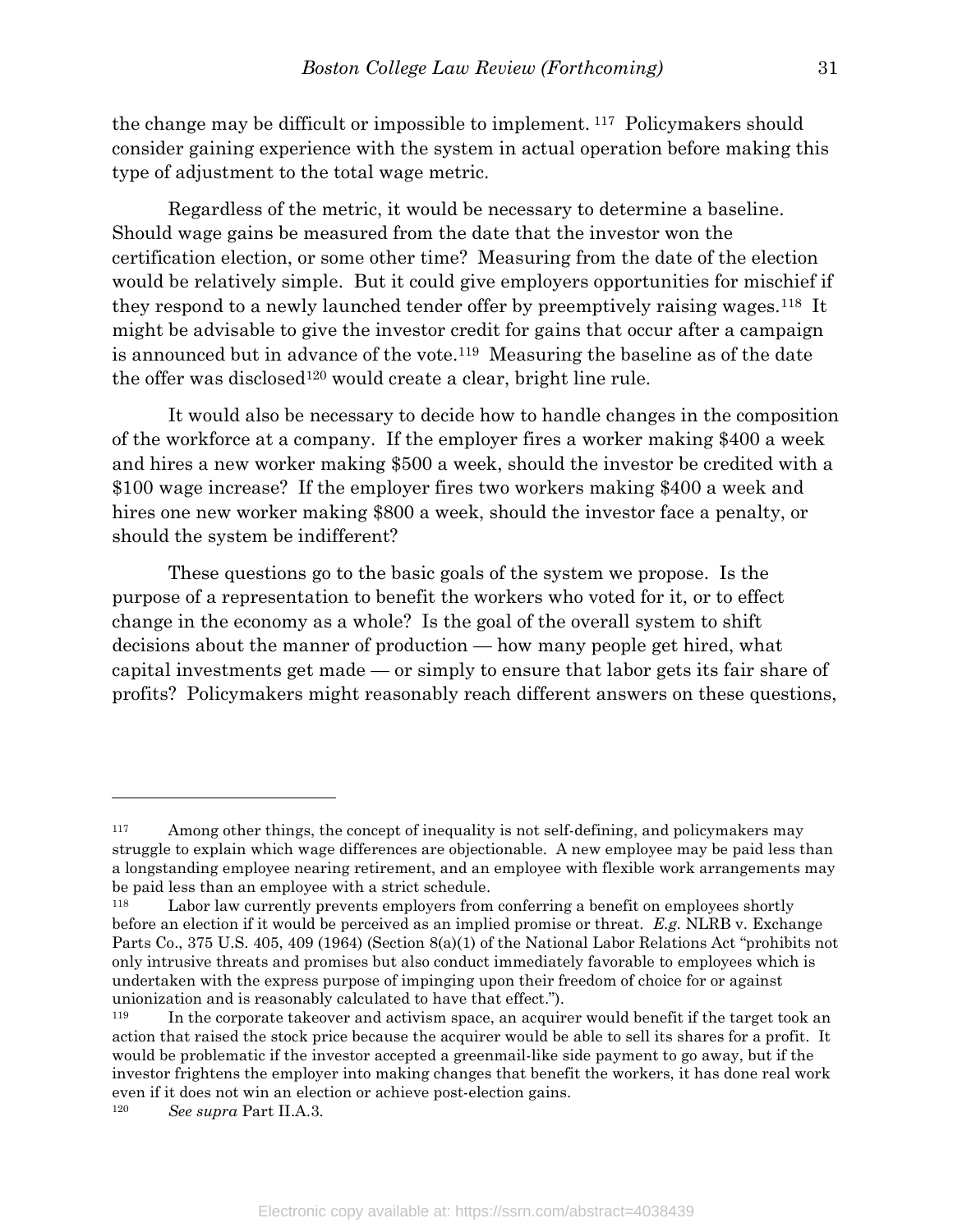and indeed might vary their answers over time depending on changing macroeconomic conditions.<sup>121</sup>

One view is that the system should preserve labor market flexibility. Under this conception, investors should not prevent employers from changing the composition of the workforce if doing so creates economic value. Investors should instead seek to ensure that the workforce receives the largest possible share of that value. A natural implementation of this approach would be to base investor compensation on total payroll. Replacing a worker making \$400 a week with a new worker making \$500 a week would raise total payroll, and the investor could claim a percentage. Replacing two workers making \$400 a week each with one new worker making \$800 a week would have no impact on payroll, and the investor's compensation would not be directly affected.<sup>122</sup>

Although the investor's compensation would not be directly impacted by changes in the workforce that do not result in wage increases for the workforce as a whole, the investor may still have strategic reasons to try to obtain protection against termination in any collective bargaining agreement with the employer. Investors would have good reason to try to increase the value of a worker to the employer, as it would support further wage increases.123 Workers with some degree of job security would be more likely to make firm-specific investments in human capital.<sup>124</sup> If the investor hopes to remain in place for a second term,<sup>125</sup> or if it needs

<sup>&</sup>lt;sup>121</sup> Cf. Martin L. Weitzman, The Share Economy (1984) (suggesting stagflation could be addressed through labor agreements granting workers a share of revenues, so that compensation per worker would go down as employers increased the size of the workforce). Among other things, policymakers might seek to preserve total employment during recessions, even at the cost of some reduction in real wages.

If inflation is a meaningful concern, it may also be appropriate to adopt a cost of living adjustment, so that investors are only rewarded for increases in real wages. But this may not be appropriate. Wages do not automatically rise to keep pace with inflation, so it may be appropriate to reward investors for maintaining real wages in the face of inflation.

<sup>122</sup> This indifference does create a misalignment between the incentives of the investor and workers' likely preference for secure employment. But under certain conditions, the misalignment could help the investor demand higher wages than a union by increasing the credibility of its threats and bargaining positions. Faced with a choice between a high employment – low wage scenario or a low employment – high wage scenario, a traditional union may prefer high employment and low wages while an investor would be indifferent. An employer that states that higher wages will lead to a reduction in employment levels thus has more leverage against a traditional union than an investor.

<sup>123</sup> Cf. Estreicher, Freedom of Contract, supra note \_\_ at 830-31 (describing "voice face" or "value-added" function of unions in bargaining for provisions that have economic value but that would be underproduced in an environment in which workers must bargain individually).

<sup>&</sup>lt;sup>124</sup> Cf. Blair & Stout, supra note at 250 (suggesting that corporate law empowers boards to protect employee interests as part of a strategy to encourage employees to make firm-specific investments).

<sup>125</sup> See supra Part II.B.1.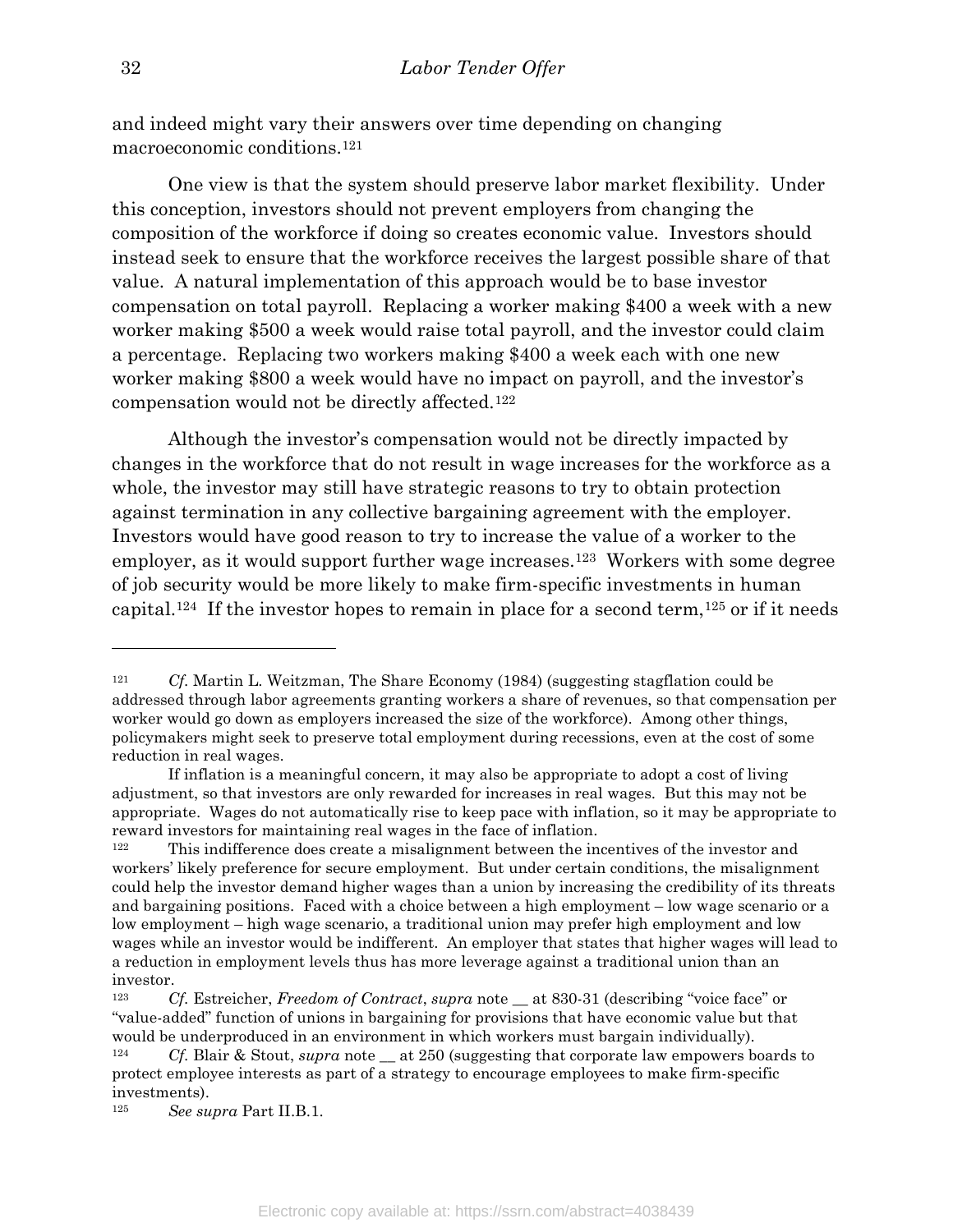worker support for industrial actions like strikes,<sup>126</sup> or if it needs to preserve its reputation in the market to maintain its business model, it will also need to maintain the trust and confidence of workers.

A straightforward total payroll approach would mean that the investor could benefit from wage increases enjoyed by workers who did not vote to be represented by the investor. Within labor law, this might be controversial: 27 states have "right to work" laws that ensure that workers who refuse to join a union do not have to pay union dues.127 In the public sector, the concept has been elevated to the stature of a constitutional principle.128 But within corporate law, the need to control freerider problems is well understood: acquirers can generally "squeeze-out" recalcitrant minority shareholders in exchange for fair compensation, and thus capture the full benefit of their efforts to improve the company.129 Drawing from the corporate tradition would help ensure the vitality of the labor tender offer market, though it would also call for appropriate measures to prevent abuses.<sup>130</sup>

#### 3. Limits on Compensation

 It may be appropriate to set limits on the amount that an investor could collect if it wins an election and undertakes a representation. First, the system might do nothing, and allow competition to drive compensation down to appropriate levels. An investor who offers \$1,000 for a worker's vote and proposes to take 50% of wage gains over the following three years would be undercut by an investor who offers \$1,000 for the vote and proposes to take only 20% of wage gains. Leaving the issue to competition has distinct benefits. Limits on the percentage an investor could claim would diminish the incentive to look for workplaces that could be improved through collective bargaining, and the incentive to bargain hard to increase wages after an election had been won.<sup>131</sup>

<sup>126</sup> See infra Part II.B.4.

<sup>127</sup> See Scott Neuman, Missouri Blocks Right-To-Work Law, NPR (Aug. 8, 2018), https://www.npr.org/2018/08/08/636568530/missouri-blocks-right-to-work-law ("Currently, 27 states and Guam have laws allowing employees in private-sector unionized workplaces to opt out of union membership and union fees"). Federal law currently permits states to adopt right-to-work policies. 29 U.S.C. § 164(b) ("Nothing in this subchapter shall be construed as authorizing the execution or application of agreements requiring membership in a labor organization as a condition of employment in any State or Territory in which such execution or application is prohibited by State or Territorial law."). The proposed PRO Act would bar them.

<sup>128</sup> Janus v. AFSCME, 138 S.Ct. 2448 (2018).

<sup>&</sup>lt;sup>129</sup> E.g. 8 Del. C. 253 (permitting a holder of 90% of a company's stock to squeeze out the remaining 10%).

<sup>130</sup> For example, squeezed-out shareholders may be able to obtain a judicial valuation of their shares through an appraisal. See 8 Del. C. § 262.

<sup>&</sup>lt;sup>131</sup> See supra note \_\_ and accompanying text.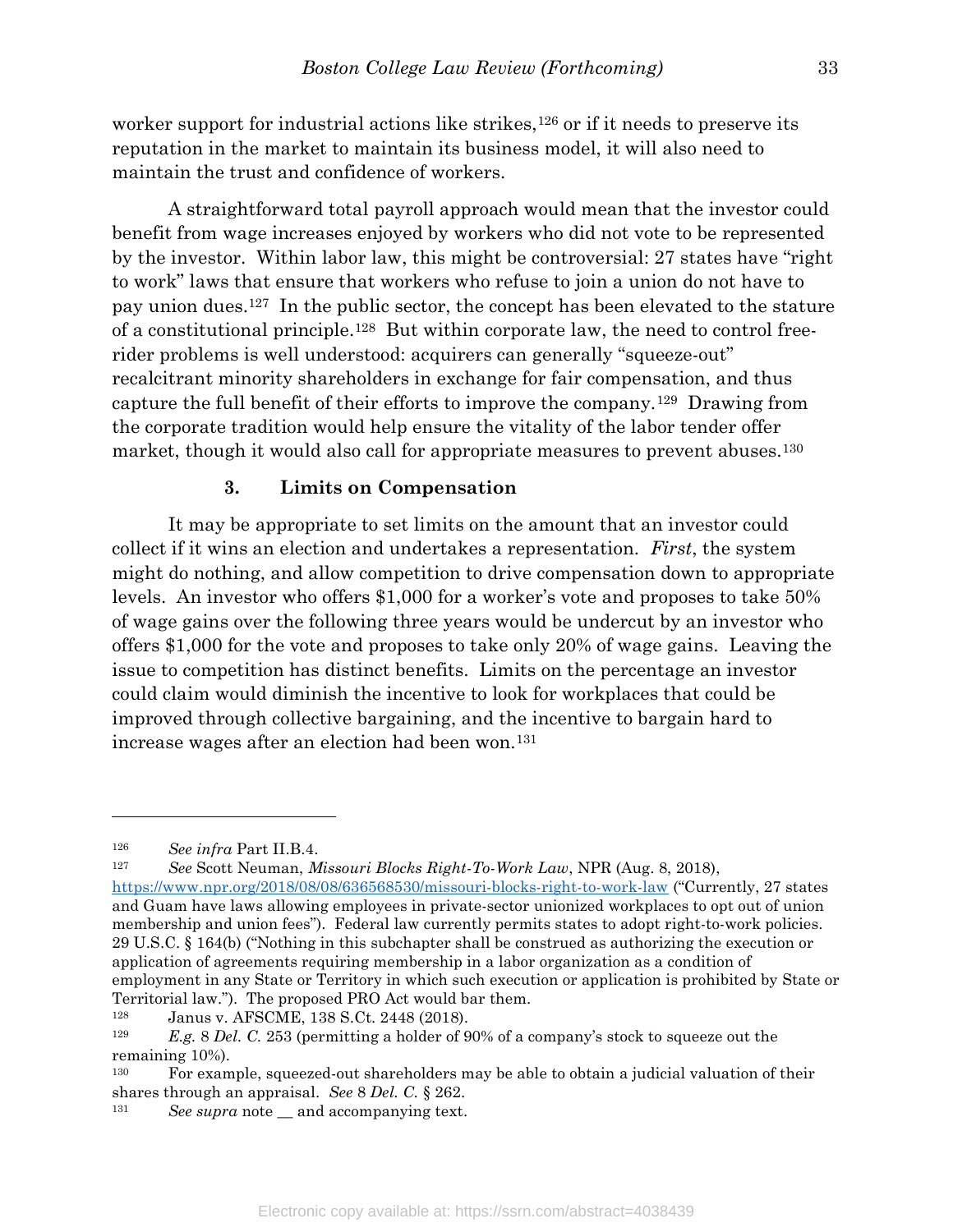In addition, a laissez faire approach may not lead to investors trying to claim 100% of the wage gains they achieve. It is not obvious that investors would want to claim a maximum share of gains, because there are significant benefits to all parties to keeping workers interested in growing their wages. Just like a private equity firm that acquires a company and compensates managers with equity, the investor might want to ensure that workers have a stake in improving performance. Having skin in the game would make workers allies in the effort to drive up wages, encouraging them to invest in skills that increase their productivity and value to their employers, and to cooperate fully in labor actions.

 But there are good reasons to think that limits on the percentage of wage gains that investors could take would be beneficial. There are externalities to workers retaining a meaningful stake in wage gains. One goal of the overall regime is to give workers as a group a better sense of what can be achieved through collective bargaining, so that the knowledge can be put to use in other workplaces. That goal would be better served if workers can see a meaningful portion of the impact of collective bargaining in their actual paychecks.

Relying on private ordering to protect worker interests might also be unrealistic in light of the real financial desperation of many American workers. Workers today are often willing to accept extraordinarily high interest rates on payday loans to get access to their earnings a few weeks early.132 If an investor offers real money today in exchange for a cut of workers' future earnings, workers may not consider or bargain over the fine print.

Second, the system might place a ceiling on profitability. Under this approach, investors would be limited to a certain return on their upfront payments to workers. For example, suppose that an investor made \$1,000 upfront payments to workers in exchange for 50% of wage gains. In its representation, the investor achieves a \$5,000 wage increase, so that workers would ordinarily get \$2,500 of the gains and the investor would ordinarily get \$2,500 of the gains. The system might limit the investor's returns, perhaps preventing the investor from doing more than doubling its money. Under that restriction, the workers would get \$3,000 of the gains and the investor would get \$2,000.

 Like any restriction, this approach would diminish the potential profitability of a representation, reducing investors' willingness to bid. The approach would also diminish an investor's incentive to seek wage gains past a certain point. In the

<sup>&</sup>lt;sup>132</sup> Such loans are often highly detrimental to workers because of their high interest rates. Paige Marta Skiba & Jeremy Tobacman, Do Payday Loans Cause Bankruptcy? 62 J. L. & Econ. 485 (2019) ("payday loan applicants barely approved for their first loans file for bankruptcy protection significantly more often than barely rejected first-time applicants").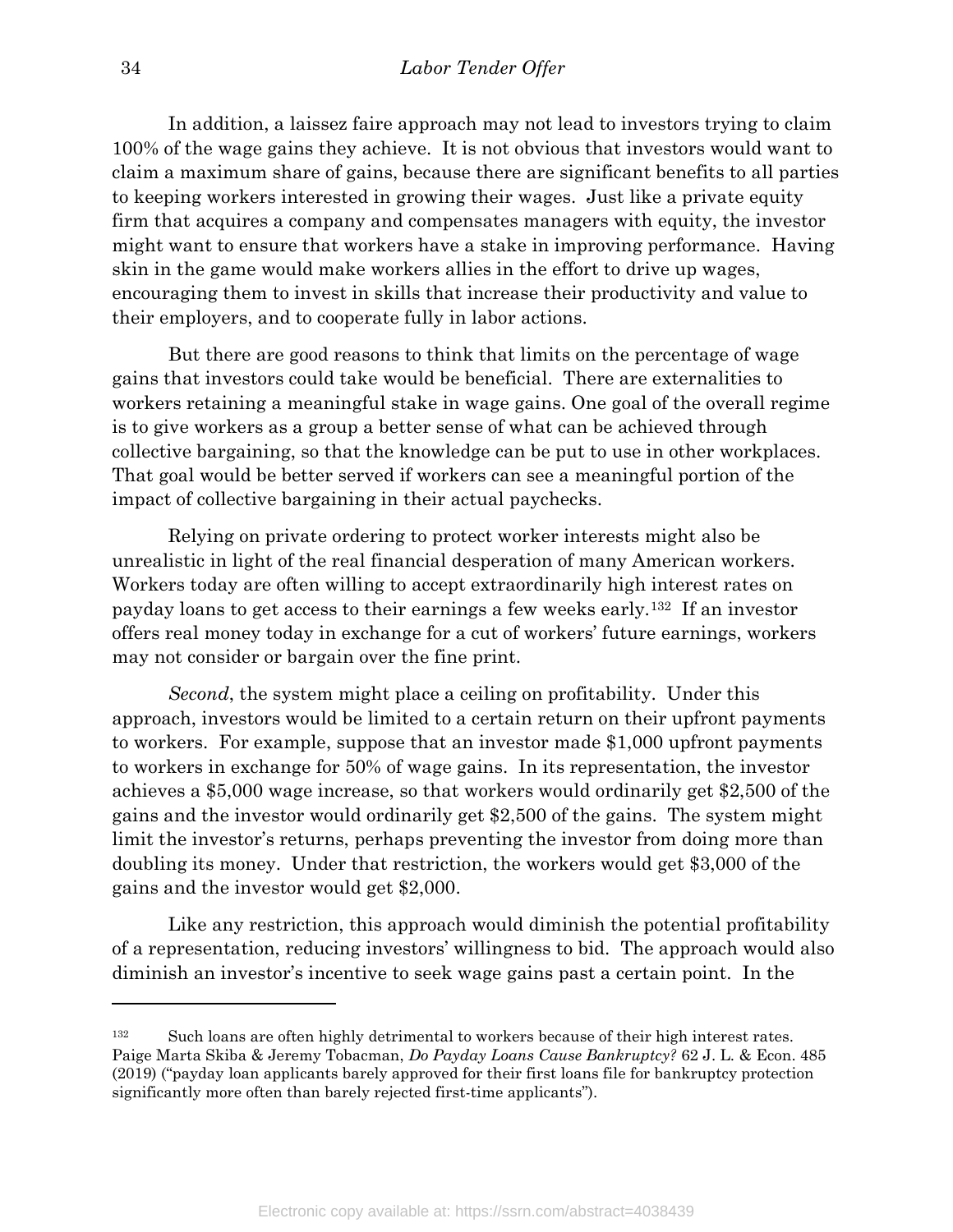example above, the investor would have no direct financial reason to pursue a wage gain of more than \$4,000, because any further wage gain would go to the workers. For this reason we would not advocate a cap on investors' returns.

Finally, the system might place a ceiling on the percentage of wage gains an investor could claim. For example, the system might specify that investors could claim no more than 20% of wage gains achieved during their period of representation.

 This approach would again lower profitability and could reduce potential bids. But it would help simplify and standardize the labor tender offer market, making it easier for workers to weigh competing offers. Instead of comparing a bid of \$1,000 for 20% of gains against a bid of \$1,000 for 40% of gains, a worker might have to compare a bid of \$1,000 for 20% of gains against a bid of \$500 for 20% of gains. By flattening the competition into a single monetary value, payable immediately, this approach would improve workers' capacity to weigh competing offers. The approach would also mean that investors had an incentive to seek the best possible deal, though at the cost of allowing a theoretically unlimited transfer of value to investors.<sup>133</sup>

## 4. Conflicts of Interest

 $\overline{a}$ 

 The structure of backend compensation would help align the investor's interests with workers' interests. But the capital markets overlay of the scheme indicates that it will be advisable to adopt additional rules to deal with outside financial interests of investors that could be adverse to the workers.

Some basic hypotheticals can illustrate the concern:

a. An investor that represents important workers at ABC Corp. might try to hedge its interest in the workers' wellbeing by taking a long position in ABC stock. If workers are unable to extract major concessions, the investor might lose on its initial investment in workers, but recoup the loss with gains on its ABC stock. The investor's investment in ABC Corp's shares would substantially diminish its incentive to drive a hard bargain with ABC management.

b. A shareholder activist or other institutional investor with an outside agenda with ABC might launch a labor tender offer for the sole purpose of

<sup>&</sup>lt;sup>133</sup> A slight variation would lower the ceiling as wage gains increased, thus forcing the investor to share an escalating portion of wage gains with the workers. For example, an investor might be permitted to claim 30% of the first \$2,000 of wage gains, 20% of the next \$2,000 of wage gains, and 10% of any additional wage gains.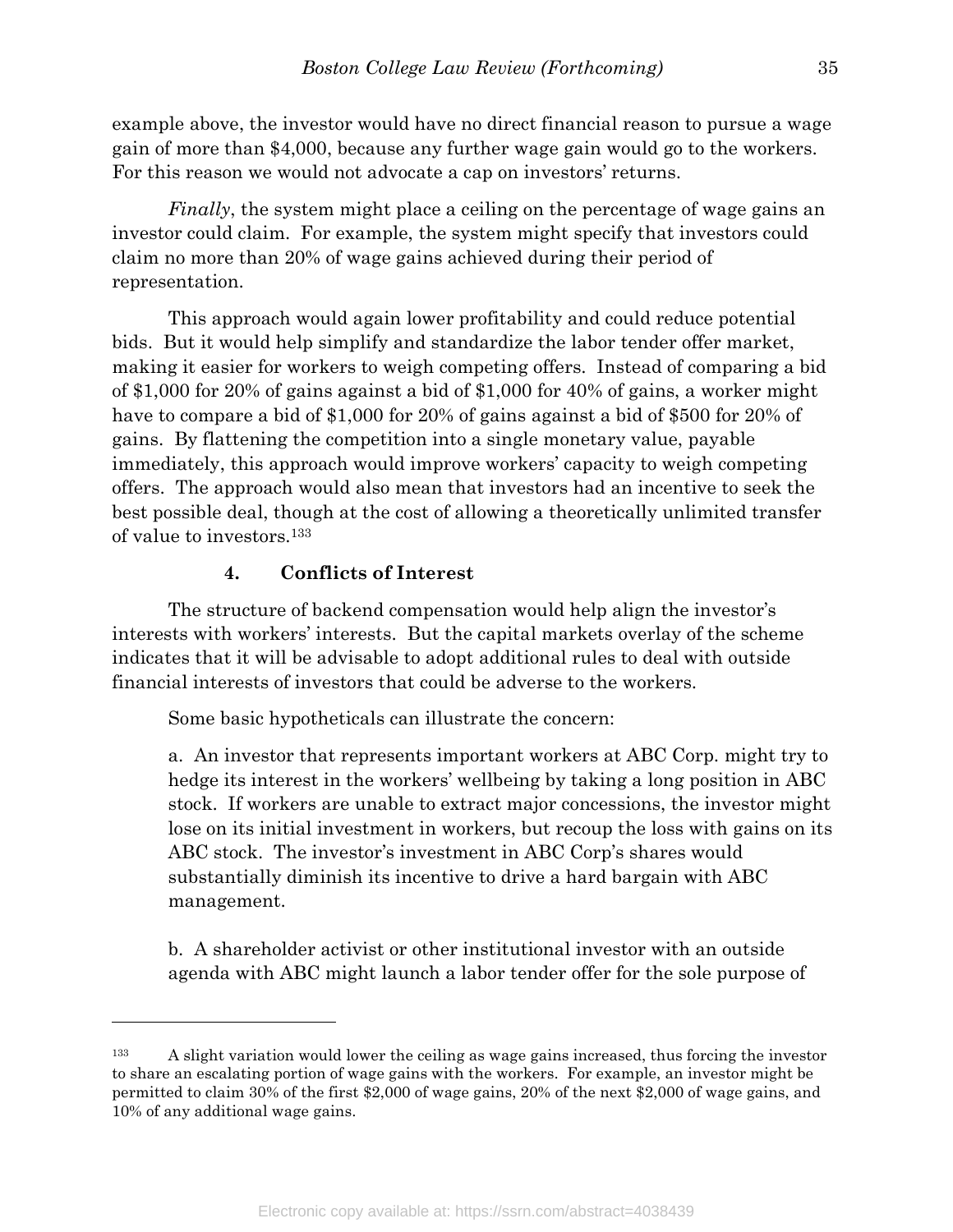pressuring ABC to enact that agenda, as opposed to profiting from its interest in improving worker outcomes.<sup>134</sup>

c. An investor that represents important workers at ABC might take a short position in ABC or a long position in its competitor, DEF Corp. before pursuing an industrial action that has the potential to damage ABC's value. While these positions would at least keep the investor adverse to ABC, they could encourage the investor to pursue or persist in pursuing damaging measures such as strikes even when a more conciliatory approach would be more likely to advance the workers' interests.

 Each of these possibilities would alter the intended incentives for investors in perverse ways. Instead of receiving compensation in a form that aligned its interests with workers' interests, the investor would be in a position to profit from actions that did not support workers. At a minimum, investors should be required to disclose any conflicts of interest to workers,135 and to explain the steps they will take to manage those conflicts. A more fundamental remedy might prohibit investors from taking outside conflicting interests related to a company during the period of its representation of the company's workers.

 Other potential conflicts could arise within the labor representation business, and present more ambiguous problems:

d. If an investor represents workers at ABC, it may obtain important inside information on matters like profitability or worker productivity that the investor could put to outside uses. Some outside uses, like trading in ABC's

<sup>134</sup> Existing corporate and labor law principles could limit the scope of this approach. Under corporate law, shareholders are not permitted to make certain business decisions. The law vests authority in the board of directors, and prevents shareholders from dictating what should be done on various business issues. See 17 C.F.R. § 240.14a-8(i)(1) (shareholder proposal can be excluded from proxy if it "is not a proper subject for action by shareholders under the laws of the jurisdiction of the company's organization"); Aronson v. Lewis, 473 A.2d 805, 811 (Del. 1985) ("A cardinal precept of the General Corporation Law of the State of Delaware is that directors, rather than shareholders, manage the business and affairs of the corporation."). Similarly, under labor law, management does not need to bargain with labor representatives on "managerial decisions, which lie at the core of entrepreneurial control." Ford Motor Co. v. NLRB, 441 U.S. 488, 498 (1979) (quoting Fibreboard Paper Prods. Corp. v. NLRB, 379 U.S. 203, 222 (1964) (Stewart, J., concurring)). As a result, an investor that is eager to shape a business decision but unable to do so in its capacity as a shareholder may also be unable to shape the decision as a representative of the workers.

<sup>&</sup>lt;sup>135</sup> See Estreicher, Freedom of Contract, supra note  $\equiv$  at 840-41 (proposing that policymakers should relax labor law rules that attack conflicts of interest and instead "facilitate opportunities to poll worker satisfaction after actual experience with the agency"). Cf. Henry T.C. Hu & Bernard S. Black, The New Vote Buying: Empty Voting and Hidden (Morphable) Ownership, 79 S. Cal. L. Rev. 811 (2006) (proposing disclosure regime to address analogous problem of institutional shareholders casting votes even after taking outside steps to hedge away an economic interest in the outcome).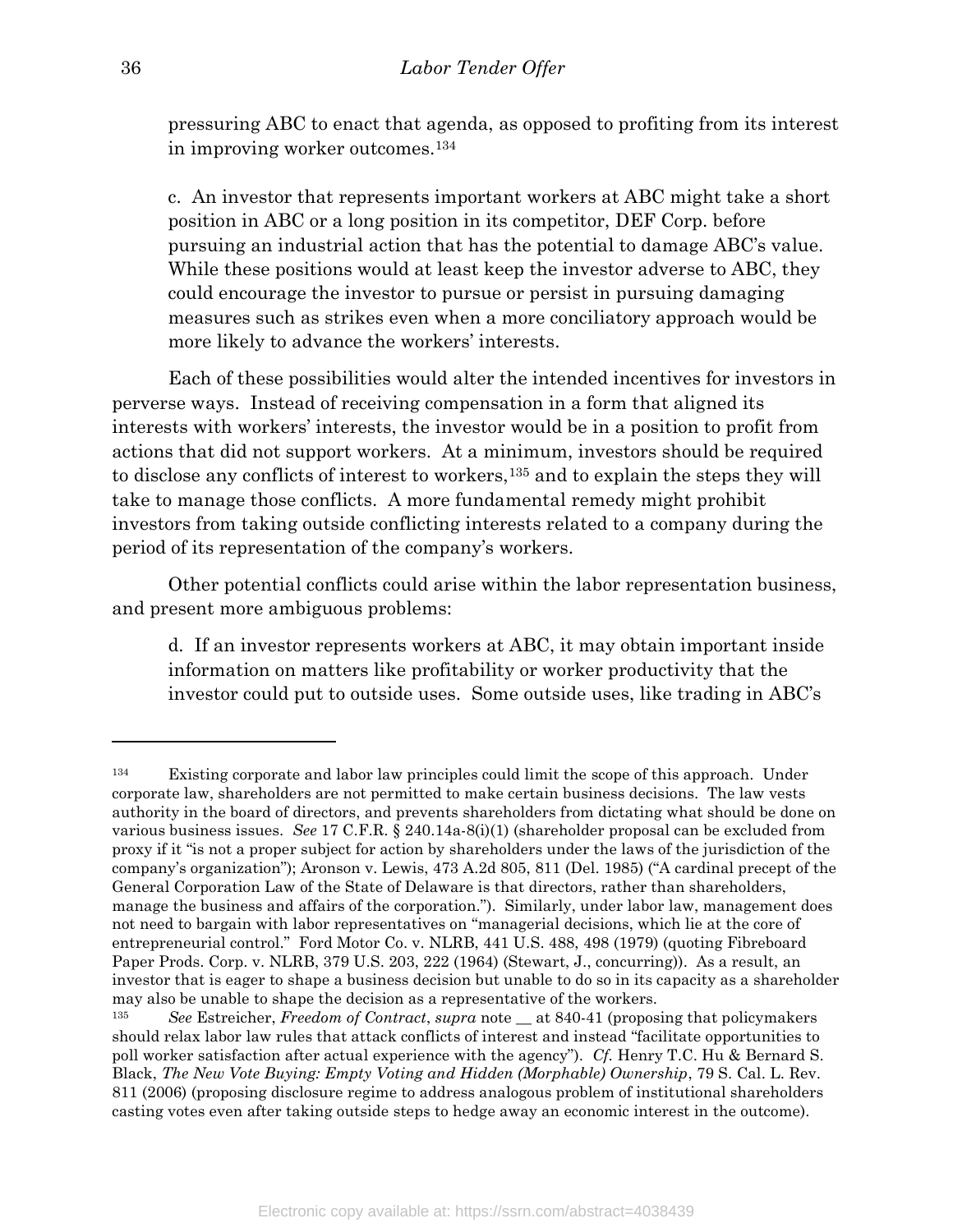stock, may be objectionable. Other outside uses, like improving the investor's representation of DEF's workers, are appropriate.

e. If an investor represents workers at multiple employers, it may face complex tradeoffs. A strike at one employer may have implications for workers at other employers. At present, unions are barred from conducting secondary strikes, meaning that they could not call a strike at one of ABC's customers in an effort to further pressure ABC to make concessions.136 Even if this ban remained in place and was extended to investors, there may be a range of available strategic behaviors. For example, witnessing a strike at DEF might frighten ABC's managers into making concessions. If the investor has less to gain from its representation at DEF — perhaps fewer workers are involved, or perhaps DEF's workers are already better paid — it might take an overly aggressive approach at DEF that puts DEF's workers in a difficult position in order to secure gains in its representation at ABC.

It is difficult to guess at the scope and implications of this type of problem without seeing the system in operation. As a result, it may be appropriate to articulate a broad standard and give content to that standard through applications as the system evolved. One potential guiding principle could be that an investor owes fiduciary duties to the workers it represents, much as union officers owe fiduciary duties to workers.137 This concept may provide some intuitions on the problems above. If the investor uses information it obtained from a representation to further its private interests through securities trading, it would arguably be abusing its position of trust.138 On the other hand, investors should have broad discretion to pursue actions that are reasonably calculated to improve conditions for workers, including by driving up wages at other employers.<sup>139</sup>

 A final set of issues relates to the potential use of capital markets strategies to advance worker interests. Through the use of equity stakes held by pension funds, advocates for labor are increasingly interested in using shareholder voting to

<sup>136</sup> See 29 U.S.C. § 158(b)(4). The PRO Act would permit secondary strikes.

<sup>137</sup> See 29 U.S.C. § 501 ("The officers, agents, shop stewards, and other representatives of a labor organization occupy positions of trust in relation to such organization and its members as a group.").. <sup>138</sup> Cf. Brophy v. Cities Service Co., 70 A.2d 5 (Del. Ch. 1949) (conceptualizing insider trading as a breach of corporate fiduciary duty).

<sup>139</sup> Corporate law recognizes the need for shareholders' representatives to have discretion by insulating a broad range of good faith decisions from judicial review under the business judgment rule. Labor law similarly recognizes the need for unions to have discretion as they bargain with employers. See Air Line Pilots Ass'n, Intern. v. O'Neill, 499 U.S. 65, 78 (1991) ("Congress did not intend judicial review of a union's performance to permit the court to substitute its own view of the proper bargain for that reached by the union. . . . Any substantive examination of a union's performance, therefore, must be highly deferential, recognizing the wide latitude that negotiators need for the effective performance of their bargaining responsibilities.").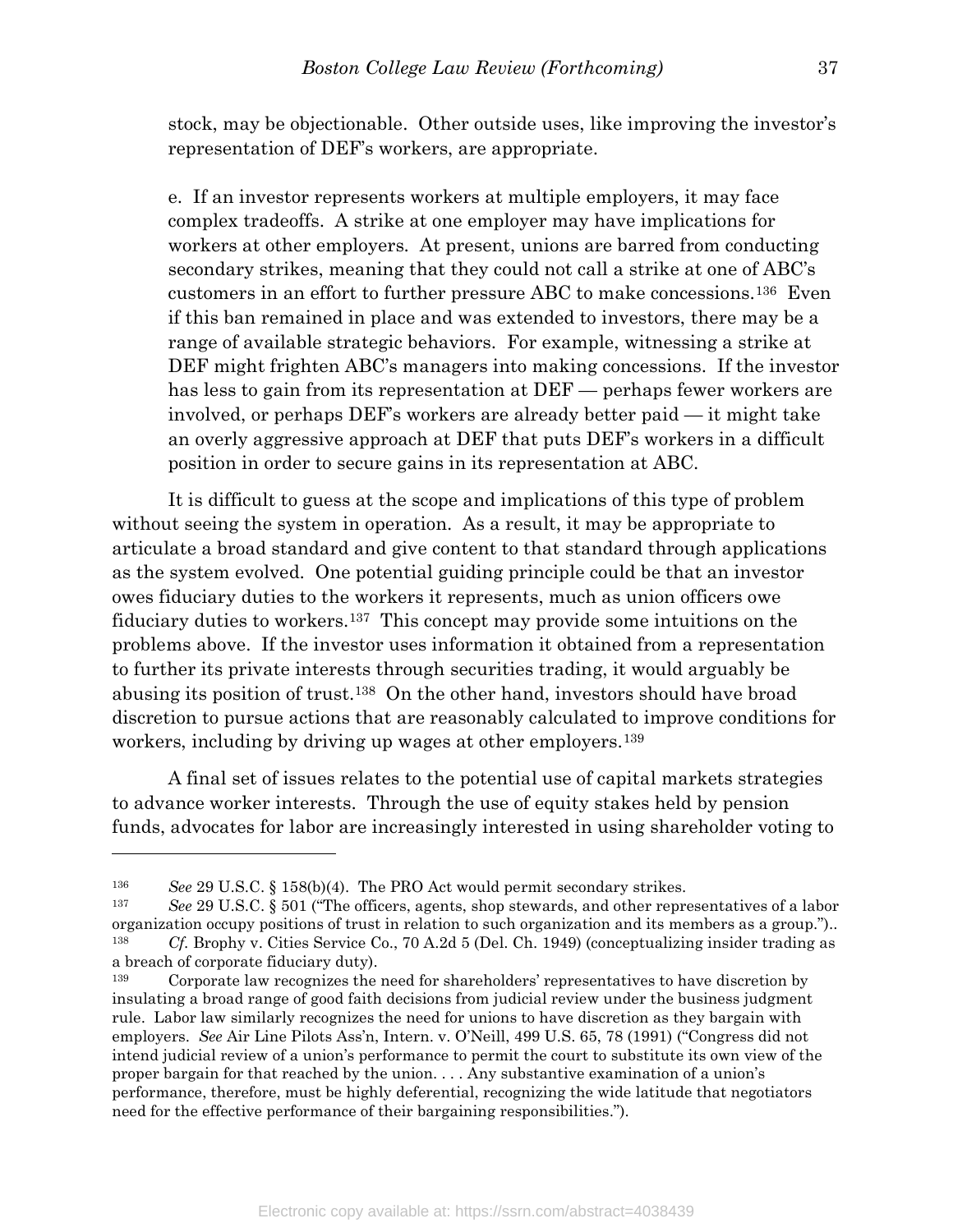force corporate boards of directors to adopt worker-friendly positions for their companies.140 The strategy could map over easily to players in the labor tender offer market. Investors could attempt even bolder strategies, such as buying up debt of a bankrupt company to protect worker interests.141 A full evaluation of such strategies seems premature. Given the likely relative sizes of the markets, investors are more likely to be tempted to use labor market strategies to advance capital market goals than vice-versa. Companies also have powerful tools for resisting capital market strategies, and may not need any regulatory assistance to maintain an appropriate balance. But policymakers may want to remain alert to new developments.

#### 5. Available Tools for Bargaining

An investor's ability to drive gains would depend in part on the economic weapons available to them. For example, an investor able to call a strike to pressure management would be more effective in bargaining than one that lacked such power.142 Of course, having an investor call a strike is extremely problematic because they get a portion of the benefits from the strike, but the workers experience all of the costs of the strike.

There are many potential approaches to the issue. First, an investor that prevailed in a certification election might be deemed to have the power to require workers to participate in a strike. Courts would then hold any workers who refused liable for damages or enjoin them from working.<sup>143</sup> This is a harsh approach,<sup>144</sup> and

<sup>140</sup> See, e.g., Sanford Jacoby, Labor in the Age of Finance: Pensions, Politics, and Corporations from Deindustrialization to Dodd-Frank (2021); David Webber, The Rise of the Working-Class Shareholder: Labor's Last Best Weapon (2018).

Cf. Douglas G. Baird, Anthony J. Casey & Randal C. Picker, The Bankruptcy Partition, 166 U. Pa. L. Rev. 1675, 1694 (2018) (noting that a bankruptcy judge has the power to "designate" or disqualify the votes of creditors that are cast in "bad faith," i.e., to advance an interest outside of their interest as creditors).

<sup>&</sup>lt;sup>142</sup> The investor would not be completely powerless without this ability, as they would remain the exclusive bargaining representative of the workers and the employers would have a duty to bargain in good faith. See 29 U.S.C. § 158(d). In the context of this scheme, these prohibitions would prevent side deals between the workers and the employer that cut out the investor. But the duty to bargain in good faith does not currently require the employer to make any particular substantive concession. Id.

<sup>143</sup> Permanent replacements hired by the employer would present different problems. In the event of a strike called for economic reasons, the employer can hire replacement workers and is not obligated to terminate the replacements when the strike ends. See NLRB v. Mackay Radio  $\&$ Telegraph, 304 U.S. 333 (1938). Allowing the investor to rely on the ex ante deal to force permanent replacements to join the strike would meaningfully alter the balance of power between labor and management. A less extreme adjustment would be to allow the investor to bargain ex post with the replacements and pay them to join the strike.

<sup>144</sup> While this option would limit worker freedom, it is not clear that workers enjoy greater freedom today. Suppose employer Alpha outsources a function and sends the workers performing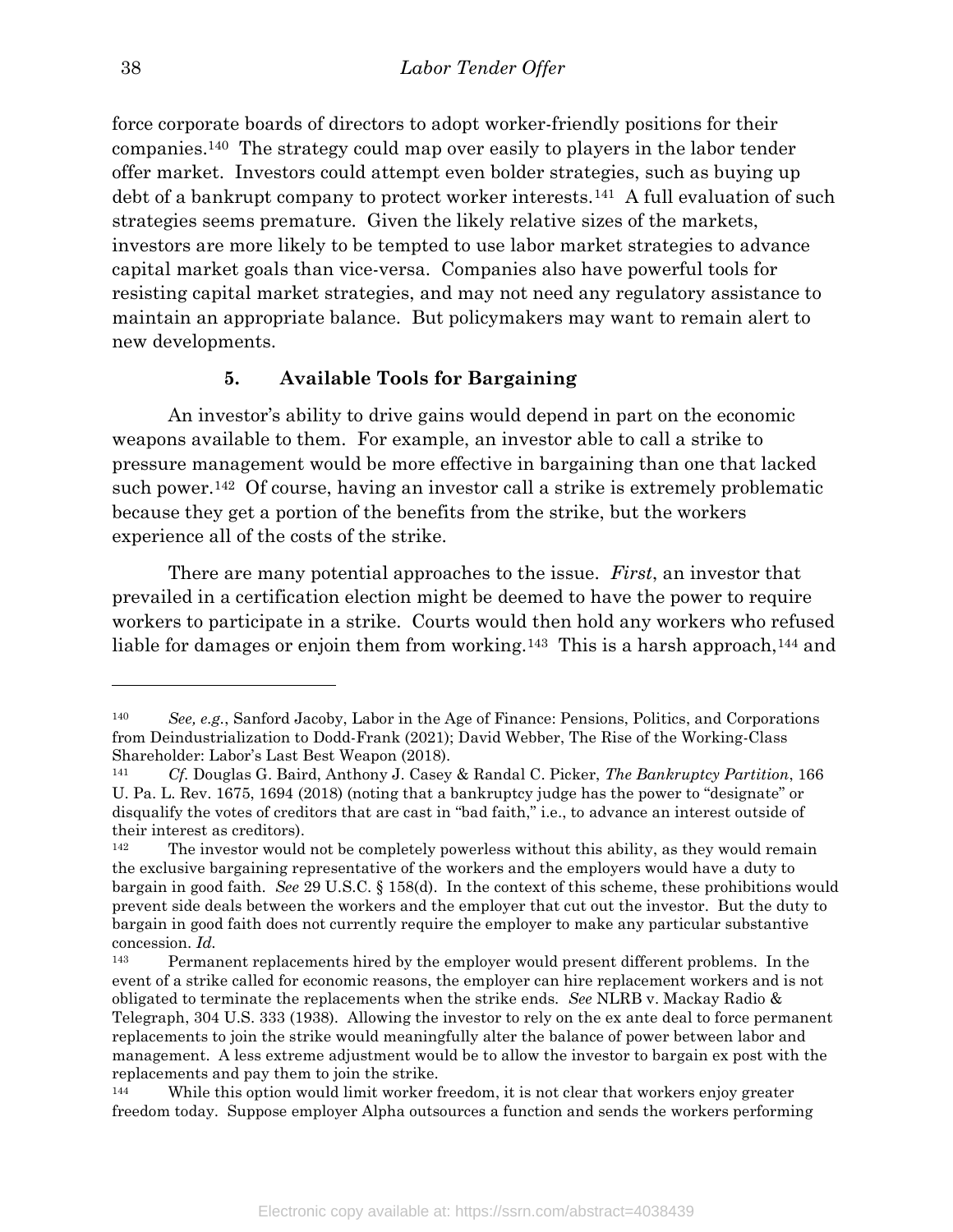it would raise concerns that should be addressed through additional regulation. Workers should not sign over a right to pull them away from their jobs unknowingly, or without adequate compensation. At a minimum, workers should be told clearly about the potential risks and benefits of delegating the authority to call a strike to the investor. A stronger rule would require an investor to compensate workers while they are on strike, much as unions with healthy strike funds do. The investor's payments to workers would be recouped when it received its share of the wage increases gained through the strike.

Second, an investor that prevailed in a certification election might be required to then win the approval of a majority of workers in a strike-authorization vote before calling a strike. While this would be challenging, it should not be impossible if a strike is strategically advisable. Even if the investor takes 20% of wage gains, the workers would retain 80% of wage gains; if the investor has a strong argument that a strike would increase wages, workers would have an incentive to agree.

Third, the investor might pay the workers for their agreement in the strikeauthorization vote. In this approach, the authorization process would provide a forum for additional discussion and bargaining, in which the investor sought to obtain the workers' agreement using some combination of payments and persuasion about the merits of the strike. This approach would preserve worker freedom, but could cause an investor to reduce its initial bid. If the investor anticipates having to pay workers to go on strike, it will pay less to win the certification election.

## C. Maintenance After the Initial Term

 There would need to be a mechanism to preserve and build on the gains achieved by the investor in its initial term as the exclusive bargaining representative for a particular bargaining unit. As discussed above, set terms with regular elections would help impose discipline.<sup>145</sup>

But after a first term by a for-profit investor, it may be difficult for the system to operate without modification. Investors may not be willing to pay workers for a stake in any wage *gain* over the next period. If there were gains to be

that function to a separate services-provider firm, Beta. Beta then requires the workers to sign agreements that preclude them from working with one of Beta's customers directly if they leave. At that point, Beta controls whether the workers can do Alpha's work. If the contract between Alpha and Beta lapses, Beta can pull the workers away until a new and more favorable agreement is reached. There are good reasons to be skeptical of both outsourcing and noncompete agreements, but the steps do not seem like a radical departure from current practices. Here, the investor would step into Beta's role, and its financial incentive to increase the workers' wages would mitigate some of the concerns these practices normally raise.

<sup>145</sup> See supra Part II.B.1.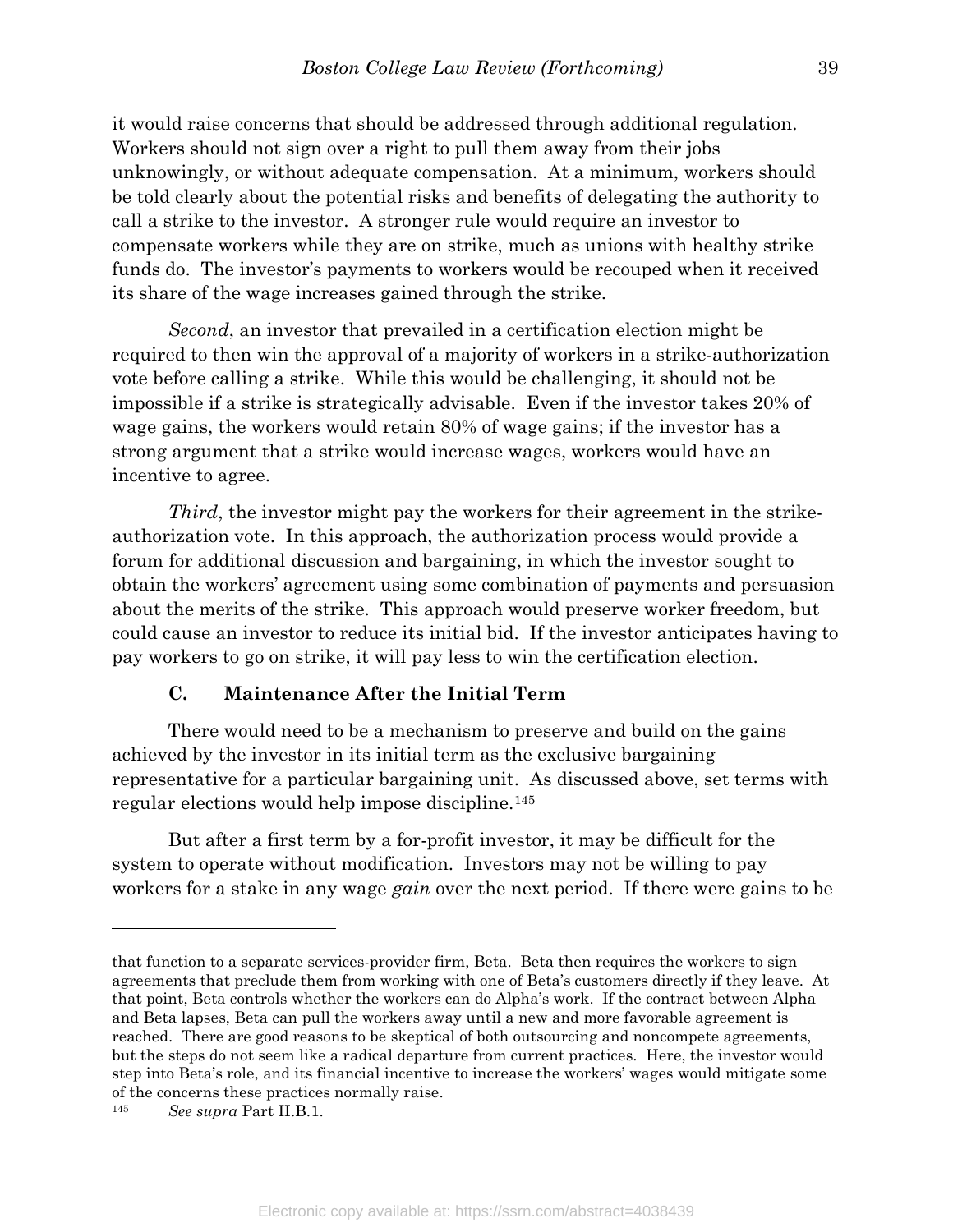had, the initial investor presumably realized the majority of them during the initial period.<sup>146</sup>

There are some potential solutions to the problem.

First, the system might allow an investor to take a larger share of any wage gain. For example, suppose that the system operates using a 3-year term, and permits investors to take 20% of wage gains over the initial term, but 40% of wage gains over subsequent terms. An investor makes offers to workers and prevails in an initial election in 2023, then obtains a \$1.00 wage gain over the 2023-2026 term. As a result, the investor claims \$0.20 in revenue from its representation over the 2023-2026 term. The investor makes a second round of offers to workers and prevails in the second election in 2026, then obtains a \$0.50 wage gain over the 2026-2029 term. Due to its higher 40% share, the investor claims \$0.20 in revenue from its representation over the 2026-2029 term, even though it only obtained half the wage gain. Because it would expect the same revenues, an investor would be just as eager to bid for a second term as it was to bid for a first.

Second, the system might allow different forms of back end compensation during the later terms. Instead of requiring a victorious investor to take a percentage of wage gains, the system might allow investors to take a smaller percentage of wages during later terms. For example, suppose that the investor drove wages from \$8.50 to \$9.50 in its first term as exclusive bargaining representative, so that the investor collected 20% of the \$1.00 wage gain, or \$0.20. The investor might be allowed to take 2% of wages during the second term, so that it would expect to make \$0.20 again if it expected to drive wages to a \$10.00 average in the second term. As a result, investors would be willing to bid the same amount for the second term as for the first.

This approach would substantially weaken the investor's incentive to bargain hard in the second and later terms: the investor would make \$0.19 per worker hour even if it achieved no improvements after the first term, as opposed to \$0.20 if it achieved a meaningful gain. But workers would, at that point, have experience with the system, and would be able to weigh risks and benefits for themselves.

Of course, if the incentive problem was deemed intolerable, the system might adopt a hybrid approach. In the asset management industry, a "2 and 20" fee arrangement — in which managers get 2% of assets and 20% of gains in assets — is

<sup>&</sup>lt;sup>146</sup> Cf. Schwab, supra note at 386 (identifying reasons why taking over a unionized workplace may be more attractive than organizing a workplace, including workers who are already accustomed to the union process and who have appropriate expectations).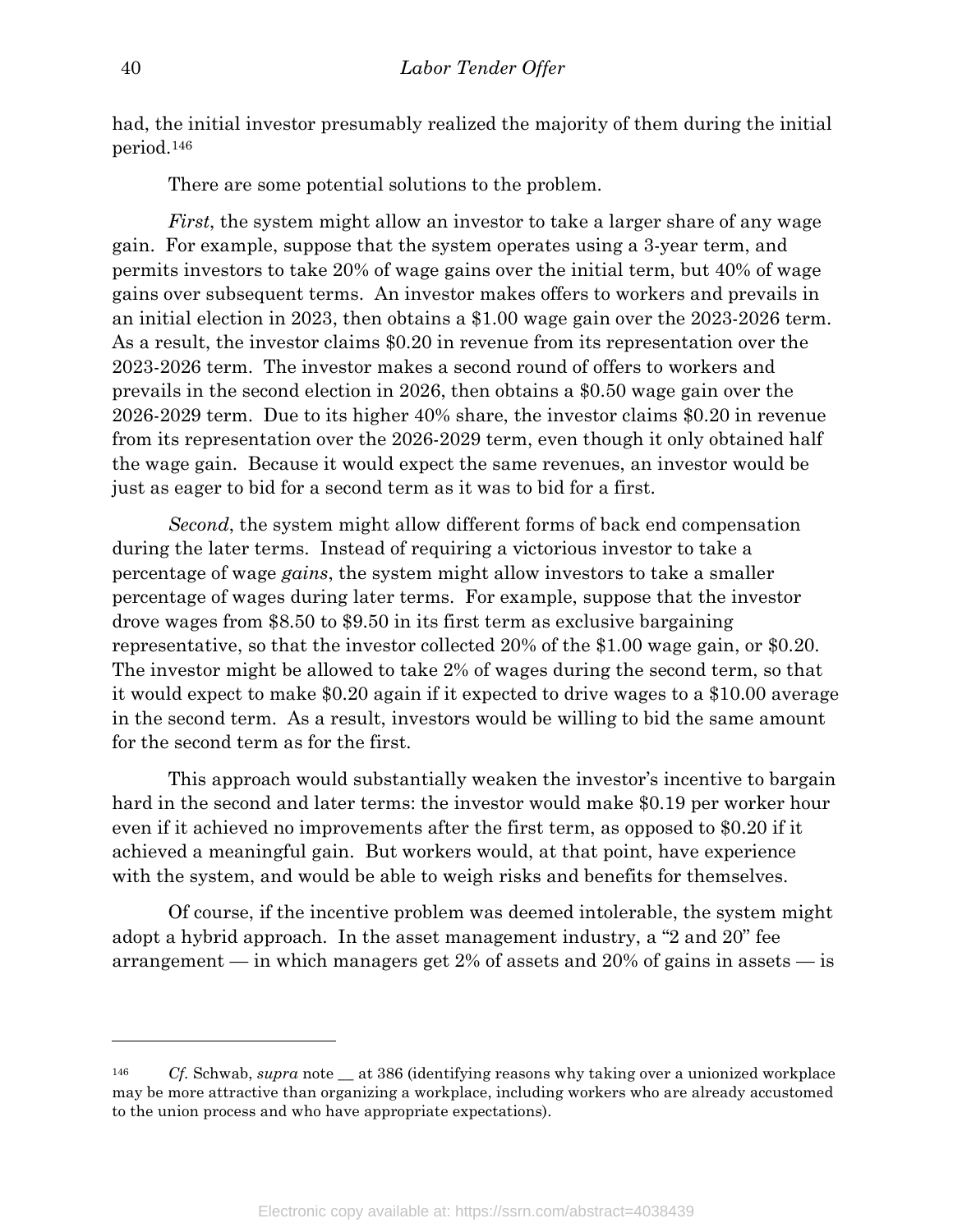typical. A similar structure would give investors a reason to stay present while also providing an incentive to do real work to improve outcomes.

Third, the system could cede the space to traditional unions. Investors would identify problems that could be quickly remedied, solve the problems during their initial term, collect a return, then depart. If workers believed that collective bargaining had been helpful, they would continue the practice through a traditional nonprofit union funded by dues. If an investor believed that the union was not representing the workers vigorously enough, or that there was room for further gains, it could make another tender offer without special concessions.

This approach also has antecedents in equity markets. Index funds are institutional investors that try to passively track the performance of a fixed index like the S&P 500. Index funds cannot deliver outsized returns to savers or capture the full benefits of governance improvements at firms, so they compete on costs. As a result, they have an incentive to control costs by limiting their efforts at monitoring the firms in their portfolio despite having a huge number of shares in those firms.147 But other institutional investors are able to deliver outsized returns and can use concentrated positions to capture more of the benefits of a governance improvement. Such institutional investors can engage in "governance arbitrage": monitoring firms to find firms susceptible of improvement, taking a stake in those firms, encouraging shareholders like index funds to vote for improvements, profiting from those improvements, then departing.148 This approach works in equity markets because the system there supports a diverse ecosystem of players with a balance of objectives. The same might be true of a well-calibrated labor tender offer market.

 $147$  E.g., Lucian A. Bebchuk & Scott Hirst, Index Funds and the Future of Corporate Governance: Theory, Evidence, and Policy, 119 Colum. L. Rev. 2029 (2020).

<sup>148</sup> See Ronald J. Gilson & Jeffrey N. Gordon, The Agency Costs of Agency Capitalism: Activist Investors and the Revaluation of Governance Rights, 113 Colum. L. Rev. 863 (2013) (suggesting that activist investors serve as "governance arbitrageurs" who find and solve problems, eliminating the need for large index funds to monitor for those problems); Anna Christie, The Agency Costs of Sustainable Capitalism, 55 U.C. Davis L. Rev. 875 (2021) (expanding the concept to sustainability issues).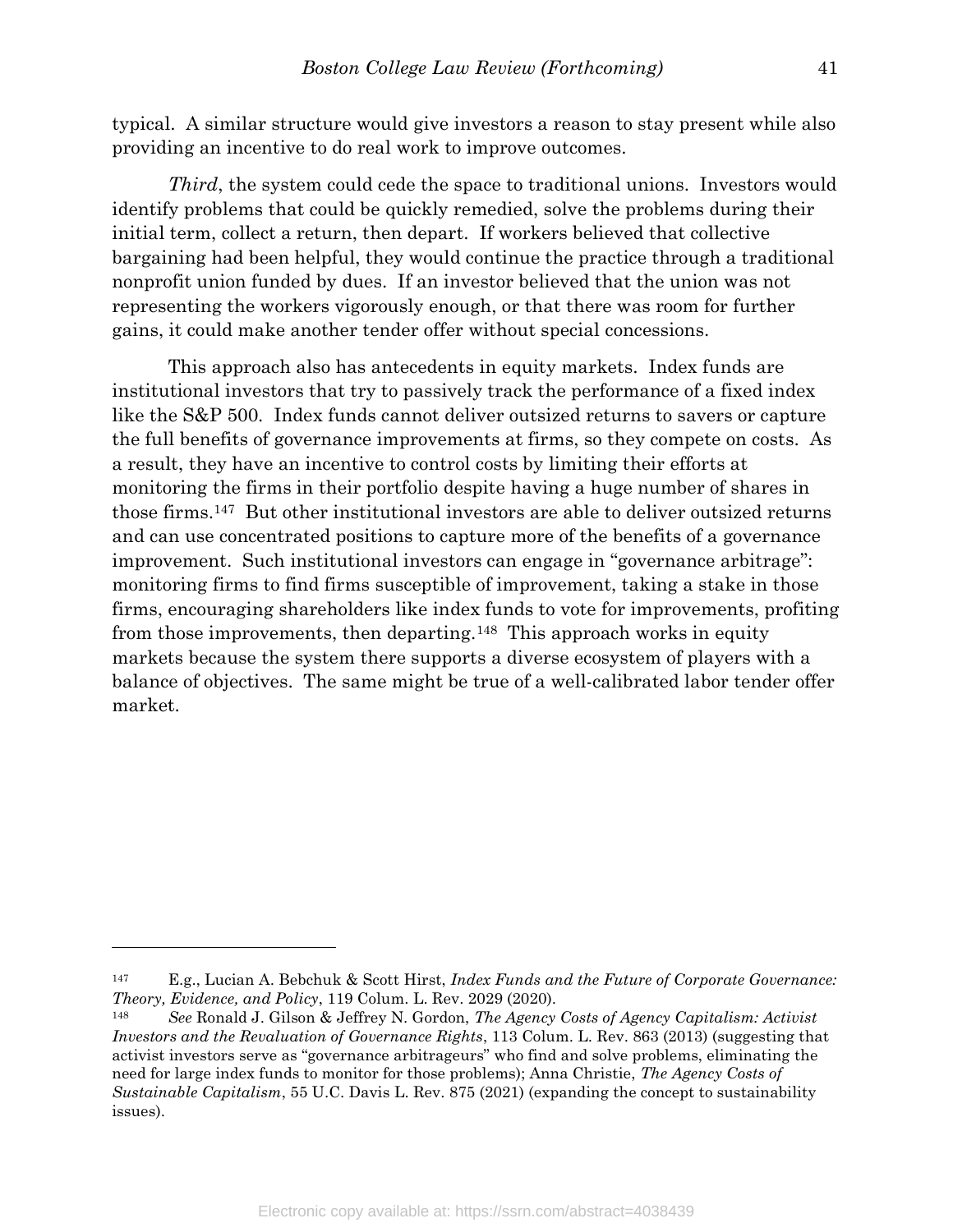## III. Demand and Scale

## A. Potential Investors

 To operate successfully, a labor tender offer market would need to attract a robust set of investors. This section demonstrates that participating in a labor tender offer market would be a natural extension of the current operating models of activist funds, litigation funders, and traditional unions, with the goal of showing that there is likely to be significant interest in the space.

## 1. Activist Funds & Litigation Funders

 Various players in the financial markets have cultivated competencies and developed strategies that easily could be deployed in the labor tender offer market. The success of shareholder activists and litigation financiers suggests the potential of a labor tender offer business.

 Shareholder activists take a concentrated position in a target company and demand changes such as the return of capital or the sale of a business line. Shareholder activism requires skill in identifying companies that are failing to provide adequate returns to shareholders, overcoming the collective action problem that normally prevents shareholders from asserting their interests, and pressuring managers to give in to demands supported by shareholders. Those skills could readily be adapted to support workers instead of shareholders.

 Viewing this business model in a less favorable light, successful shareholder activists are very effective pests who find points of vulnerability and squeeze. For example, attempting to block a transaction sought by management is a common strategy for extracting concessions, though its success depends on the legal context and the bargaining power of the activist.<sup>149</sup> The approach would readily map over to the labor context, where leaders similarly seek pressure points and use shame to advance a pro-worker agenda.<sup>150</sup>

 Litigation financiers cover some portion of the cost of a civil lawsuit in exchange for a portion of any recovery obtained in the litigation. The business requires skill in identifying legal rights that could be more successfully asserted with the additional resources provided by the litigation financier, determining the financial value of those rights, and finding efficient ways to realize that value

<sup>&</sup>lt;sup>149</sup> See Edward B. Rock, *Majority of the Minority Approval in a World of Active Shareholders, in* Law and Finance of Related Party Transactions 105 (Luca Enriques & Tobias H. Troger, eds. 2019) (collecting and analyzing examples).

<sup>&</sup>lt;sup>150</sup> See, e.g., Justin Hicks, How A Beloved Giant Rat Won Free Speech Rights, NPR (Aug. 6, 2021), https://www.npr.org/2021/08/06/1024315097/how-a-beloved-giant-rat-won-free-speech-rights (discussing the use of "Scabby," a giant inflatable rat placed outside of sites of labor disputes to shame employers).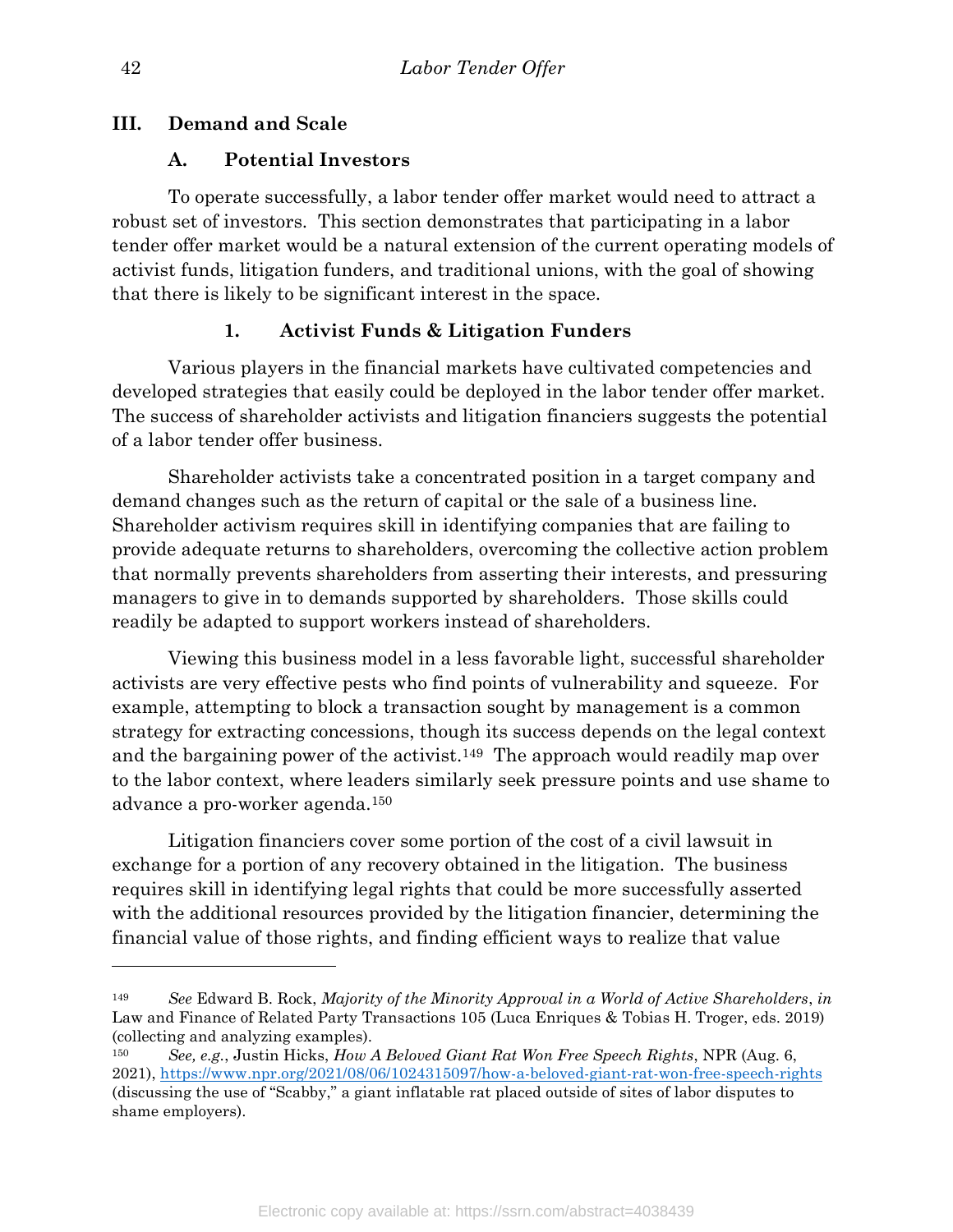rapidly. Financing can empower one-off plaintiffs that would otherwise be structurally disadvantaged in litigation by allying them with deep-pocketed repeat players,151 and can create meaningful ex ante incentives for the powerful to obey the law.152 These skills—and their impact on power dynamics and ex ante incentives would find ready application in a labor tender offer market.

 There may also be direct overlaps in the business models, as litigation could be an effective strategy for improving worker wages and increasing investor payouts. Investors would have a direct incentive to challenge wage and hour violations by employers, and could be given incentives to challenge other forms of misconduct that harm workers.153 Investors in the labor tender offer space may also find it valuable to challenge unfair labor practices by employers, or to bring antitrust challenges to employer efforts to suppress wages.154 Litigation financiers cultivate the capacity to evaluate and manage such litigation, and could use that capacity as players in a labor tender offer market.

 Admittedly, part of the interest in investing in litigation finance stems from the fact that its performance is not correlated with traditional financial products. The value of a lawsuit against a company does not decline when the company's value declines, unless the decline is so severe that the company's solvency comes into question. The relationship between the value of labor representation rights and a company's value would be more complicated, as a decline in the health of the business could make it difficult to wring additional wage gains out of management.<sup>155</sup> But they would represent a markedly different type of claim against the cash flows of a company,

<sup>&</sup>lt;sup>151</sup> E.g., Maya Steinitz, Whose Claim Is This Anyway? Third-Party Litigation Funding, 95 Minn. L. Rev. 1268, 1271 (2011) ("By aligning structurally weak social players who make infrequent use of the courts (one-shotters) with powerful funders who make repeated use of the court system (repeat players), litigation funding may alter the bargaining dynamics between the litigating parties in favor of disempowered parties.").

<sup>&</sup>lt;sup>152</sup> E.g., Suneal Bedi & William C. Marra, The Shadows of Litigation Finance, 74 Vand. L. Rev. 563 (2021) (litigation funding encourages the powerful to follow the law).

<sup>153</sup> See supra Part II.B.2.

<sup>154</sup> See Eric A. Posner, How Antitrust Failed Workers 34-44 (2021) (discussing "litigation gap" in which cases challenging monopsony in labor markets are not brought as frequently as cases challenging antitrust violations in product markets).

<sup>155</sup> Of course, successfully asserting labor representation rights would decrease the value of a company's shares. See supra Part II.B.4.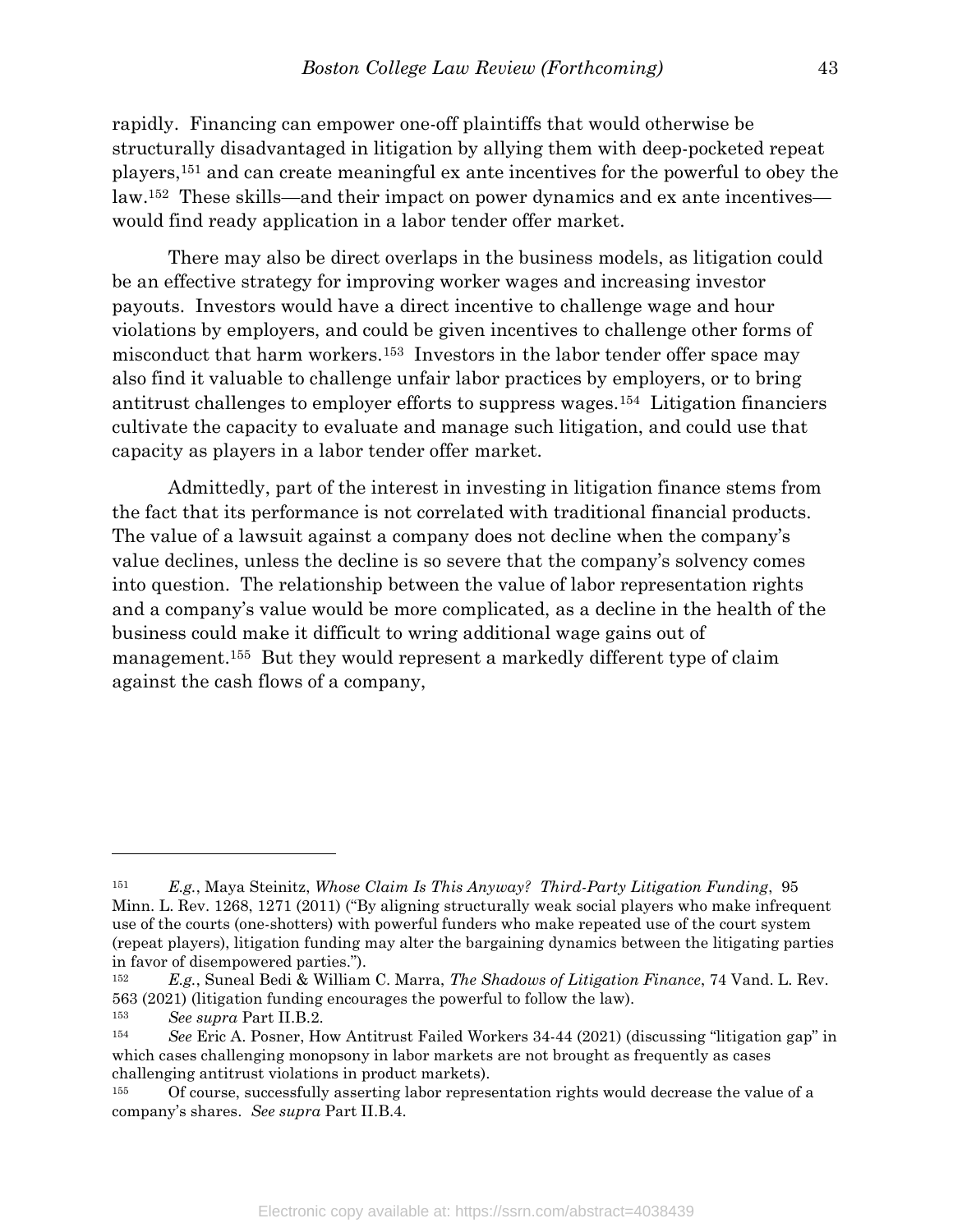## 2. Traditional Unions

 Traditional unions could, theoretically, become active players in the labor tender offer market. Indeed, unions would begin with the advantage of experience. This background should help unions to negotiate wage increases where they prevail in an election, and should help unions to estimate the appropriate dollar value for a bid.

 Unions would also have good reasons to make bids. Increasing collective bargaining in the nonunion sector would help unions negotiate better deals in the workplaces they already represent.156 Additional organizing would also increase the political muscle of the labor movement, which could be valuable in obtaining other reforms and changes. These forces have led major unions to devote resources to high profile unionization campaigns.157 While a union's outside interests might pose other problems,158 they would create a meaningful incentive for unions to enter the labor tender offer market.

 Resources may prove to be more of a challenge. Pension funds may provide one source of financial backing, as there is growing interest in using workers' saved capital to advance workers' interests.159 But until the labor tender offer market matures and demonstrates robust financial returns, it may not be a suitable investment for capital intended to support workers in their old age.

<sup>156</sup> See Samuel Estreicher, Labor Law Reform in a World of Competitive Product Markets, 69 Chi. Kent L. Rev. 3, 13 (1993) ("unions could credibly promise unionized firms that they would, in due course, organize all firms in the relevant product market, and hence ensure that any gains at the bargaining table would be imposed on all competitors"); Petruska, supra note \_\_ at 41-42 (collective bargaining representative must "eliminate labor market competition in order to safeguard the union scale," either by unionizing entire industry or convincing non-union employers to abide by scale). A representative would only be able to make this type of promise if a company's competitors are also subject to the regime — globalization would undermine the promise. Estreicher, Labor Law Reform, supra note  $\_\$ at 13.

<sup>157</sup> For example, the Teamsters have sought to unionize Amazon and to challenge its expansion plans. Julia Love, Amazon's new union battle: Teamsters go local to snarl expansion, Reuters (Sep. 1, 2021), https://www.reuters.com/world/us/amazons-new-union-battle-teamsters-go-local-snarlexpansion-2021-09-01/ (describing Teamster efforts to encourage state and local governments to constrain expansion and adopt antitrust regulation); Int'l B'hd of Teamsters, Teamsters Pass Amazon Resolution (Jun. 24, 2021), https://teamster.org/2021/06/teamsters-pass-amazon-resolution/ (describing Teamsters decision to pursue comprehensive strategy to challenge Amazon). <sup>158</sup> Cf. supra Part II.B.4 (describing potential conflicts of interest for financial market

participants).

<sup>159</sup> See, e.g., Sanford Jacoby, Labor in the Age of Finance: Pensions, Politics, and Corporations from Deindustrialization to Dodd-Frank (2021); David Webber, The Rise of the Working-Class Shareholder: Labor's Last Best Weapon (2018).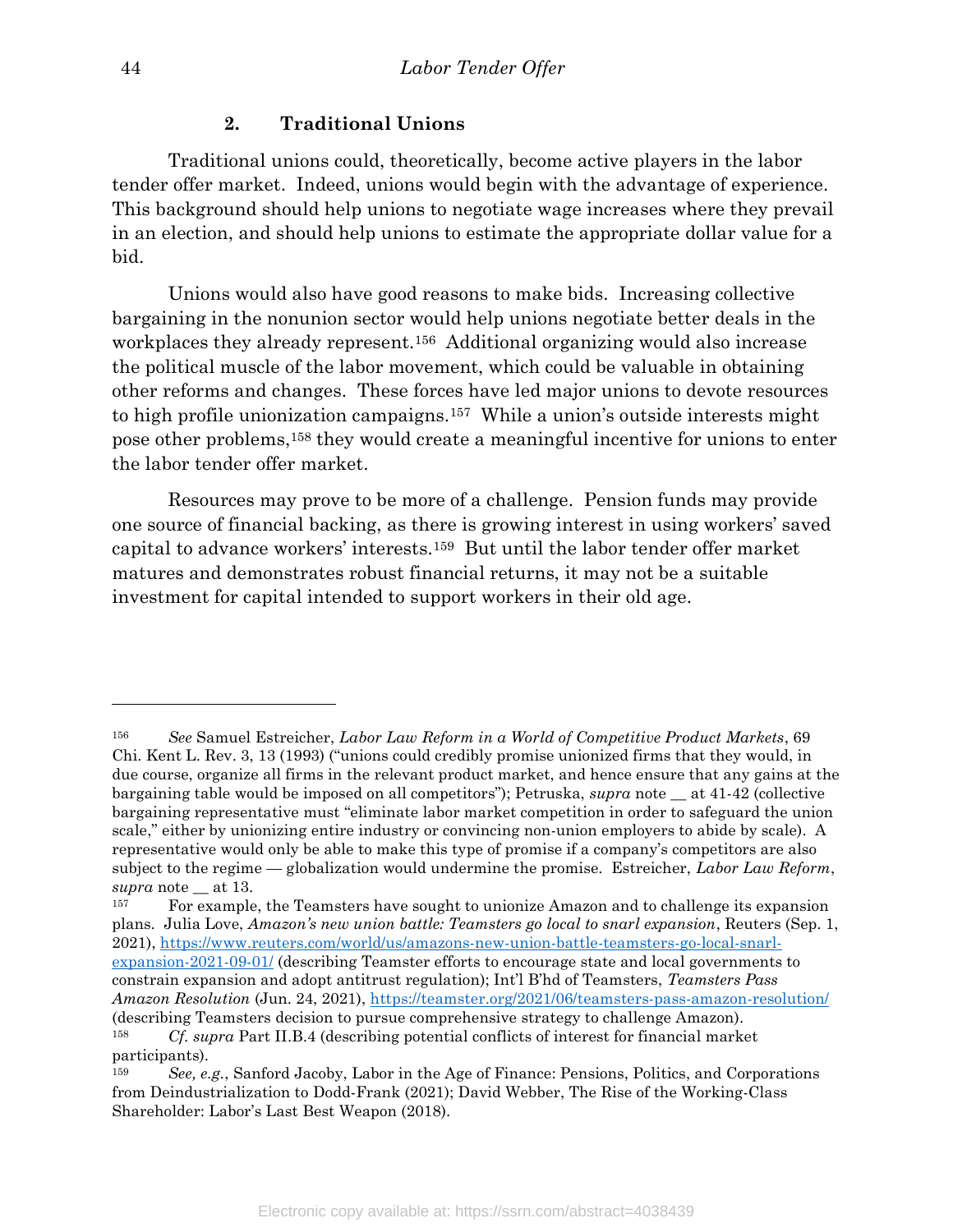#### B. Potential Targets

 A labor tender offer market would also require targets. The targets for intervention are likely to evolve over time, as market participants gain experience, demonstrate capacity, and attract resources. A natural starting point would be individual, non-unionized workplaces. But as the market matured, investors would be more likely to take on established unions or to attempt to obtain control over labor across sectors or geographies.

#### 1. Non-Unionized Workplaces

 Under the system, investors would only profit by rapidly driving wage gains through collective bargaining. It would be natural to focus initially on workplaces where wages had not yet been increased through prior attempts at collective bargaining.

 Investors would need to consider other issues. A workplace might be nonunionized because there is little to be gained from collective bargaining. For example, if the relevant labor market is already highly competitive, employers may already be paying wages that reflect the full value of worker contributions. Under those circumstances, a successful effort to force wages upward could cause firms to dial back production or exit the market.160 Investors would be more likely to drive wages up in environments where employers had enjoyed some form of power over workers, and had used that power to suppress wages. Investors might also focus on larger workplaces, to obtain the benefits of scale.

#### 2. Unionized Workplaces

 $\overline{a}$ 

 Investors may also decide to challenge existing unions that are not adequately representing the workforce. Unionized workplaces may be attractive to investors for a number of reasons. Unionization may reflect that workers have some measure of power in the relevant labor market, and that power could be converted into higher wages. Workers in a unionized workplace may also be more familiar with collective bargaining, and better equipped to assist in efforts to negotiate higher wages on their behalf.<sup>161</sup>

 An investor would only attempt to challenge an existing union — and make upfront payments to workers — if it believed that it could do better than the union.

<sup>&</sup>lt;sup>160</sup> Cf. Posner, How Antitrust Failed Workers, *supra* note \_\_ at 133 (firms will exit if unions set wages above the marginal revenue product of workers). Under certain conditions, the problem might be overcome with creative compensation schemes that provided workers normal wages plus a cut of profits.

<sup>&</sup>lt;sup>161</sup> But see Schwab, supra note  $\equiv$  at 386 (suggesting that unionized workplaces may be particularly ripe targets because workers and employers are familiar with collective bargaining).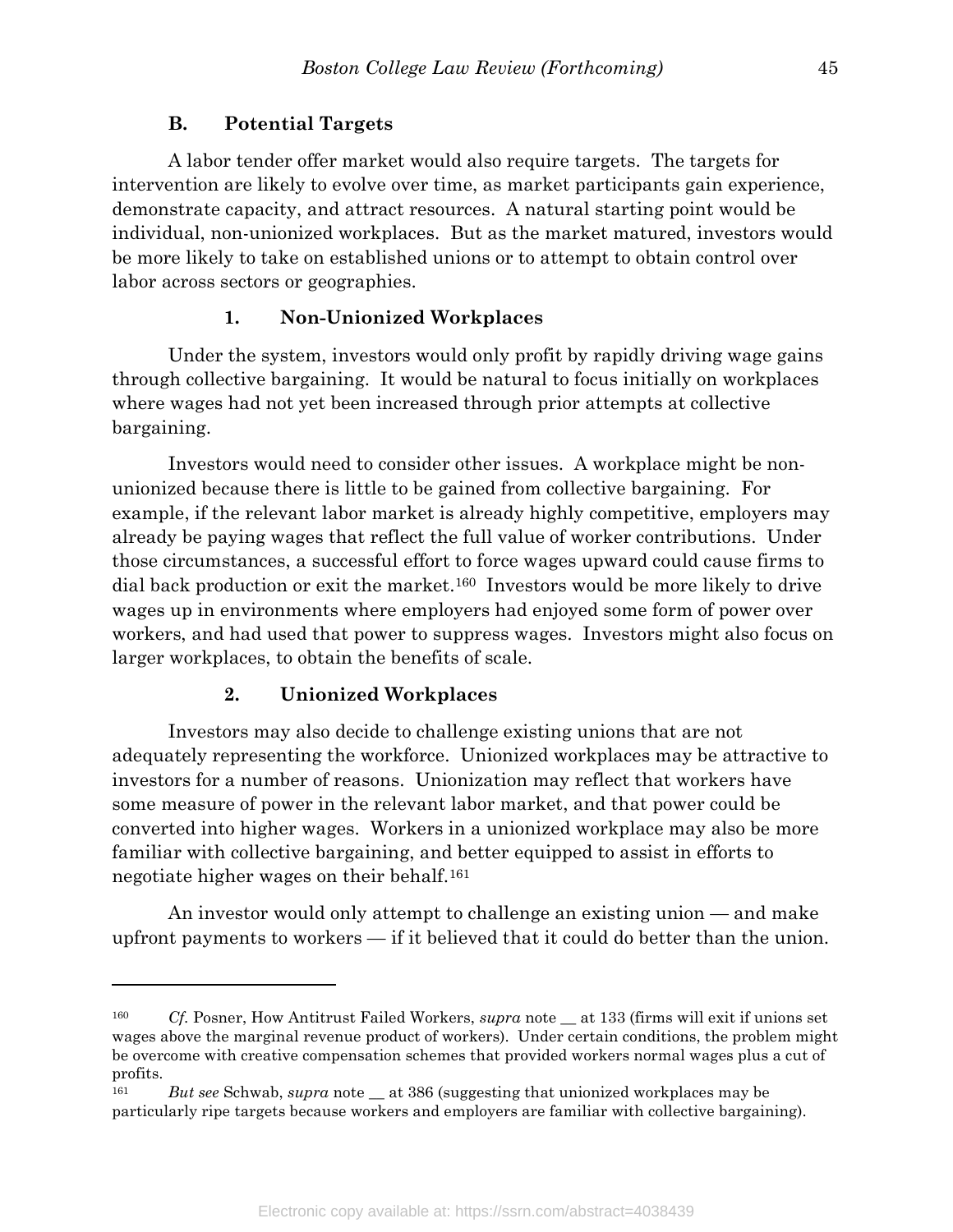If the union had already pushed wages as high as they could be pushed, an investor would not be able to drive further wage gains, and would have no incentive to displace the incumbent union.

 Despite this limitation, there may be worthwhile opportunities for investors to pursue. Investors may have unique strengths that they could bring to bear in a negotiation,162 or have the resources to pursue strategies that would be out of reach for a traditional union.163 Some unions may also be ineffective, corrupt, or captured by the relevant employers, so that they fail to press as hard as a properly-motivated investor would. That said, it may be difficult to identify such opportunities from the outside, at least until investors have developed a track record of performance that unions could be compared to.<sup>164</sup>

#### 3. Sectors

 Ambitious investors might attempt to obtain control over broader swathes of the workforce. By organizing all workers in a sector, an investor could dramatically improve its bargaining position: It could promise each employer that its competitors will not get a better deal.165 An investor that controls more of the relevant pool of labor can also exert more monopoly power against employers, and may be able to exert more political power.<sup>166</sup> From the perspective of an investor, these effects suggest potential returns to scale. 167 If the investor builds a large enough business, it will be better positioned to increase worker wages and thus obtain profits.

 Naturally, unions are also aware of these benefits, and might also seek to broaden their influence to attain them. But traditional unions have struggled to organize individual workplaces on a piecemeal basis, and now largely seek to change the legal landscape.168 Such strategies may be a plausible strategy for

<sup>162</sup> See supra Part III.A.1 (various Wall Street business models reward competencies that could be brought to bear).

<sup>163</sup> See infra Part III.B.3 (well-resourced investors could organize entire sectors or geographies more easily than traditional unions relying on persuasion).

<sup>&</sup>lt;sup>164</sup> Cf. infra Part III.C (describing informational infrastructure required for a well-functioning labor tender offer market).

<sup>&</sup>lt;sup>165</sup> See supra note  $\blacksquare$ . The rules on conflicts of interest would have to permit this type of offer. See supra Part II.B.4.

<sup>&</sup>lt;sup>166</sup> See Schwab, supra note at 385.

<sup>&</sup>lt;sup>167</sup> There may be other returns to scale, such as the ability to spread the cost of strikes over a broader base. Id. An investor seeking to spread risk across its portfolio of workplaces would likely seek to represent a different set of workers than an investor seeking to increase its bargaining power. The former strategy would call for representation of a diverse set of different workplaces, while the latter strategy would likely call for concentration within a particular labor market. <sup>168</sup> See Andrias, supra note \_\_ at 58 ("Recognizing the futility of holding elections at McDonald's

franchise stores on a one-off basis, the Fight for \$15 has sought to define McDonald's as the joint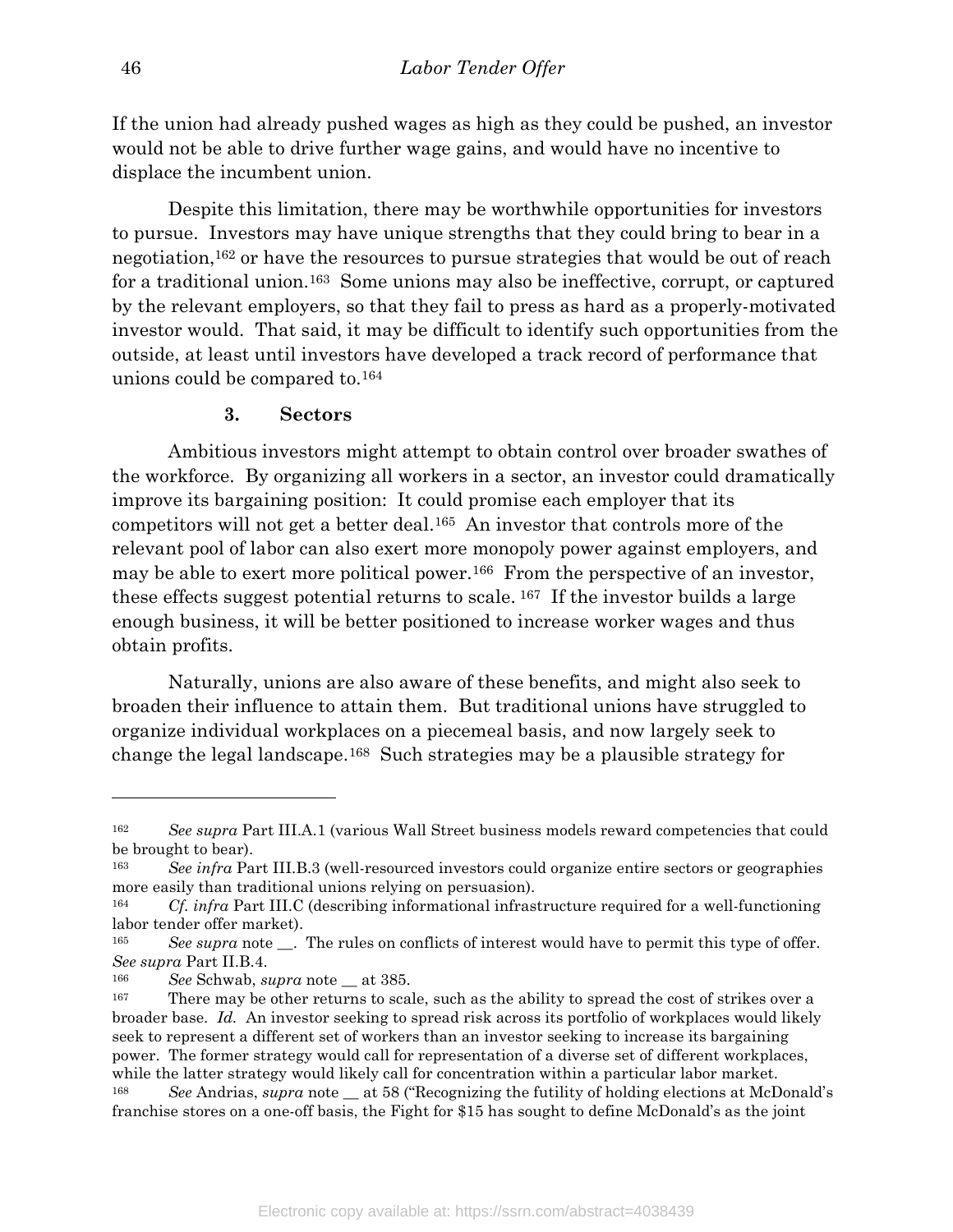countering some forms of "fissuring," in which companies hive off and outsource various labor-intensive functions to legally distinct entities. 169 But they do not provide a likely path to collective bargaining across competitors.170 And even where successful, this strategy is vulnerable to the sudden reversals in labor law that attend transitions from one presidential administration to the next.<sup>171</sup>

 Relying on legal regime change also limits the flexibility and possibilities that might be tapped through innovation. It is not clear what model of consolidation would provide the best results: historically, some unions pursued a "trade" strategy and sought to bargain on behalf of all workers with a particular skillset, while other unions pursued an "industrial" strategy and sought to bargain on behalf of all workers within a given industry.172 Representing a broad set of workers within a particular locality might also be a useful strategy, particularly in countering employers like Amazon that have an operational need for a large number of lowskilled workers in a wide range of locations across the country. Instead of adopting legal rules that commit the labor movement to one particular model across the economy, it may be preferable to allow private actors to innovate and experiment.

 Of course, to achieve the scale required to pursue a sectoral strategy, investors might have to win a large number of representation contests rapidly. While traditional unions have struggled to achieve such victories, an investor using the mechanisms described here may succeed. Building trust and credibility across isolated workplaces is a challenging task for traditional organizing,173 but may be

employer of all McDonald's employees."). This has not always been true across all industries. The United Autoworkers "evolved into a national body which represents not only the employees of General Motors, but also the employees of other auto manufacturers and of the many auto parts firms, and, indeed, of businesses in a variety of unrelated industries." Weiler, Governing the Workplace, supra note \_\_ at 188.

<sup>169</sup> David Weil, The Fissured Workplace: Why Work Became So Bad for So Many and What Can Be Done to Improve It (2017); Eric A. Posner, How Antitrust Failed Workers 133 (2021) ("Many employers have taken advantage of legal forms that allow them to classify workers as independent contractors . . . or fragment their workforce by operating through franchisees."); Kate Andrias, The New Labor Law, 126 Yale L.J. 2, 6 (2016) ("fissured' corporate structures were adopted by employers in part to reduce labor costs and diminish the potency of the NLRA and employment law").

For example, despite meaningful support from prominent Democrats, it seems unlikely that the federal government will adopt the mechanisms that foreign governments have used to compel sectoral bargaining. See Strine, Kovvali & Williams, *supra* note at (discussing German sectoral bargaining rules and their limits).

 $171$  E.g., Nat'l Labor Relations Bd., Joint Employer Status Under the National Labor Relations Act, 85 FR 11184 (Feb. 26, 2020) (Trump-era rule reversing Obama-era labor-friendly decision on standard for determining joint-employer status, which in turn reversed earlier standard).

<sup>&</sup>lt;sup>172</sup> Weiler, Governing the Workplace, *supra* note  $\_\$ at 194-200 (discussing "trade" model of the American Federation of Labor and "industrial" model of the Congress of Industrial Organizations).

<sup>&</sup>lt;sup>173</sup> See Posner, How Antitrust Failed Workers, *supra* note <u>at</u> 133 ("workers have become increasingly isolated from each other as a result of broad economic trends, and this isolation interferes with organization").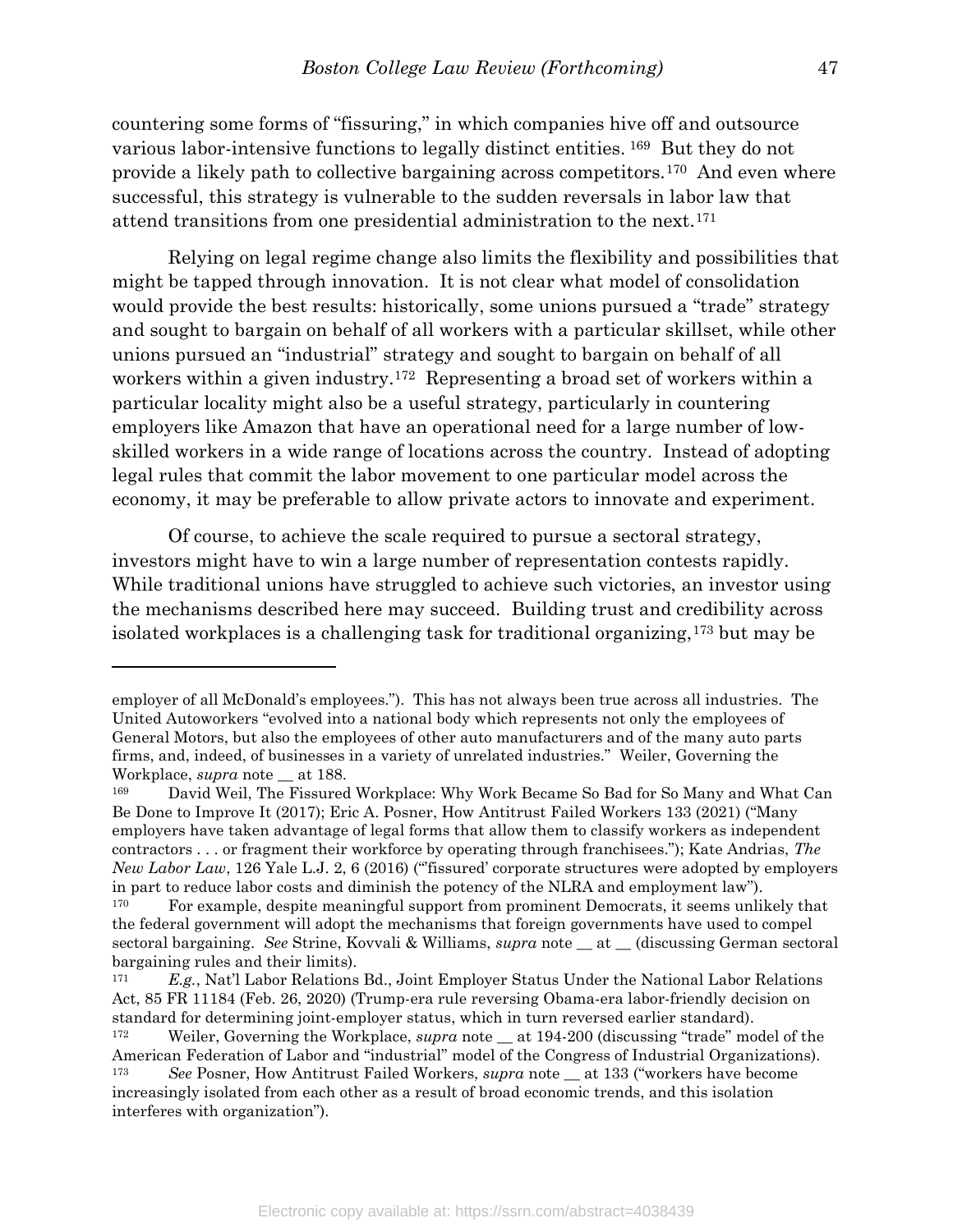easier for investors that can use hard cash to bridge the gap. Investors attempting a large scale organization could also limit the financial risk to themselves with appropriate conditions on their bids. For example, an investor could make its payment to workers contingent on organizing a sufficient number of employers.

## C. Infrastructure Needed for Scale

 To function effectively, a labor tender offer market would require a robust ecosystem in which players like journalists, analysts, and advisory services generate information and analysis that benefits investors and workers. Without such an ecosystem, workers would struggle to evaluate offers and investors would struggle to identify profitable opportunities.

 Analogies to corporate law and securities markets are instructive. As one of us has observed, shareholders are not asked to make voting decisions in a vacuum: shareholders can rely on recommendations by proxy advisory services like Glass Lewis and ISS.<sup>174</sup> And shareholders are not asked to make trading decisions in a vacuum: shareholders of major public corporations can generally rely on informationally efficient markets, in which mechanisms like mandatory disclosure, analyst coverage, trading by a small set of well-informed actors, and trading by a large set of less-informed actors cause share prices to reflect all available information about corporate prospects.175 Workers and investors in the labor tender offer market are likely to make better decisions if they receive an equivalent level of support.

 The existence of a labor tender offer market would help foster the development of such an ecosystem by putting real money at play. There would be actual profit potential in identifying oppressed workers or effective labor investment firms. Money chasing those opportunities would also support reporting and analysis. Journalists already appear to take interest in labor issues, and labor tender offer activity would create opportunities for new sorts of coverage of labor issues.

 Markets for bargaining representation could be supported by appropriate disclosure requirements for corporations. The government could require companies to disclose information relevant to assessing labor market power, ideally at private as well as public companies, and ideally with sufficient granularity to identify specific bargaining units that could feasibly be organized. Even apart from their

 $174$  Macey, *supra* note at 344-50.

<sup>175</sup> See Ronald J. Gilson & Reinier H. Kraakman, The Mechanisms of Market Efficiency, 70 Va. L. Rev. 549 (1984); Cammer v. Bloom, 711 F. Supp. 1264, 1286 (D.N.J. 1989) (identifying factors suggesting efficient market for a company's shares, including active trading market, analyst coverage, and numerous market makers).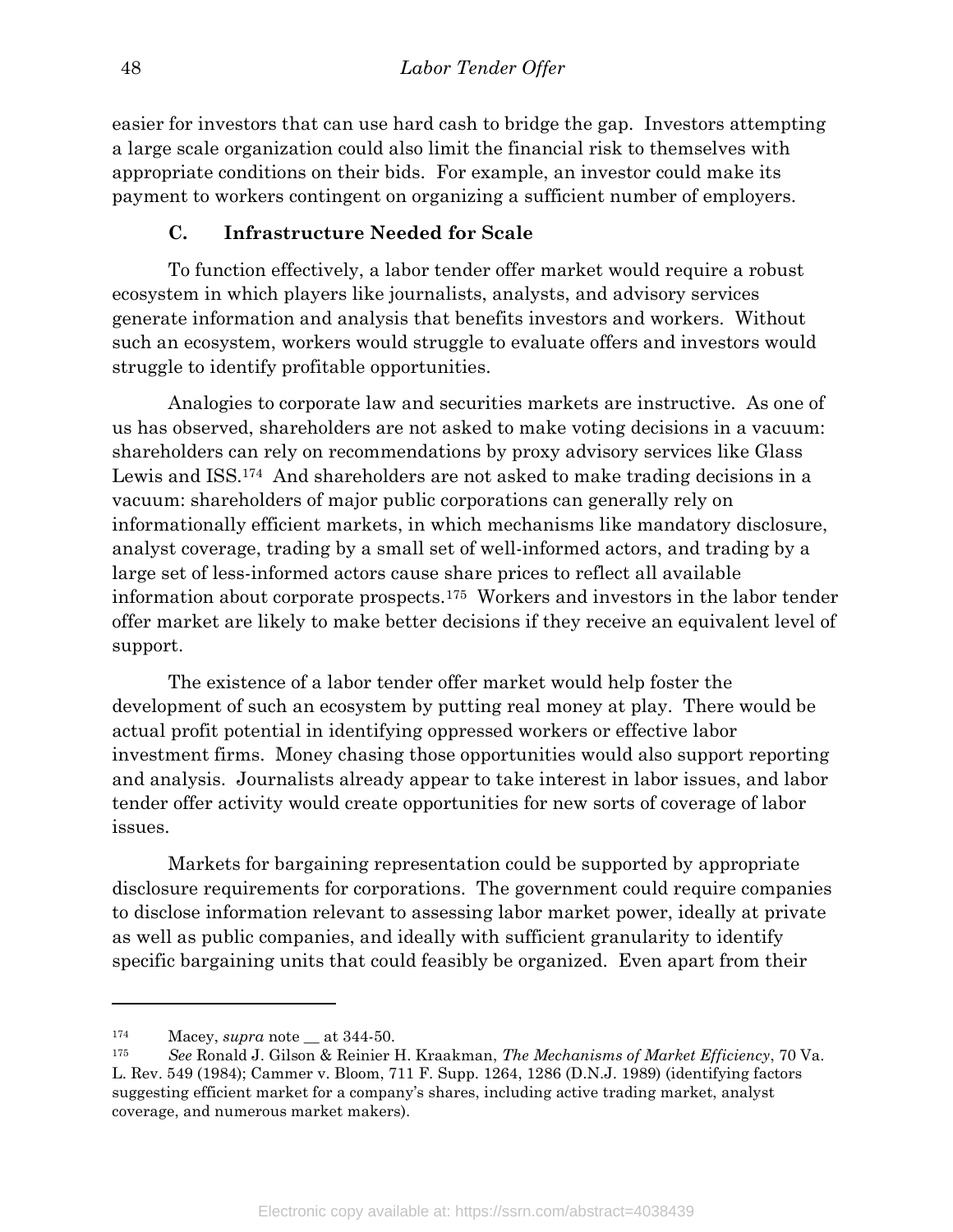value to this scheme — helping investors to identify targets — such disclosures would have other potential benefits to workers and to society more generally.<sup>176</sup> And if the labor tender offer market grew into a real threat to corporate profitability, some portion of such disclosures would likely be necessary for public companies. Without it, shareholders would be unable to assess the risks associated with a company's approach to employees.<sup>177</sup>

#### IV. Broader Questions and Implications

#### A. Policy Arbitrage

 The tender offer proposal suggests the potential of a broader "policy arbitrage" approach, in which the mechanisms and insights of corporate law are mined for opportunities to improve labor law.178 Corporate law has proven both dynamic and effective in advancing its stated goal of delivering financial returns to shareholders. It would be valuable to impart these virtues to labor law, which has been perceived as ossified and ineffective in addressing the needs of workers.<sup>179</sup>

 The work has already begun. One of us has previously offered proposals for reducing agency costs within unions that were drawn from mechanisms used to control agency costs within corporations.180 Other scholars have generated provocative proposals to help the labor movement by tapping corporate law insights about private ordering or securities disclosure.<sup>181</sup>

 Continued study is likely to suggest additional opportunities. Corporate law and labor law are both designed to coordinate economic activity and allocate power. Experiences in one field are likely to prove useful to the other. Corporate law

<sup>176</sup> See, e.g., Cynthia Estlund, Just the Facts: The Case for Workplace Transparency, 63 Stan. L. Rev. 351 (2011); Ann M. Lipton, Not Everything Is About Investors: The Case for Mandatory Stakeholder Disclosure, 37 Yale J. on Reg. 499 (2020).

Indeed, there have already been thoughtful calls for enhanced reporting on human capital issues, along with enhanced board processes. See, e.g., Leo E. Strine, Jr., Kirby M. Smith & Reilly S. Steel, Caremark and ESG, Perfect Together: A Practical Approach to Implementing an Integrated, Efficient, and Effective Caremark and EESG Strategy, 106 Iowa L. Rev. 1885 (2021) (discussing an integrated approach to disclosing and managing risks associated with employee, environmental, social, and governance issues). New rules on "Human Capital Management Disclosure" are currently on the Securities and Exchange Commission's regulatory agenda.

<sup>&</sup>lt;sup>178</sup> See Macey, supra note  $\equiv$  at 315. The concept also has some similarities with the concept of a "legal transplant," in which legal rules are moved from one nation's system to another. See Alan Watson, Legal Transplants: An Approach to Comparative Law (1974).

<sup>179</sup> E.g. Cynthia Estlund, The Ossification of American Labor Law, 102 Colum. L. Rev. 1527 (2002).

<sup>180</sup> See Macey, supra note \_\_; supra Part I.A.

<sup>181</sup> See Estreicher, supra note \_; Bodie, supra note \_\_.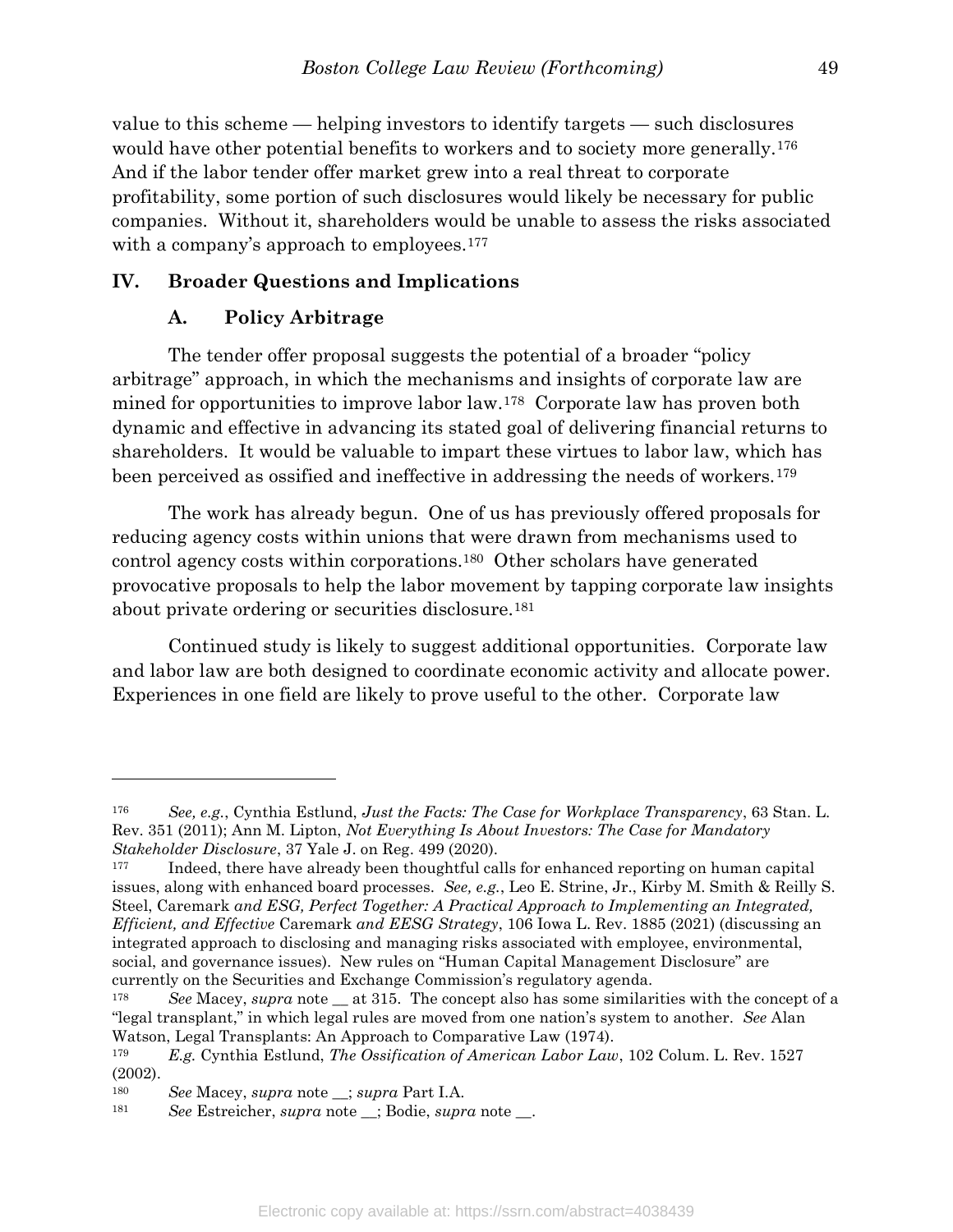scholars are increasingly focused on worker issues,<sup>182</sup> and advocates for workers are increasingly focused on corporate law tools.183 At a minimum, there is clear value in greater scholarly dialogue between the two fields.

## B. Solidarity and Voting Versus Market

 While promising, the policy arbitrage approach advanced here does raise a fundamental question about the nature and objectives of labor law. It is plainly consistent with a vision of labor law as a vehicle for improving economic outcomes for workers.184 But that is not the only potential conception of labor law's purpose. Labor law could be understood as an effort to inject democratic processes and values into everyday working life, in the hope of increasing the dignity and agency of working people and enriching political democracy.<sup>185</sup> It could also be understood as an effort to support political movements based on worker solidarity.186 Marketbased approaches drawn from corporate practice are unlikely to be helpful on these fronts, and could easily prove destructive.187 While a labor tender offer market would recruit big-pocketed allies, it would necessarily promote worker solidarity or

<sup>182</sup> See, e.g., George S. Georgiev, The Human Capital Management Movement in U.S. Corporate Law, 95 Tulane L. Rev. 639 (2021). Many suggestions made by corporate law scholars also raise real questions under labor law: structures intended to give workers voice within a company may violate Section 8(a)(2) of the National Labor Relations Act, which is intended to prevent companies from coopting labor representatives by forming company unions. See 29 U.S.C. § 158(a)(2); Strine, Kovvali, Williams, *supra* note \_\_ (noting that American labor law adopts an adversarial approach that may preclude works councils and other structures that are common abroad).

<sup>&</sup>lt;sup>183</sup> See, e.g., Webber, supra note \_\_ (describing how unions have used their power as shareholders to advance the interests of workers).

<sup>&</sup>lt;sup>184</sup> See Estreicher, supra note  $\equiv$  at 510 ("A union is a limited-purpose organization that, when it works as it should, advances the membership's economic goals; it is not for most members a vehicle for realizing their noneconomic, spiritual needs.").

<sup>&</sup>lt;sup>185</sup> This democracy-advancing goal has frequently been cited in support of proposals to give employees greater governance rights at work. See, e.g., Grant M. Hayden & Matthew T. Bodie, Reconstructing the Corporation 177-78 (2020) (The German system of allowing workers to elect representatives to the board of directors "is viewed less in terms of an economic system than as one designed to promote a well-functioning democracy and help prevent social division – in particular, the division between labor and capital. And, on this broad level, it is thought to be broadly successful."); Brett McDonnell, *Employee Primacy, or Economics Meets Civic Republicanism at Work*, 13 Stanford J. of L., Bus. & Fin. 334, 369 (2008) ("The hope is that employee primacy can create both skills and values that support greater democracy in the political world").

<sup>&</sup>lt;sup>186</sup> E.g., Michael M. Oswalt, *Alt-Bargaining*, 82 L. & Contem. Problems 89 (2019) (suggesting that union campaigns can serve as a locus for community organizing); Andrias, supra note  $\equiv$  at 84-88 (describing role of labor unions in "social bargaining" systems that enlist political support); Benjamin I. Sachs, The Unbundled Union: Politics Without Collective Bargaining, 123 Yale L.J. 148 (2013); Michael J. Goldberg, Derailing Union Democracy: Why Deregulation Would Be a Mistake, 23 Berk. J. Emp. & Lab. L. 137, 143 (2002) ("Economists' models may portray unions as purely economic actors and nothing more, but political scientists and sociologists recognize that unions play a much broader role in our society.").

<sup>&</sup>lt;sup>187</sup> Cf. Schwab, supra note  $\equiv$  at 403 (right to sell union membership would undermine solidarity values).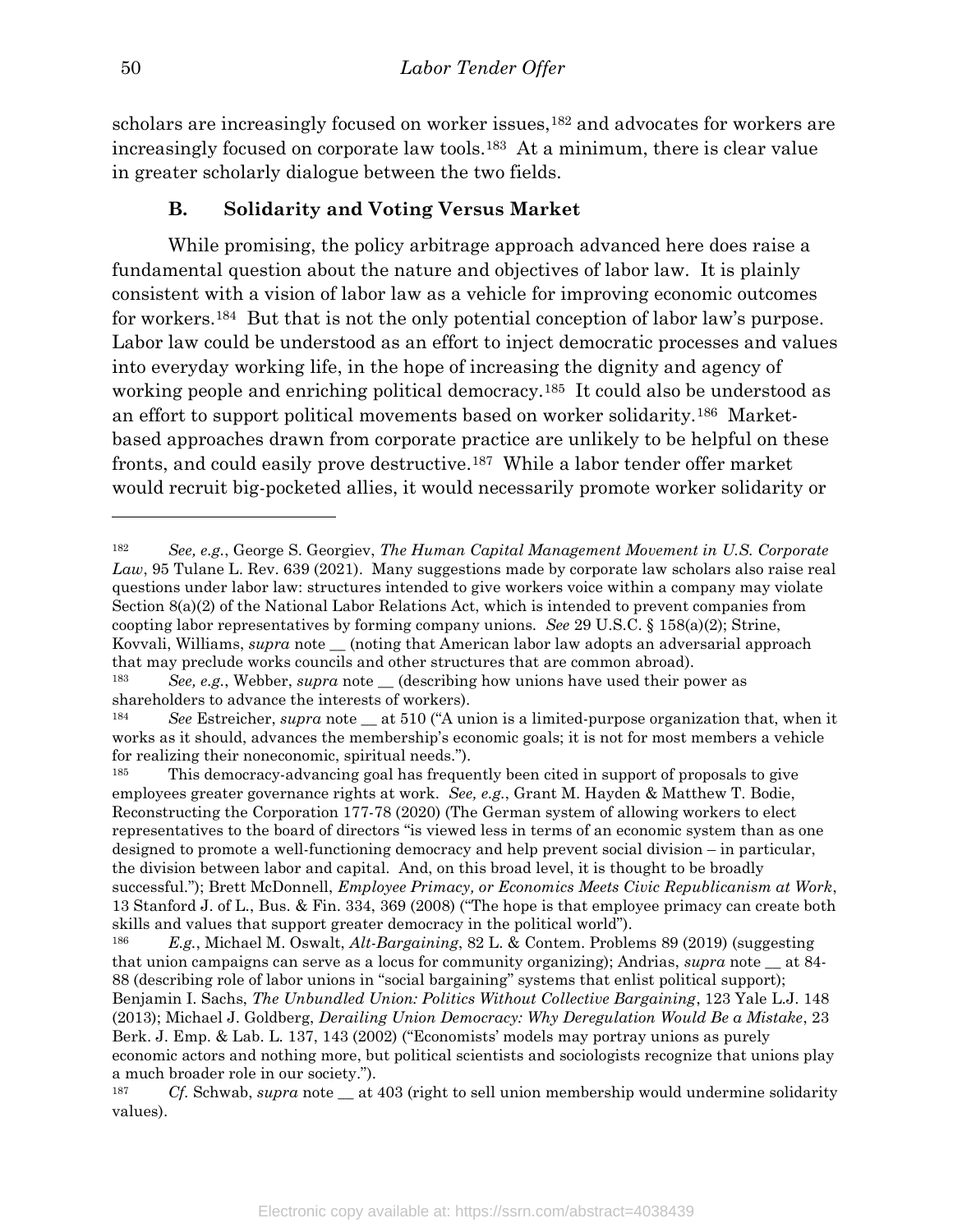mobilize workers in an ideological sense or promote democratic values. The labor tender offer proposal thus forces a confrontation between these two models of labor law.<sup>188</sup>

 Ideally, workers would decide for themselves which approach works best for themselves. If workers themselves (as opposed to their fans in the academy) actually do care about democracy or solidarity, traditional unions that offer those benefits will have a competitive advantage vis-à-vis investors that merely offer money for the right to represent them. Financial investors will prevail if and only if they can offer economic benefits that workers find more valuable than the bundle of economic and moral benefits that some people attribute to traditional unions. Evidence on worker preferences is somewhat mixed. Significantly, workers historically have supported union leaders who were arguably corrupt or authoritarian because those leaders delivered meaningful economic benefits.<sup>189</sup> Workers today, however, are increasingly eager to have their work reflect their moral values.190 Allowing the market to value moral benefits offers one potential resolution to the impasse, and would avoid a one-size-fits-all prescription.

 The market-based answer is not without serious drawbacks. First, there may be externalities to the decision. Helping a worker to become an empowered and engaged citizen helps the entire community, not just the worker.191 A worker will thus undervalue the moral benefits of a traditional approach to labor law, and may agree to investor offers that are socially destructive. Second, collective action problems tend to put moral benefits at a disadvantage when decisions are based on market transactions instead of traditional voting. Except in a very small workplace, a given worker is unlikely to make the difference between acceptance or rejection of a union or investor. As a result, the worker would have no reason to act on a preference for traditional representation when offered cash by an investor, and no reason not to act on that preference when offered a free choice in a traditional election.<sup>192</sup>

<sup>188</sup> Cf. William T. Allen, Our Schizophrenic Conception of the Business Corporation, 14 Cardozo L. Rev. 261 (1992) (describing similar confrontation in corporate law).

<sup>&</sup>lt;sup>189</sup> See Estreicher, Deregulating, supra note  $\_$  at  $\_$  (noting that union members consistently backed authoritarian leaders like Hoffa and Bevona because they obtained favorable economic terms in collective bargaining agreements); Petruska, supra note \_\_ at 26 (same).

<sup>&</sup>lt;sup>190</sup> See, e.g., M. Todd Henderson & Anup Malani, Corporate Philanthropy and the Market for Altruism, 109 Colum. L. Rev. 571, 578 & nn. 28-29 (2009) (firms perceived as being ethical generate goodwill with employees and have a recruiting advantage).

<sup>&</sup>lt;sup>191</sup> McDonnell, *supra* note at 374-79 (identifying externalities that affect value and adoption of employee-empowering governance models).

<sup>192</sup> Cf. Oliver Hart & Luigi Zingales, Companies Should Maximize Shareholder Welfare Not *Market Value,* 2 J.L. Fin. & Acct. 247 (2017). The basic intuition is that an individual is not likely to make the difference in either a tender offer or a proxy fight. As a result, the individual has no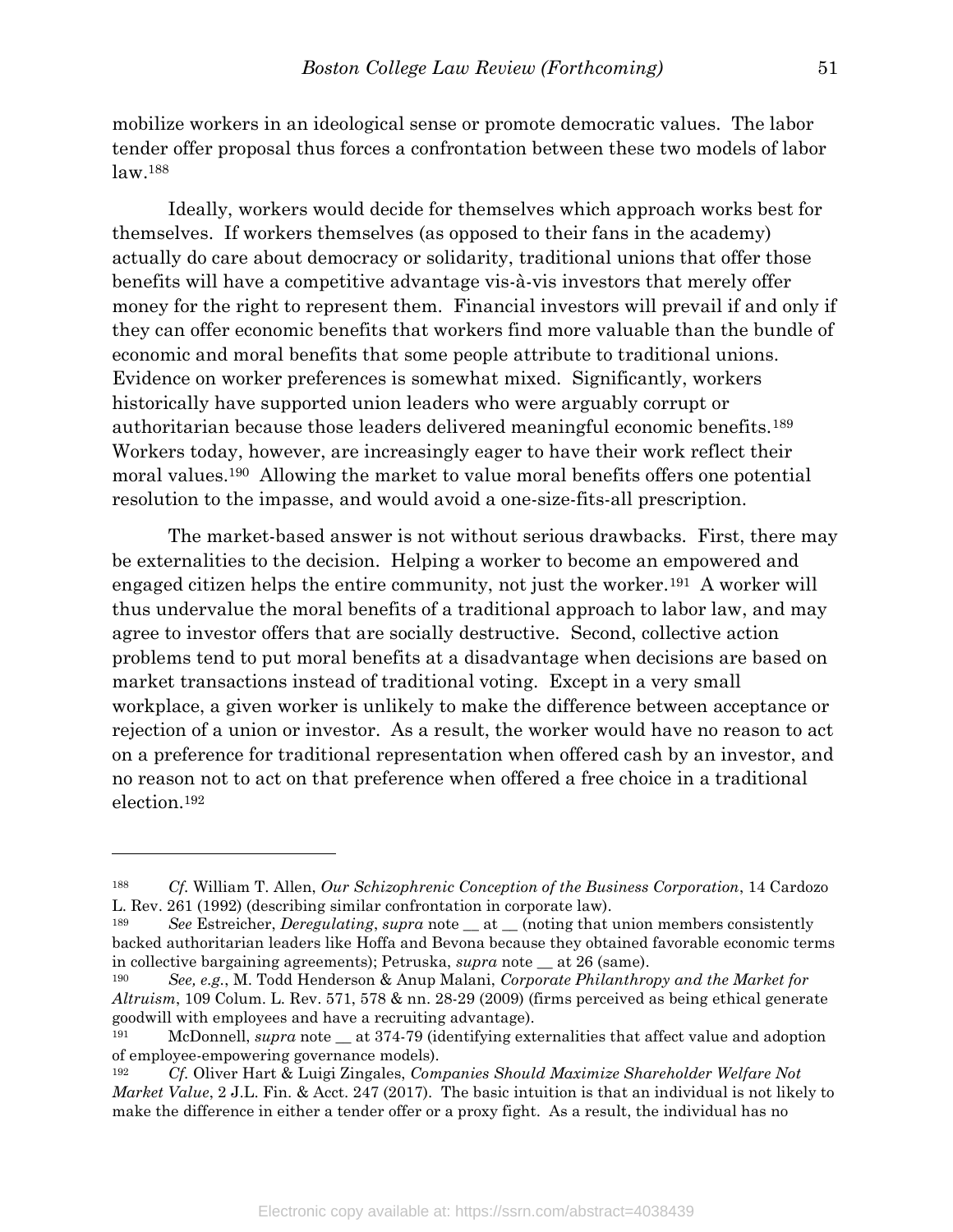A better answer is that democracy and solidarity are not really options for private sector workers today. Perhaps in the specific situation of an investor challenging a traditional union,193 there would be troubling issues to resolve about the choice between democracy and market transactions. But with private sector unionization rates currently at about 6%, the concern is not central to the lives of modern workers.

 There are also real benefits to focusing exclusively on a narrow set of economic interests. An analogy to corporate law is again instructive. There had been a longstanding debate about whether corporations should focus exclusively on delivering financial returns to shareholders or should balance shareholder returns against a broader set of social concerns.194 These views enjoyed an uneasy coexistence until the rise of tender offers forced a confrontation and a relentless focus on shareholder returns.195 Whatever its flaws, the resulting system has clearly delivered substantial financial returns to shareholders. Given the economically enfeebled state of American workers, a similarly monomaniacal focus on their financial wellbeing would be appropriate.

 Alternative understandings are also fraught with peril. If unions are understood as political organizations, it becomes reasonable to adopt stringent regulations to ensure that they genuinely command majority support among workers<sup>196</sup> and do not limit the rights of workers who disagree.<sup>197</sup> If they are

incentive to resist an economically favorable tender offer on moral grounds (their tender won't affect the outcome, so why not make a quick buck), or to compromise their morals by voting for an economically favorable scheme (their vote won't affect the outcome, so why not vote to do the right thing).

<sup>193</sup> See supra Part III.B.2.

<sup>&</sup>lt;sup>194</sup> See, e.g., William D. Savitt & Aneil Kovvali, On the Promise of Stakeholder Governance: A Response to Bebchuk & Tallarita, 106 Cornell L. Rev. 1881 (2021) (arguing for consideration of a broader set of concerns); Jonathan R. Macey, An Economic Analysis of the Various Rationales for Making Shareholders the Exclusive Beneficiaries of Corporate Fiduciary Duties, 21 Stetson L. Rev. 23 (1991) (arguing for focus on shareholders). The labor tender offer proposal should have a similarly clarifying effect.

 $E.g.$  William T. Allen, *Our Schizophrenic Conception of the Business Corporation*, 14 Cardozo L. Rev. 261 (1992).

<sup>&</sup>lt;sup>196</sup> Cf. Weiler, Governing the Workplace, *supra* note at 257 (calling out assumption that "since certification confers on the trade union a quasi-governmental authority over the employees, we must have an election procedure comparable to the one by which our political governors are chosen"). This view shades naturally into support for secret ballots and opposition to card-check procedures urged by unions. The analogy to democracy may have led to other problems within labor law. See Craig Becker, Democracy in the Workplace: Union Representation Elections and Federal Labor Law, 77 Minn. L. Rev. 495 (1993) (suggesting that a flawed analogy to political democracy has led to procedures that incorporate employers in the certification process).

<sup>197</sup> See Janus v. AFSCME, 138 S. Ct. 2448 (2018) (First Amendment bars public sector unions from requiring non-members to pay dues); Tom Campbell, Exclusive Representation in Public and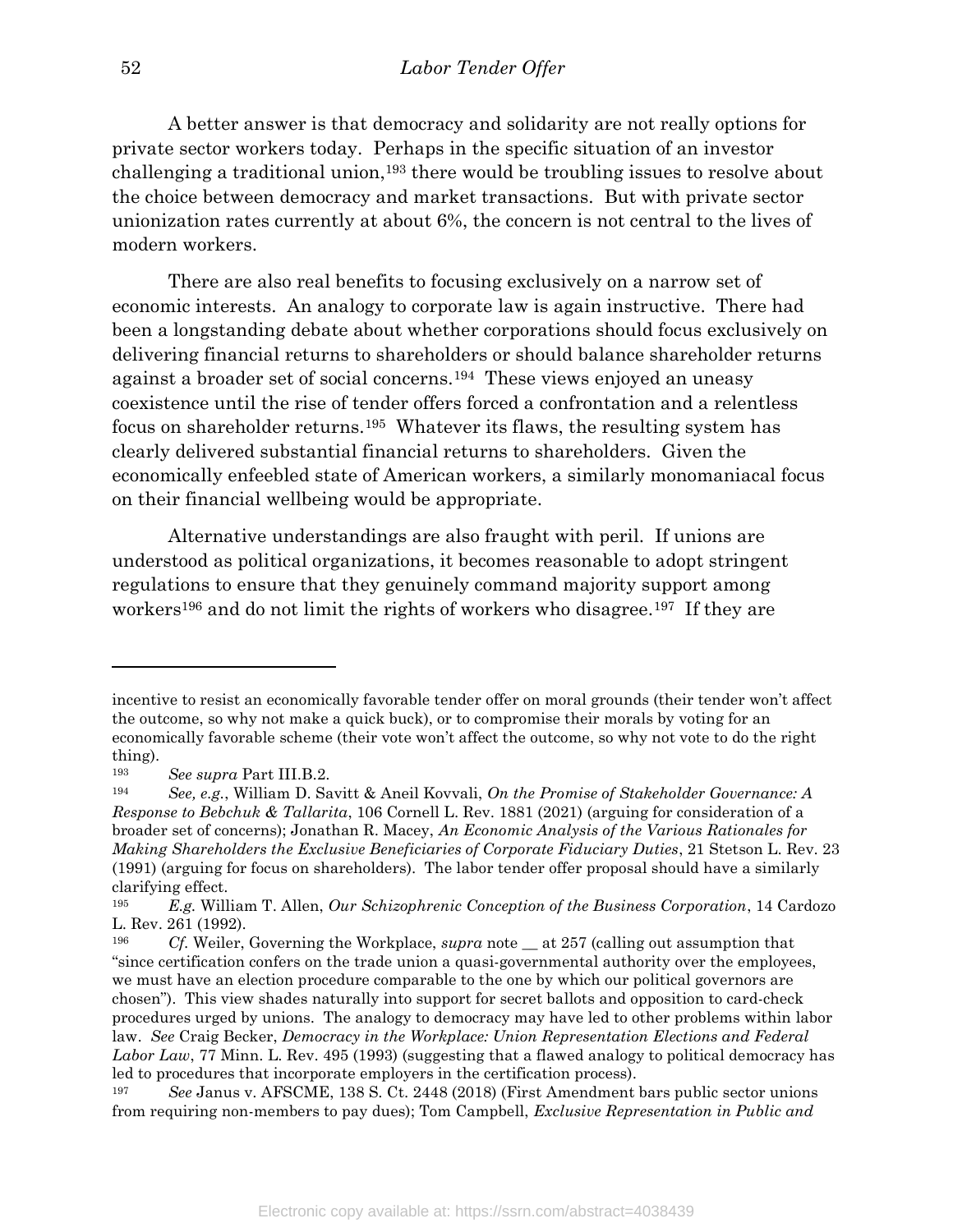instead understood as vehicles for achieving a narrow set of economic goals, this type of ideological regulation would be more difficult to justify. The labor movement's choice of a political path may well have left it open to unfavorable government interventions.

 Diminishing the role of elections might also raise a separate set of economic concerns. Union elections are supposed to be conducted under "laboratory conditions."198 Regulators are sensitive when a worker is offered inducements to take a public stance during a certification election, out of a concern that the worker's "outward manifestation of support must often serve as a campaign tool . . . to convince other employees . . . , if only because many employees respect their coworkers' views on the unionization issue. [Permitting inducements would allow the employer or] the union to buy endorsements and paint a false portrait of employee support during its election campaign."199 In other words, allowing market mechanisms like payments could move outcomes away from the undistorted preferences of workers, because workers count on each other to advance common interests.

 In corporate law, very similar concerns once led courts to prohibit vote buying. Each shareholder was believed to be entitled to every other shareholder's independent judgment of how best to advance the common goal of maximizing the value of the firm. A payment buying the vote of an influential shareholder thus operated as a form of deceit on other shareholders.200 But the logic, and eventually the rule, collapsed as financial markets developed.201 Shareholders are dispersed and have a broad range of interests. No shareholder can reasonably assume that another's voting decisions are motivated by a common goal. Because there is no falsity, payments cannot move outcomes away from undistorted preferences.

 The corporate law trend is worth considering in the labor space. Though labor organizers might prefer otherwise, workers do have their own interests independent of the workplace. Many of the developments in the labor market that have made organizing difficult — including fissuring in the workplace and high turnover in jobs — have reduced the extent to which a worker can reasonably rely on each other to make mutually beneficial decisions. A tender offer market for labor representation would also operate transparently, without the falsity that has driven objections to vote buying or other inducements.

Private Labor Law after Janus, 70 Syracuse L. Rev. 731 (2020) (proposing to extend Janus to eliminate concept of unions serving as exclusive bargaining representative for workers in a unit).

 $198$  See supra note (collecting sources).

<sup>199</sup> NLRB v. Savair Mfg. Co., 414 U.S. 270, 277 (1973).

<sup>200</sup> See Schreiber v. Carney, 447 A.2d 17, 24 (Del. Ch. 1982) (collecting and discussing cases).

<sup>201</sup> Id. at 25; 8 Del C. 218(c).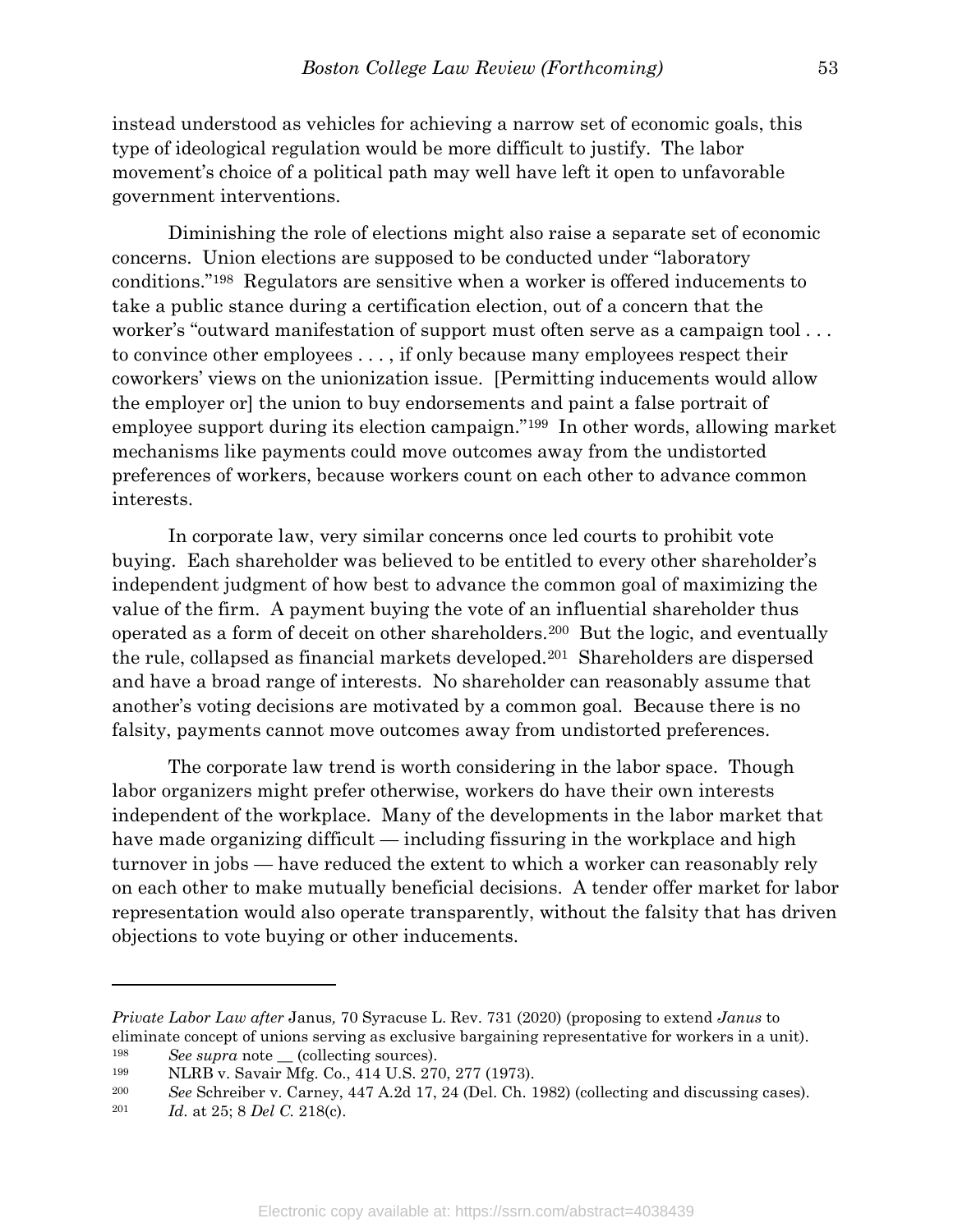#### C. Completing Markets

 A labor tender offer market would offer investors a new form of claim on the cash flows of a firm, and would offer workers new opportunities to tap and diversify the value of their human capital. Investors in capital markets are already eagerly seeking new avenues for investment that can help diversify away risks.202 A new asset class with different correlations and sensitivities would help in this effort, and could help markets reach more efficient outcomes.

 The potential benefits for workers are even more striking. Workers have a large portion of their wealth, and a large measure of their sense of self-worth, tied up in their jobs. Because they are currently unable to diversify away the risks associated with this human capital, and have extremely limited options for insuring this asset or immediately tapping its value, workers are inevitably risk averse.<sup>203</sup> This risk-aversion has direct consequences for labor organizing, as workers are rationally reluctant to trust their careers to unions that have not yet demonstrated capacity and credibility. And it has implications for corporate governance, as workers are rationally reluctant to make firm-specific investments in their human capital without meaningful assurances that those investments will not be lost to opportunistic employers.<sup>204</sup>

 The labor tender offer market that we propose in this Article would change the calculus. By accepting a tender offer, a worker would have a way to capture, quickly and immediately, a meaningful portion of the value of any firm-specific investments she has made. By investing that money in schemes at other companies, or in education for herself or her family, the worker would be able to diversify her human capital. In theory, this should make workers more willing to make valuable investments in themselves and more tolerant of risk.

#### Conclusion

 $\overline{a}$ 

 The approach that we have taken in this Article reflects the potential benefits of "policy arbitrage" between corporate law and labor law. By tapping into the

<sup>202</sup> See supra Part III.A.1.

<sup>&</sup>lt;sup>203</sup> Cf. Jens Damann & Horst Eidenmueller, Codetermination: A Poor Fit For U.S. Corporations, 2020 Colum. Bus. L. Rev. 870, 932-34 ("Employees . . . cannot protect themselves against firmspecific risks easily."); Schwab, supra note \_\_ at 383 ("Union members . . . depend on one set of leaders to represent them in the workplace. They cannot diversify into several jobs, but are stuck in one."); Daniel R. Fischel, Labor Markets and Labor Law Compared with Capital Markets and Corporate Law, 51 U. Chi. L. Rev. 1061, 1067-68 (1984) ("Human capital, unlike capital investments in particular firms, is notoriously difficult to diversify. . . . Relative inability is relevant . . . for riskaverse workers whose firm-specific investments of human capital constitute a large percentage of their wealth.").

<sup>&</sup>lt;sup>204</sup> Cf. Margaret M. Blair & Lynn A. Stout, A Team Production Theory of Corporate Law, 85 Va. L. Rev. 247 (1999).